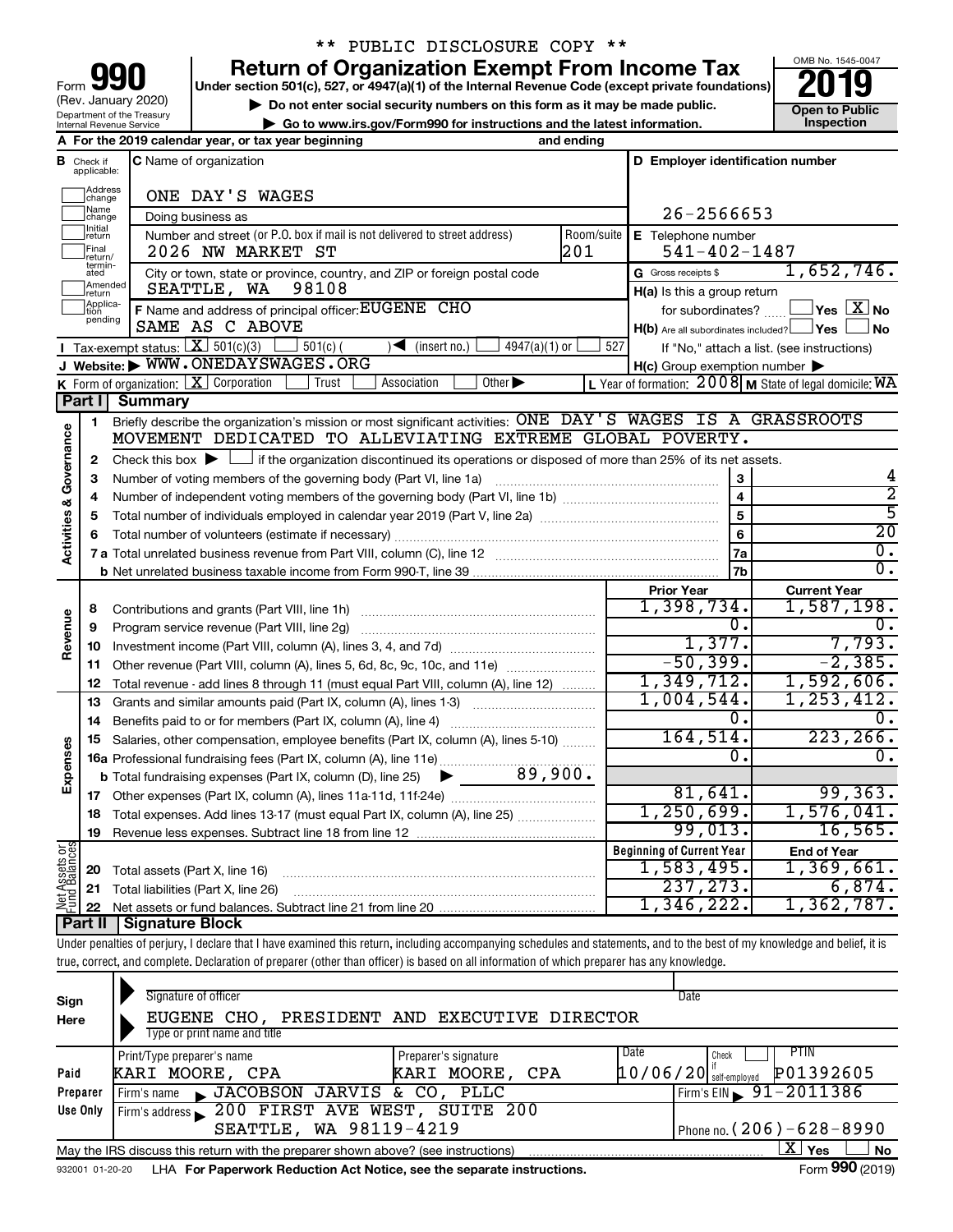|              | ONE DAY'S WAGES<br>Form 990 (2019)                                                                                                                                                                                                                                                   | $26 - 2566653$ | Page 2                                  |
|--------------|--------------------------------------------------------------------------------------------------------------------------------------------------------------------------------------------------------------------------------------------------------------------------------------|----------------|-----------------------------------------|
|              | <b>Part III   Statement of Program Service Accomplishments</b>                                                                                                                                                                                                                       |                |                                         |
|              |                                                                                                                                                                                                                                                                                      |                |                                         |
| 1            | Briefly describe the organization's mission:<br>ONE DAY'S WAGES IS A MOVEMENT OF PEOPLE, STORIES, AND ACTIONS TO                                                                                                                                                                     |                |                                         |
|              | ALLEVIATE EXTREME GLOBAL POVERTY. ONE DAY'S WAGES PROMOTES AWARENESS,                                                                                                                                                                                                                |                |                                         |
|              | INVITES GIVING, AND SUPPORTS SUSTAINABLE RELIEF THROUGH PARTNERSHIPS,                                                                                                                                                                                                                |                |                                         |
|              | ESPECIALLY WITH SMALLER ORGANIZATIONS IN DEVELOPING REGIONS.                                                                                                                                                                                                                         |                |                                         |
|              |                                                                                                                                                                                                                                                                                      |                |                                         |
| $\mathbf{2}$ | Did the organization undertake any significant program services during the year which were not listed on the                                                                                                                                                                         |                | $\Box$ Yes $[\overline{\mathrm{X}}]$ No |
|              | prior Form 990 or 990-EZ?                                                                                                                                                                                                                                                            |                |                                         |
|              | If "Yes," describe these new services on Schedule O.                                                                                                                                                                                                                                 |                |                                         |
| 3            | Did the organization cease conducting, or make significant changes in how it conducts, any program services?                                                                                                                                                                         |                | $\Box$ Yes $[\overline{\mathrm{X}}]$ No |
|              | If "Yes," describe these changes on Schedule O.                                                                                                                                                                                                                                      |                |                                         |
| 4            | Describe the organization's program service accomplishments for each of its three largest program services, as measured by expenses.<br>Section 501(c)(3) and 501(c)(4) organizations are required to report the amount of grants and allocations to others, the total expenses, and |                |                                         |
|              | revenue, if any, for each program service reported.                                                                                                                                                                                                                                  |                |                                         |
| 4a           | 1, 372, 321. including grants of \$1, 253, 412. ) (Revenue \$<br>) (Expenses \$<br>(Code:                                                                                                                                                                                            |                |                                         |
|              | ONE DAY'S WAGES ALLOWS DONORS TO CONTRIBUTE THE EQUIVALENT OF AN                                                                                                                                                                                                                     |                |                                         |
|              | INDIVIDUAL'S WAGES FOR ONE DAY. THE ORGANIZATION REVIEWS AND APPROVES                                                                                                                                                                                                                |                |                                         |
|              | EXISTING POVERTY RELIEF ORGANIZATIONS TO RECEIVE FUNDS. 38                                                                                                                                                                                                                           |                |                                         |
|              | ORGANIZATIONS RECEIVED GRANTS IN 2019.                                                                                                                                                                                                                                               |                |                                         |
|              |                                                                                                                                                                                                                                                                                      |                |                                         |
|              |                                                                                                                                                                                                                                                                                      |                |                                         |
|              |                                                                                                                                                                                                                                                                                      |                |                                         |
|              |                                                                                                                                                                                                                                                                                      |                |                                         |
|              |                                                                                                                                                                                                                                                                                      |                |                                         |
|              |                                                                                                                                                                                                                                                                                      |                |                                         |
|              |                                                                                                                                                                                                                                                                                      |                |                                         |
|              |                                                                                                                                                                                                                                                                                      |                |                                         |
|              |                                                                                                                                                                                                                                                                                      |                |                                         |
| 4b           | (Code: ) (Expenses \$<br>including grants of \$                                                                                                                                                                                                                                      |                |                                         |
|              |                                                                                                                                                                                                                                                                                      |                |                                         |
|              |                                                                                                                                                                                                                                                                                      |                |                                         |
|              |                                                                                                                                                                                                                                                                                      |                |                                         |
|              |                                                                                                                                                                                                                                                                                      |                |                                         |
|              |                                                                                                                                                                                                                                                                                      |                |                                         |
|              |                                                                                                                                                                                                                                                                                      |                |                                         |
|              |                                                                                                                                                                                                                                                                                      |                |                                         |
|              |                                                                                                                                                                                                                                                                                      |                |                                         |
|              |                                                                                                                                                                                                                                                                                      |                |                                         |
|              |                                                                                                                                                                                                                                                                                      |                |                                         |
|              |                                                                                                                                                                                                                                                                                      |                |                                         |
|              |                                                                                                                                                                                                                                                                                      |                |                                         |
|              |                                                                                                                                                                                                                                                                                      |                |                                         |
| 4с           | $\left(\text{Code:}\right)$ $\left(\text{Expenses $}\right)$<br>including grants of \$                                                                                                                                                                                               | ) (Revenue \$  |                                         |
|              |                                                                                                                                                                                                                                                                                      |                |                                         |
|              |                                                                                                                                                                                                                                                                                      |                |                                         |
|              |                                                                                                                                                                                                                                                                                      |                |                                         |
|              |                                                                                                                                                                                                                                                                                      |                |                                         |
|              |                                                                                                                                                                                                                                                                                      |                |                                         |
|              |                                                                                                                                                                                                                                                                                      |                |                                         |
|              |                                                                                                                                                                                                                                                                                      |                |                                         |
|              |                                                                                                                                                                                                                                                                                      |                |                                         |
|              |                                                                                                                                                                                                                                                                                      |                |                                         |
|              |                                                                                                                                                                                                                                                                                      |                |                                         |
|              |                                                                                                                                                                                                                                                                                      |                |                                         |
|              |                                                                                                                                                                                                                                                                                      |                |                                         |
|              |                                                                                                                                                                                                                                                                                      |                |                                         |
| 4d           | Other program services (Describe on Schedule O.)                                                                                                                                                                                                                                     |                |                                         |
|              | (Expenses \$<br>Revenue \$<br>including grants of \$<br>1,372,321.                                                                                                                                                                                                                   |                |                                         |
|              | <b>4e</b> Total program service expenses $\blacktriangleright$                                                                                                                                                                                                                       |                |                                         |
|              |                                                                                                                                                                                                                                                                                      |                | Form 990 (2019)                         |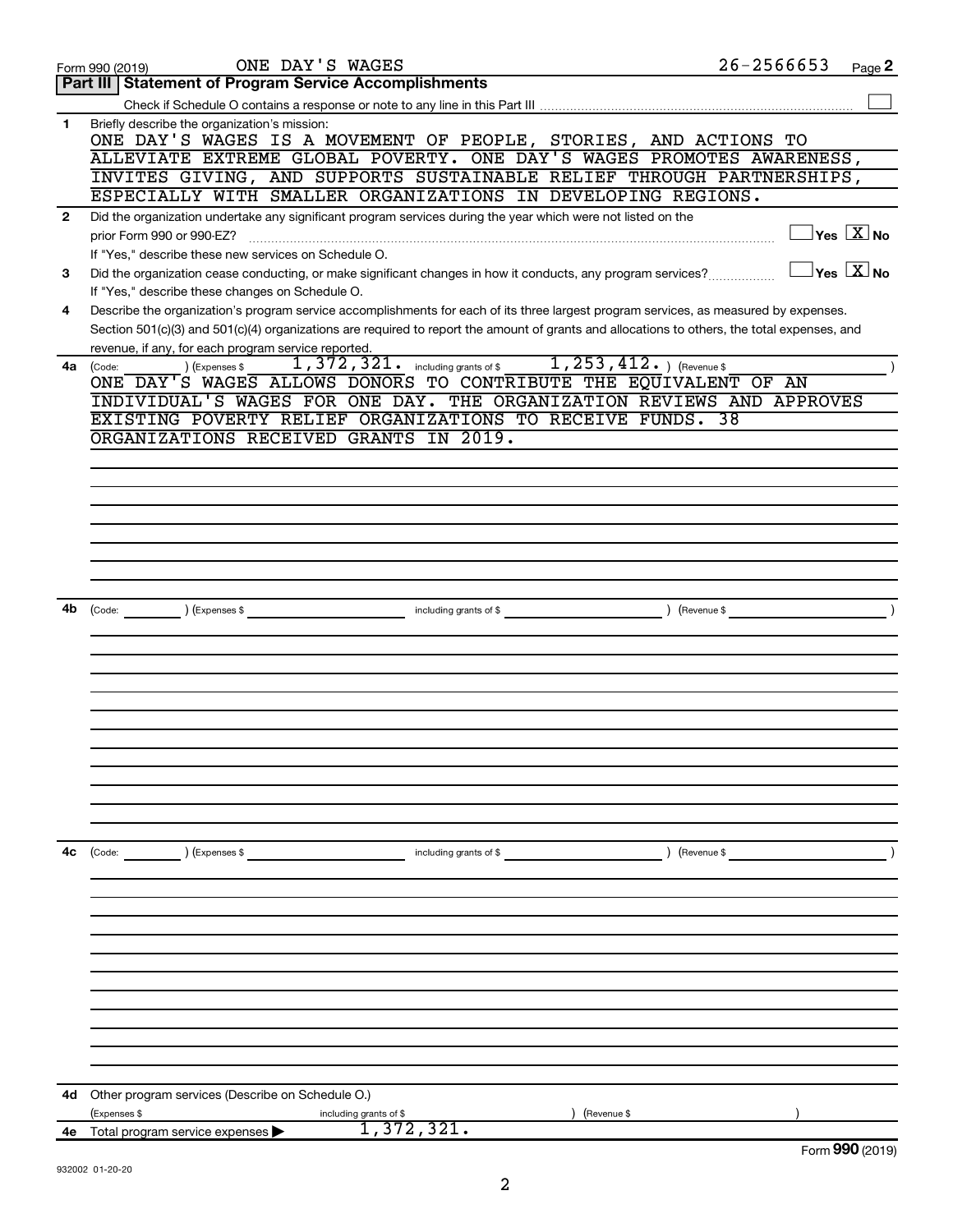| Form 990 (2019) |  |  |
|-----------------|--|--|

ONE DAY'S WAGES 26-2566653

**Part IV Checklist of Required Schedules**

|    |                                                                                                                                       |                          | Yes | No                      |
|----|---------------------------------------------------------------------------------------------------------------------------------------|--------------------------|-----|-------------------------|
| 1. | Is the organization described in section 501(c)(3) or 4947(a)(1) (other than a private foundation)?<br>If "Yes," complete Schedule A  | 1                        | х   |                         |
| 2  |                                                                                                                                       | $\mathbf{2}$             | X   |                         |
| 3  | Did the organization engage in direct or indirect political campaign activities on behalf of or in opposition to candidates for       |                          |     |                         |
|    | public office? If "Yes," complete Schedule C, Part I                                                                                  | 3                        |     | x                       |
| 4  | Section 501(c)(3) organizations. Did the organization engage in lobbying activities, or have a section 501(h) election in effect      |                          |     |                         |
|    |                                                                                                                                       | 4                        |     | х                       |
| 5  | Is the organization a section 501(c)(4), 501(c)(5), or 501(c)(6) organization that receives membership dues, assessments, or          |                          |     |                         |
|    |                                                                                                                                       | 5                        |     | х                       |
| 6  | Did the organization maintain any donor advised funds or any similar funds or accounts for which donors have the right to             |                          |     |                         |
|    | provide advice on the distribution or investment of amounts in such funds or accounts? If "Yes," complete Schedule D, Part I          | 6                        |     | x                       |
| 7  | Did the organization receive or hold a conservation easement, including easements to preserve open space,                             |                          |     |                         |
|    |                                                                                                                                       | $\overline{\phantom{a}}$ |     | х                       |
| 8  | Did the organization maintain collections of works of art, historical treasures, or other similar assets? If "Yes," complete          |                          |     |                         |
|    | Schedule D, Part III                                                                                                                  | 8                        |     | х                       |
| 9  | Did the organization report an amount in Part X, line 21, for escrow or custodial account liability, serve as a custodian for         |                          |     |                         |
|    | amounts not listed in Part X; or provide credit counseling, debt management, credit repair, or debt negotiation services?             |                          |     |                         |
|    |                                                                                                                                       | 9                        |     | х                       |
| 10 | Did the organization, directly or through a related organization, hold assets in donor-restricted endowments                          |                          |     |                         |
|    |                                                                                                                                       | 10                       |     | x                       |
| 11 | If the organization's answer to any of the following questions is "Yes," then complete Schedule D, Parts VI, VII, VIII, IX, or X      |                          |     |                         |
|    | as applicable.                                                                                                                        |                          |     |                         |
|    | a Did the organization report an amount for land, buildings, and equipment in Part X, line 10? If "Yes," complete Schedule D,         |                          |     |                         |
|    | Part VI                                                                                                                               | 11a                      | х   |                         |
|    | <b>b</b> Did the organization report an amount for investments - other securities in Part X, line 12, that is 5% or more of its total |                          |     | x                       |
|    |                                                                                                                                       | 11b                      |     |                         |
|    | c Did the organization report an amount for investments - program related in Part X, line 13, that is 5% or more of its total         |                          |     | х                       |
|    |                                                                                                                                       | 11c                      |     |                         |
|    | d Did the organization report an amount for other assets in Part X, line 15, that is 5% or more of its total assets reported in       | 11d                      |     | х                       |
|    |                                                                                                                                       | 11e                      |     | X                       |
| f  | Did the organization's separate or consolidated financial statements for the tax year include a footnote that addresses               |                          |     |                         |
|    | the organization's liability for uncertain tax positions under FIN 48 (ASC 740)? If "Yes," complete Schedule D, Part X                | 11f                      |     | х                       |
|    | 12a Did the organization obtain separate, independent audited financial statements for the tax year? If "Yes," complete               |                          |     |                         |
|    |                                                                                                                                       | 12a                      |     | x                       |
|    | <b>b</b> Was the organization included in consolidated, independent audited financial statements for the tax year?                    |                          |     |                         |
|    | If "Yes." and if the organization answered "No" to line 12a. then completing Schedule D. Parts XI and XII is optional                 | 12 <sub>b</sub>          |     | х                       |
| 13 | Is the organization a school described in section 170(b)(1)(A)(ii)? If "Yes," complete Schedule E [[[[[[[[[[[[                        | 13                       |     | $\overline{\mathbf{X}}$ |
|    | 14a Did the organization maintain an office, employees, or agents outside of the United States?                                       | 14a                      |     | х                       |
|    | <b>b</b> Did the organization have aggregate revenues or expenses of more than \$10,000 from grantmaking, fundraising, business,      |                          |     |                         |
|    | investment, and program service activities outside the United States, or aggregate foreign investments valued at \$100,000            |                          |     |                         |
|    |                                                                                                                                       | 14b                      | х   |                         |
| 15 | Did the organization report on Part IX, column (A), line 3, more than \$5,000 of grants or other assistance to or for any             |                          |     |                         |
|    |                                                                                                                                       | 15                       | х   |                         |
| 16 | Did the organization report on Part IX, column (A), line 3, more than \$5,000 of aggregate grants or other assistance to              |                          |     |                         |
|    |                                                                                                                                       | 16                       |     | х                       |
| 17 | Did the organization report a total of more than \$15,000 of expenses for professional fundraising services on Part IX,               |                          |     |                         |
|    |                                                                                                                                       | 17                       |     | х                       |
| 18 | Did the organization report more than \$15,000 total of fundraising event gross income and contributions on Part VIII, lines          |                          |     |                         |
|    |                                                                                                                                       | 18                       | х   |                         |
| 19 | Did the organization report more than \$15,000 of gross income from gaming activities on Part VIII, line 9a? If "Yes,"                |                          |     | х                       |
|    |                                                                                                                                       | 19                       |     | $\overline{\text{X}}$   |
|    |                                                                                                                                       | 20a<br>20 <sub>b</sub>   |     |                         |
| 21 | Did the organization report more than \$5,000 of grants or other assistance to any domestic organization or                           |                          |     |                         |
|    |                                                                                                                                       | 21                       | х   |                         |
|    |                                                                                                                                       |                          |     |                         |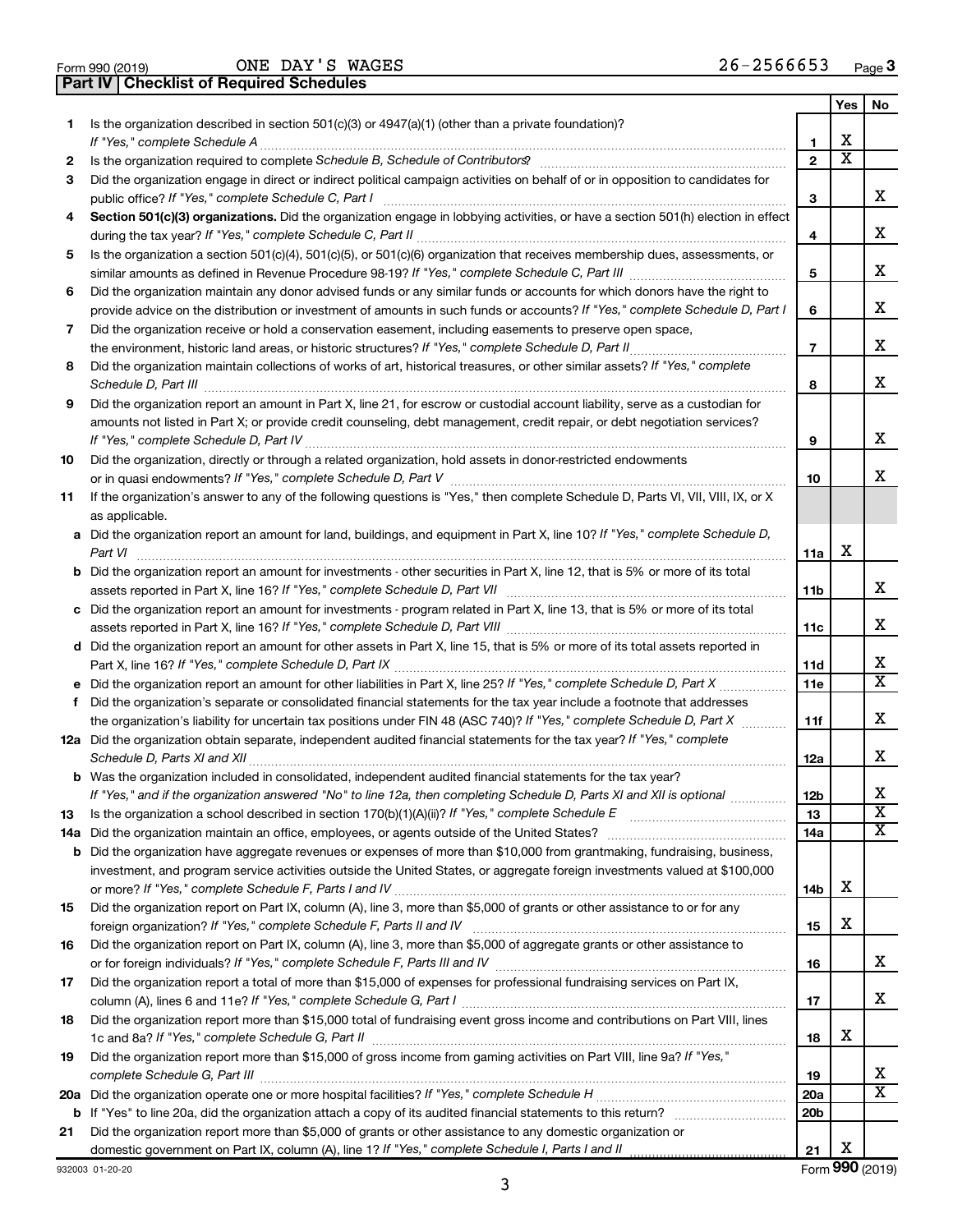|  | Form 990 (2019) |  |
|--|-----------------|--|
|  |                 |  |

*(continued)* **Part IV Checklist of Required Schedules**

|               |                                                                                                                                                                                                                                                            |                 | Yes | No                      |
|---------------|------------------------------------------------------------------------------------------------------------------------------------------------------------------------------------------------------------------------------------------------------------|-----------------|-----|-------------------------|
| 22            | Did the organization report more than \$5,000 of grants or other assistance to or for domestic individuals on                                                                                                                                              |                 |     |                         |
|               |                                                                                                                                                                                                                                                            | 22              |     | х                       |
| 23            | Did the organization answer "Yes" to Part VII, Section A, line 3, 4, or 5 about compensation of the organization's current                                                                                                                                 |                 |     |                         |
|               | and former officers, directors, trustees, key employees, and highest compensated employees? If "Yes," complete                                                                                                                                             |                 |     |                         |
|               | Schedule J                                                                                                                                                                                                                                                 | 23              |     | x                       |
|               | 24a Did the organization have a tax-exempt bond issue with an outstanding principal amount of more than \$100,000 as of the                                                                                                                                |                 |     |                         |
|               | last day of the year, that was issued after December 31, 2002? If "Yes," answer lines 24b through 24d and complete                                                                                                                                         |                 |     |                         |
|               | Schedule K. If "No," go to line 25a                                                                                                                                                                                                                        | 24a             |     | x                       |
|               |                                                                                                                                                                                                                                                            | 24 <sub>b</sub> |     |                         |
|               | c Did the organization maintain an escrow account other than a refunding escrow at any time during the year to defease                                                                                                                                     |                 |     |                         |
|               |                                                                                                                                                                                                                                                            | 24c             |     |                         |
|               |                                                                                                                                                                                                                                                            | 24d             |     |                         |
|               | 25a Section 501(c)(3), 501(c)(4), and 501(c)(29) organizations. Did the organization engage in an excess benefit                                                                                                                                           |                 |     | x                       |
|               |                                                                                                                                                                                                                                                            | 25a             |     |                         |
|               | b Is the organization aware that it engaged in an excess benefit transaction with a disqualified person in a prior year, and                                                                                                                               |                 |     |                         |
|               | that the transaction has not been reported on any of the organization's prior Forms 990 or 990-EZ? If "Yes," complete                                                                                                                                      |                 |     | х                       |
|               | Schedule L, Part I                                                                                                                                                                                                                                         | 25b             |     |                         |
| 26            | Did the organization report any amount on Part X, line 5 or 22, for receivables from or payables to any current                                                                                                                                            |                 |     |                         |
|               | or former officer, director, trustee, key employee, creator or founder, substantial contributor, or 35%                                                                                                                                                    | 26              |     | x                       |
|               |                                                                                                                                                                                                                                                            |                 |     |                         |
| 27            | Did the organization provide a grant or other assistance to any current or former officer, director, trustee, key employee,<br>creator or founder, substantial contributor or employee thereof, a grant selection committee member, or to a 35% controlled |                 |     |                         |
|               | entity (including an employee thereof) or family member of any of these persons? If "Yes," complete Schedule L, Part III                                                                                                                                   | 27              |     | x                       |
| 28            | Was the organization a party to a business transaction with one of the following parties (see Schedule L, Part IV                                                                                                                                          |                 |     |                         |
|               | instructions, for applicable filing thresholds, conditions, and exceptions):                                                                                                                                                                               |                 |     |                         |
|               | a A current or former officer, director, trustee, key employee, creator or founder, or substantial contributor? If                                                                                                                                         |                 |     |                         |
|               |                                                                                                                                                                                                                                                            | 28a             |     | X                       |
|               |                                                                                                                                                                                                                                                            | 28 <sub>b</sub> |     | $\overline{\mathtt{x}}$ |
|               | c A 35% controlled entity of one or more individuals and/or organizations described in lines 28a or 28b?If                                                                                                                                                 |                 |     |                         |
|               |                                                                                                                                                                                                                                                            | 28c             |     | X                       |
| 29            |                                                                                                                                                                                                                                                            | 29              | х   |                         |
| 30            | Did the organization receive contributions of art, historical treasures, or other similar assets, or qualified conservation                                                                                                                                |                 |     |                         |
|               |                                                                                                                                                                                                                                                            | 30              |     | x                       |
| 31            |                                                                                                                                                                                                                                                            | 31              |     | $\overline{\mathbf{X}}$ |
| 32            | Did the organization sell, exchange, dispose of, or transfer more than 25% of its net assets? If "Yes," complete                                                                                                                                           |                 |     |                         |
|               | Schedule N, Part II                                                                                                                                                                                                                                        | 32              |     | X                       |
| 33            | Did the organization own 100% of an entity disregarded as separate from the organization under Regulations                                                                                                                                                 |                 |     |                         |
|               |                                                                                                                                                                                                                                                            | 33              |     | х                       |
| 34            | Was the organization related to any tax-exempt or taxable entity? If "Yes," complete Schedule R, Part II, III, or IV, and                                                                                                                                  |                 |     |                         |
|               | Part V, line 1                                                                                                                                                                                                                                             | 34              |     | х                       |
|               | 35a Did the organization have a controlled entity within the meaning of section 512(b)(13)?                                                                                                                                                                | 35a             |     | $\overline{\mathbf{X}}$ |
|               | <b>b</b> If "Yes" to line 35a, did the organization receive any payment from or engage in any transaction with a controlled entity                                                                                                                         |                 |     |                         |
|               |                                                                                                                                                                                                                                                            | 35 <sub>b</sub> |     |                         |
| 36            | Section 501(c)(3) organizations. Did the organization make any transfers to an exempt non-charitable related organization?                                                                                                                                 |                 |     |                         |
|               |                                                                                                                                                                                                                                                            | 36              |     | x                       |
| 37            | Did the organization conduct more than 5% of its activities through an entity that is not a related organization                                                                                                                                           |                 |     |                         |
|               |                                                                                                                                                                                                                                                            | 37              |     | x                       |
| 38            | Did the organization complete Schedule O and provide explanations in Schedule O for Part VI, lines 11b and 19?                                                                                                                                             |                 |     |                         |
| <b>Part V</b> | <b>Statements Regarding Other IRS Filings and Tax Compliance</b>                                                                                                                                                                                           | 38              | х   |                         |
|               |                                                                                                                                                                                                                                                            |                 |     |                         |
|               | Check if Schedule O contains a response or note to any line in this Part V [11] [12] Check if Schedule O contains a response or note to any line in this Part V                                                                                            |                 |     |                         |
|               |                                                                                                                                                                                                                                                            |                 | Yes | No                      |
|               | 1a                                                                                                                                                                                                                                                         |                 |     |                         |
| b             | Enter the number of Forms W-2G included in line 1a. Enter -0- if not applicable <i>manumumum</i><br>1b<br>Did the organization comply with backup withholding rules for reportable payments to vendors and reportable gaming                               |                 |     |                         |
| с             |                                                                                                                                                                                                                                                            | 1c              | X   |                         |
|               |                                                                                                                                                                                                                                                            |                 |     |                         |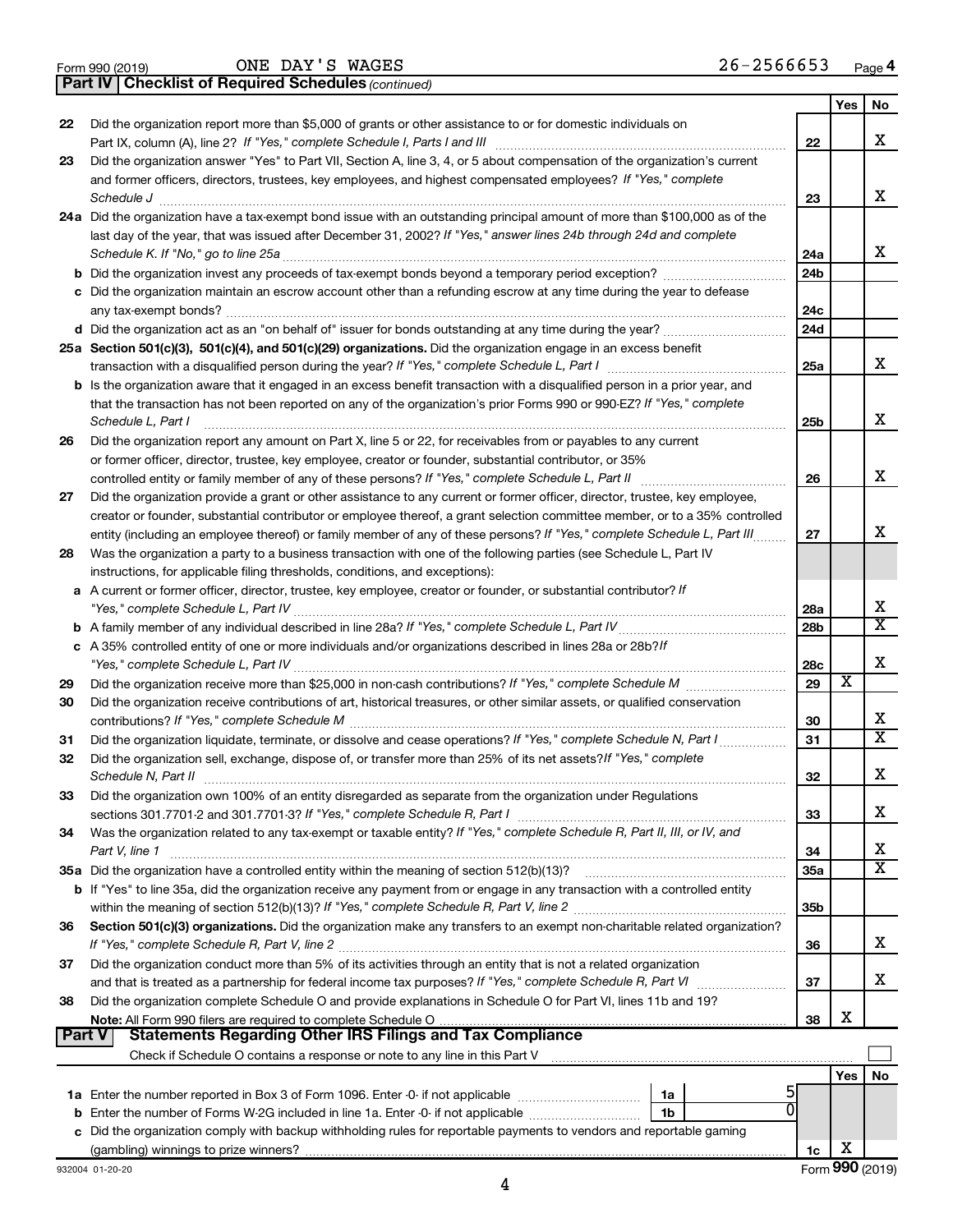| 26-2566653<br>Page $5$ |
|------------------------|
|------------------------|

**Yes No**

X

X

X

X  $\overline{\mathbf{x}}$ X

|    | ONE DAY'S WAGES<br>Form 990 (2019)                                                                                                                                                                                             |                 | $26 - 2566653$ |                |                         | Page     |
|----|--------------------------------------------------------------------------------------------------------------------------------------------------------------------------------------------------------------------------------|-----------------|----------------|----------------|-------------------------|----------|
|    | Statements Regarding Other IRS Filings and Tax Compliance (continued)<br>Part V                                                                                                                                                |                 |                |                |                         |          |
|    |                                                                                                                                                                                                                                |                 |                |                | Yes                     | <b>N</b> |
|    | 2a Enter the number of employees reported on Form W-3, Transmittal of Wage and Tax Statements,                                                                                                                                 |                 |                |                |                         |          |
|    | filed for the calendar year ending with or within the year covered by this return                                                                                                                                              | 2a              | $5 \mid$       |                |                         |          |
|    | <b>b</b> If at least one is reported on line 2a, did the organization file all required federal employment tax returns?                                                                                                        |                 |                | 2b             | X                       |          |
|    |                                                                                                                                                                                                                                |                 |                |                |                         |          |
|    | 3a Did the organization have unrelated business gross income of \$1,000 or more during the year?                                                                                                                               |                 |                | За             |                         | х        |
|    |                                                                                                                                                                                                                                |                 |                | Зb             |                         |          |
|    | 4a At any time during the calendar year, did the organization have an interest in, or a signature or other authority over, a                                                                                                   |                 |                |                |                         |          |
|    | financial account in a foreign country (such as a bank account, securities account, or other financial account)?                                                                                                               |                 |                | 4a             |                         | X        |
|    | <b>b</b> If "Yes," enter the name of the foreign country $\blacktriangleright$                                                                                                                                                 |                 |                |                |                         |          |
|    | See instructions for filing requirements for FinCEN Form 114, Report of Foreign Bank and Financial Accounts (FBAR).                                                                                                            |                 |                |                |                         |          |
|    |                                                                                                                                                                                                                                |                 |                | 5a             |                         | х        |
| b  |                                                                                                                                                                                                                                |                 |                | 5 <sub>b</sub> |                         | х        |
| с  |                                                                                                                                                                                                                                |                 |                | 5 <sub>c</sub> |                         |          |
|    | 6a Does the organization have annual gross receipts that are normally greater than \$100,000, and did the organization solicit                                                                                                 |                 |                |                |                         |          |
|    |                                                                                                                                                                                                                                |                 |                | 6a             |                         | X        |
|    | <b>b</b> If "Yes," did the organization include with every solicitation an express statement that such contributions or gifts                                                                                                  |                 |                |                |                         |          |
|    |                                                                                                                                                                                                                                |                 |                | 6b             |                         |          |
| 7  | Organizations that may receive deductible contributions under section 170(c).                                                                                                                                                  |                 |                |                |                         |          |
| а  | Did the organization receive a payment in excess of \$75 made partly as a contribution and partly for goods and services provided to the payor?                                                                                |                 |                | 7a             | x                       |          |
| b  |                                                                                                                                                                                                                                |                 |                | 7b             | $\overline{\textbf{x}}$ |          |
| с  | Did the organization sell, exchange, or otherwise dispose of tangible personal property for which it was required                                                                                                              |                 |                |                |                         |          |
|    |                                                                                                                                                                                                                                |                 |                | 7c             |                         | х        |
| d  |                                                                                                                                                                                                                                | <b>7d</b>       |                |                |                         |          |
| е  | Did the organization receive any funds, directly or indirectly, to pay premiums on a personal benefit contract?                                                                                                                |                 |                | 7е             |                         | X        |
| Ť  |                                                                                                                                                                                                                                |                 |                | 7f             |                         | х        |
| g  | If the organization received a contribution of qualified intellectual property, did the organization file Form 8899 as required?                                                                                               |                 |                | 7g             |                         |          |
| h  | If the organization received a contribution of cars, boats, airplanes, or other vehicles, did the organization file a Form 1098-C?                                                                                             |                 |                | 7h             |                         |          |
| 8  | Sponsoring organizations maintaining donor advised funds. Did a donor advised fund maintained by the                                                                                                                           |                 |                |                |                         |          |
|    |                                                                                                                                                                                                                                |                 |                | 8              |                         |          |
| 9  | Sponsoring organizations maintaining donor advised funds.                                                                                                                                                                      |                 |                |                |                         |          |
| а  | Did the sponsoring organization make any taxable distributions under section 4966?                                                                                                                                             |                 |                | 9а             |                         |          |
| b  |                                                                                                                                                                                                                                |                 |                | 9b             |                         |          |
| 10 | Section 501(c)(7) organizations. Enter:                                                                                                                                                                                        |                 |                |                |                         |          |
|    | a Initiation fees and capital contributions included on Part VIII, line 12 [111] [11] [12] [11] [12] [11] [12] [11] [12] [11] [12] [11] [12] [11] [12] [11] [12] [11] [12] [11] [12] [11] [12] [11] [12] [11] [12] [11] [12] [ | 10a             |                |                |                         |          |
|    | Gross receipts, included on Form 990, Part VIII, line 12, for public use of club facilities                                                                                                                                    | 10b             |                |                |                         |          |
| 11 | Section 501(c)(12) organizations. Enter:                                                                                                                                                                                       |                 |                |                |                         |          |
| а  |                                                                                                                                                                                                                                | 11a             |                |                |                         |          |
| b  | Gross income from other sources (Do not net amounts due or paid to other sources against                                                                                                                                       |                 |                |                |                         |          |
|    |                                                                                                                                                                                                                                | 11b             |                |                |                         |          |
|    | 12a Section 4947(a)(1) non-exempt charitable trusts. Is the organization filing Form 990 in lieu of Form 1041?                                                                                                                 |                 |                | 12a            |                         |          |
|    | <b>b</b> If "Yes," enter the amount of tax-exempt interest received or accrued during the year                                                                                                                                 | 12b             |                |                |                         |          |
| 13 | Section 501(c)(29) qualified nonprofit health insurance issuers.                                                                                                                                                               |                 |                |                |                         |          |
| а  | Is the organization licensed to issue qualified health plans in more than one state?                                                                                                                                           |                 |                | 13a            |                         |          |
|    | Note: See the instructions for additional information the organization must report on Schedule O.                                                                                                                              |                 |                |                |                         |          |
|    | <b>b</b> Enter the amount of reserves the organization is required to maintain by the states in which the                                                                                                                      |                 |                |                |                         |          |
|    |                                                                                                                                                                                                                                | 13b             |                |                |                         |          |
|    |                                                                                                                                                                                                                                | 13 <sub>c</sub> |                |                |                         |          |
|    | 14a Did the organization receive any payments for indoor tanning services during the tax year?                                                                                                                                 |                 |                | 14a            |                         | х        |
|    | b If "Yes," has it filed a Form 720 to report these payments? If "No," provide an explanation on Schedule O                                                                                                                    |                 |                | 14b            |                         |          |
| 15 | Is the organization subject to the section 4960 tax on payment(s) of more than \$1,000,000 in remuneration or                                                                                                                  |                 |                |                |                         |          |
|    |                                                                                                                                                                                                                                |                 |                | 15             |                         | х        |
|    | If "Yes," see instructions and file Form 4720, Schedule N.                                                                                                                                                                     |                 |                |                |                         |          |

**16 16** Is the organization an educational institution subject to the section 4968 excise tax on net investment income? ~~~~~~ If "Yes," complete Form 4720, Schedule O.

Form (2019) **990**

X

X

X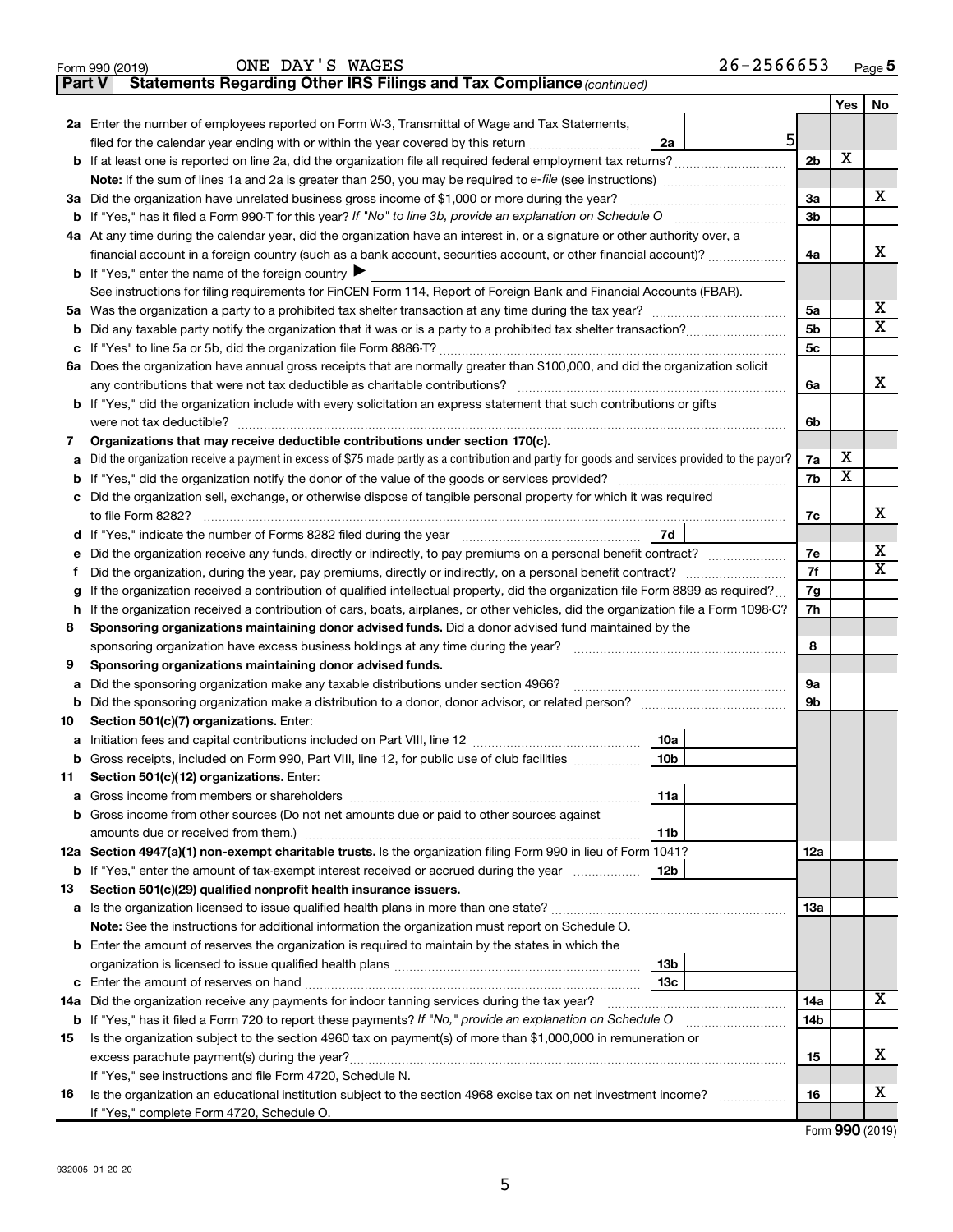|    |                                                                                                                                                  |                 |                         | $\overline{\mathbf{X}}$     |
|----|--------------------------------------------------------------------------------------------------------------------------------------------------|-----------------|-------------------------|-----------------------------|
|    | <b>Section A. Governing Body and Management</b>                                                                                                  |                 |                         |                             |
|    |                                                                                                                                                  |                 | Yes                     | No                          |
|    | 1a Enter the number of voting members of the governing body at the end of the tax year<br>1a                                                     |                 |                         |                             |
|    | If there are material differences in voting rights among members of the governing body, or if the governing                                      |                 |                         |                             |
|    | body delegated broad authority to an executive committee or similar committee, explain on Schedule O.                                            |                 |                         |                             |
|    | <b>b</b> Enter the number of voting members included on line 1a, above, who are independent<br>1b                                                |                 |                         |                             |
| 2  | Did any officer, director, trustee, or key employee have a family relationship or a business relationship with any other                         |                 |                         |                             |
|    |                                                                                                                                                  | $\mathbf{2}$    | x                       |                             |
| 3  | Did the organization delegate control over management duties customarily performed by or under the direct supervision                            |                 |                         |                             |
|    |                                                                                                                                                  | З               |                         | х                           |
| 4  | Did the organization make any significant changes to its governing documents since the prior Form 990 was filed?                                 | 4               |                         | $\overline{\mathbf{x}}$     |
| 5  |                                                                                                                                                  | 5               |                         | $\overline{\textbf{x}}$     |
| 6  |                                                                                                                                                  | 6               |                         | $\overline{\mathbf{x}}$     |
|    | 7a Did the organization have members, stockholders, or other persons who had the power to elect or appoint one or                                |                 |                         |                             |
|    |                                                                                                                                                  | 7a              |                         | х                           |
|    | <b>b</b> Are any governance decisions of the organization reserved to (or subject to approval by) members, stockholders, or                      |                 |                         |                             |
|    | persons other than the governing body?                                                                                                           | 7b              |                         | х                           |
| 8  | Did the organization contemporaneously document the meetings held or written actions undertaken during the year by the following:                |                 |                         |                             |
|    |                                                                                                                                                  | 8а              | х                       |                             |
| b  |                                                                                                                                                  | 8b              | $\overline{\mathbf{x}}$ |                             |
| 9  | Is there any officer, director, trustee, or key employee listed in Part VII, Section A, who cannot be reached at the                             |                 |                         |                             |
|    |                                                                                                                                                  | 9               |                         | х                           |
|    | <b>Section B. Policies</b> (This Section B requests information about policies not required by the Internal Revenue Code.)                       |                 |                         |                             |
|    |                                                                                                                                                  |                 | Yes                     | No                          |
|    |                                                                                                                                                  | 10a             |                         | х                           |
|    | <b>b</b> If "Yes," did the organization have written policies and procedures governing the activities of such chapters, affiliates,              |                 |                         |                             |
|    | and branches to ensure their operations are consistent with the organization's exempt purposes?                                                  | 10b             |                         |                             |
|    | 11a Has the organization provided a complete copy of this Form 990 to all members of its governing body before filing the form?                  | 11a             | X                       |                             |
|    | <b>b</b> Describe in Schedule O the process, if any, used by the organization to review this Form 990.                                           |                 |                         |                             |
|    |                                                                                                                                                  | 12a             | х                       |                             |
|    |                                                                                                                                                  | 12 <sub>b</sub> | $\overline{\textbf{x}}$ |                             |
|    | c Did the organization regularly and consistently monitor and enforce compliance with the policy? If "Yes," describe                             |                 |                         |                             |
|    | in Schedule O how this was done manufactured and an architecture of the state of the state of the state of the                                   | 12c             | х                       |                             |
| 13 | Did the organization have a written whistleblower policy?                                                                                        | 13              |                         | х                           |
| 14 |                                                                                                                                                  | 14              |                         | $\overline{\textnormal{x}}$ |
| 15 | Did the process for determining compensation of the following persons include a review and approval by independent                               |                 |                         |                             |
|    | persons, comparability data, and contemporaneous substantiation of the deliberation and decision?                                                |                 |                         |                             |
|    |                                                                                                                                                  | 15a             |                         | х                           |
|    |                                                                                                                                                  | 15b             |                         | $\overline{\mathbf{x}}$     |
|    | If "Yes" to line 15a or 15b, describe the process in Schedule O (see instructions).                                                              |                 |                         |                             |
|    | 16a Did the organization invest in, contribute assets to, or participate in a joint venture or similar arrangement with a                        |                 |                         |                             |
|    | taxable entity during the year?                                                                                                                  | 16a             |                         | х                           |
|    | b If "Yes," did the organization follow a written policy or procedure requiring the organization to evaluate its participation                   |                 |                         |                             |
|    | in joint venture arrangements under applicable federal tax law, and take steps to safeguard the organization's                                   |                 |                         |                             |
|    | exempt status with respect to such arrangements?                                                                                                 | 16b             |                         |                             |
|    | <b>Section C. Disclosure</b>                                                                                                                     |                 |                         |                             |
| 17 | List the states with which a copy of this Form 990 is required to be filed $\blacktriangleright\texttt{WA}$                                      |                 |                         |                             |
| 18 | Section 6104 requires an organization to make its Forms 1023 (1024 or 1024-A, if applicable), 990, and 990-T (Section 501(c)(3)s only) available |                 |                         |                             |
|    | for public inspection. Indicate how you made these available. Check all that apply.                                                              |                 |                         |                             |
|    | $\lfloor x \rfloor$ Upon request<br>$X$ Own website<br>Another's website<br>Other (explain on Schedule O)                                        |                 |                         |                             |
| 19 | Describe on Schedule O whether (and if so, how) the organization made its governing documents, conflict of interest policy, and financial        |                 |                         |                             |
|    | statements available to the public during the tax year.                                                                                          |                 |                         |                             |
| 20 | State the name, address, and telephone number of the person who possesses the organization's books and records                                   |                 |                         |                             |
|    | ANN TARLETON - 425-205-8505                                                                                                                      |                 |                         |                             |
|    | 98272<br>12026 251ST AVE SE, MONROE, WA                                                                                                          |                 |                         |                             |

**Part VI** Governance, Management, and Disclosure For each "Yes" response to lines 2 through 7b below, and for a "No" response

Form 990 (2019)  $\qquad \qquad \text{ONE } \text{DAY } \text{'S } \text{ WAGES}$ 

*to line 8a, 8b, or 10b below, describe the circumstances, processes, or changes on Schedule O. See instructions.*

6

**6**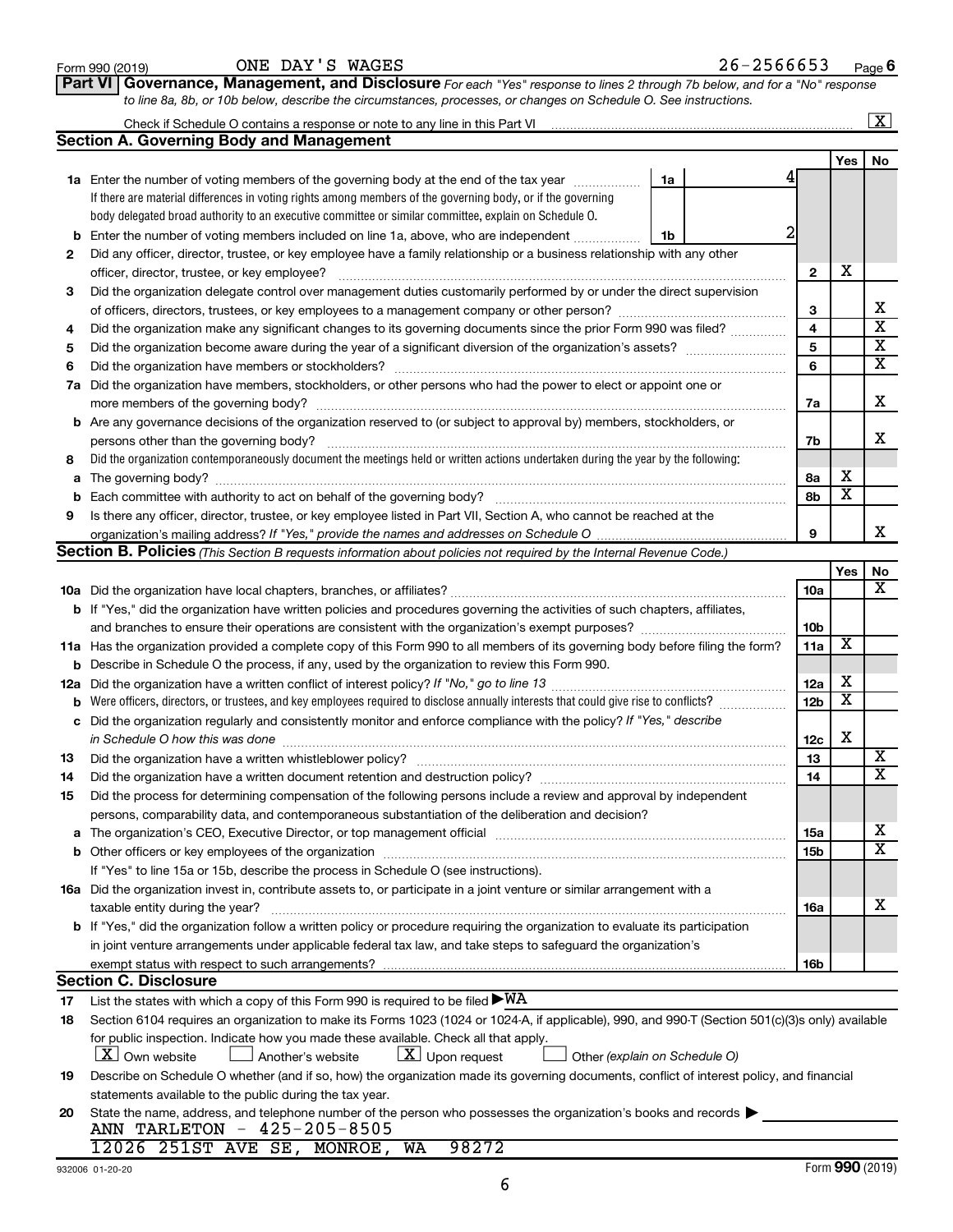$\Box$ 

| Part VII Compensation of Officers, Directors, Trustees, Key Employees, Highest Compensated |  |  |  |
|--------------------------------------------------------------------------------------------|--|--|--|
| <b>Employees, and Independent Contractors</b>                                              |  |  |  |

Check if Schedule O contains a response or note to any line in this Part VII

**Section A. Officers, Directors, Trustees, Key Employees, and Highest Compensated Employees**

**1a**  Complete this table for all persons required to be listed. Report compensation for the calendar year ending with or within the organization's tax year.  $\bullet$  List all of the organization's current officers, directors, trustees (whether individuals or organizations), regardless of amount of compensation.

Enter -0- in columns (D), (E), and (F) if no compensation was paid.

**•** List all of the organization's current key employees, if any. See instructions for definition of "key employee."

• List the organization's five *current* highest compensated employees (other than an officer, director, trustee, or key employee) who received reportable compensation (Box 5 of Form W-2 and/or Box 7 of Form 1099-MISC) of more than \$100,000 from the organization and any related organizations.

 $\bullet$  List all of the organization's former officers, key employees, and highest compensated employees who received more than \$100,000 of reportable compensation from the organization and any related organizations.

**•** List all of the organization's former directors or trustees that received, in the capacity as a former director or trustee of the organization, more than \$10,000 of reportable compensation from the organization and any related organizations.

See instructions for the order in which to list the persons above.

Check this box if neither the organization nor any related organization compensated any current officer, director, or trustee.  $\Box$ 

| (A)                              | (B)                    | (C)                            |                                                                                                             | (D)         | (E)          | (F)                             |           |                 |                 |                    |
|----------------------------------|------------------------|--------------------------------|-------------------------------------------------------------------------------------------------------------|-------------|--------------|---------------------------------|-----------|-----------------|-----------------|--------------------|
| Name and title                   | Average                |                                | Position<br>(do not check more than one<br>box, unless person is both an<br>officer and a director/trustee) |             | Reportable   | Reportable                      | Estimated |                 |                 |                    |
|                                  | hours per              |                                |                                                                                                             |             | compensation | compensation                    | amount of |                 |                 |                    |
|                                  | week                   |                                |                                                                                                             |             |              |                                 |           | from            | from related    | other              |
|                                  | (list any              |                                |                                                                                                             |             |              |                                 |           | the             | organizations   | compensation       |
|                                  | hours for              |                                |                                                                                                             |             |              |                                 |           | organization    | (W-2/1099-MISC) | from the           |
|                                  | related                |                                |                                                                                                             |             |              |                                 |           | (W-2/1099-MISC) |                 | organization       |
|                                  | organizations<br>below |                                |                                                                                                             |             |              |                                 |           |                 |                 | and related        |
|                                  | line)                  | Individual trustee or director | Institutional trustee                                                                                       | Officer     | Key employee | Highest compensated<br>employee | Former    |                 |                 | organizations      |
| (1) EUGENE CHO                   | 8.00                   |                                |                                                                                                             |             |              |                                 |           |                 |                 |                    |
| PRESIDENT AND EXECUTIVE DIRECTOR |                        | $\mathbf X$                    |                                                                                                             | $\mathbf x$ |              |                                 |           | 47,200.         | 0.              | $\boldsymbol{0}$ . |
| (2) MICHAEL CHANG                | 2.00                   |                                |                                                                                                             |             |              |                                 |           |                 |                 |                    |
| TREASURER                        |                        | $\mathbf X$                    |                                                                                                             | $\mathbf X$ |              |                                 |           | 0.              | $\mathbf 0$ .   | $\mathbf 0$ .      |
| (3) CINDY BRANDT                 | 2.00                   |                                |                                                                                                             |             |              |                                 |           |                 |                 |                    |
| SECRETARY                        |                        | X                              |                                                                                                             | $\mathbf x$ |              |                                 |           | 0.              | 0.              | $\mathbf 0$ .      |
| (4) MINHEE CHO                   | 2.00                   |                                |                                                                                                             |             |              |                                 |           |                 |                 |                    |
| DIRECTOR                         |                        | $\mathbf X$                    |                                                                                                             |             |              |                                 |           | $\mathbf 0$ .   | $\mathbf 0$ .   | $\mathbf 0$ .      |
|                                  |                        |                                |                                                                                                             |             |              |                                 |           |                 |                 |                    |
|                                  |                        |                                |                                                                                                             |             |              |                                 |           |                 |                 |                    |
|                                  |                        |                                |                                                                                                             |             |              |                                 |           |                 |                 |                    |
|                                  |                        |                                |                                                                                                             |             |              |                                 |           |                 |                 |                    |
|                                  |                        |                                |                                                                                                             |             |              |                                 |           |                 |                 |                    |
|                                  |                        |                                |                                                                                                             |             |              |                                 |           |                 |                 |                    |
|                                  |                        |                                |                                                                                                             |             |              |                                 |           |                 |                 |                    |
|                                  |                        |                                |                                                                                                             |             |              |                                 |           |                 |                 |                    |
|                                  |                        |                                |                                                                                                             |             |              |                                 |           |                 |                 |                    |
|                                  |                        |                                |                                                                                                             |             |              |                                 |           |                 |                 |                    |
|                                  |                        |                                |                                                                                                             |             |              |                                 |           |                 |                 |                    |
|                                  |                        |                                |                                                                                                             |             |              |                                 |           |                 |                 |                    |
|                                  |                        |                                |                                                                                                             |             |              |                                 |           |                 |                 |                    |
|                                  |                        |                                |                                                                                                             |             |              |                                 |           |                 |                 |                    |
|                                  |                        |                                |                                                                                                             |             |              |                                 |           |                 |                 |                    |
|                                  |                        |                                |                                                                                                             |             |              |                                 |           |                 |                 |                    |
|                                  |                        |                                |                                                                                                             |             |              |                                 |           |                 |                 |                    |
|                                  |                        |                                |                                                                                                             |             |              |                                 |           |                 |                 |                    |
|                                  |                        |                                |                                                                                                             |             |              |                                 |           |                 |                 |                    |
|                                  |                        |                                |                                                                                                             |             |              |                                 |           |                 |                 |                    |
|                                  |                        |                                |                                                                                                             |             |              |                                 |           |                 |                 |                    |
|                                  |                        |                                |                                                                                                             |             |              |                                 |           |                 |                 |                    |
|                                  |                        |                                |                                                                                                             |             |              |                                 |           |                 |                 |                    |
|                                  |                        |                                |                                                                                                             |             |              |                                 |           |                 |                 |                    |

Form (2019) **990**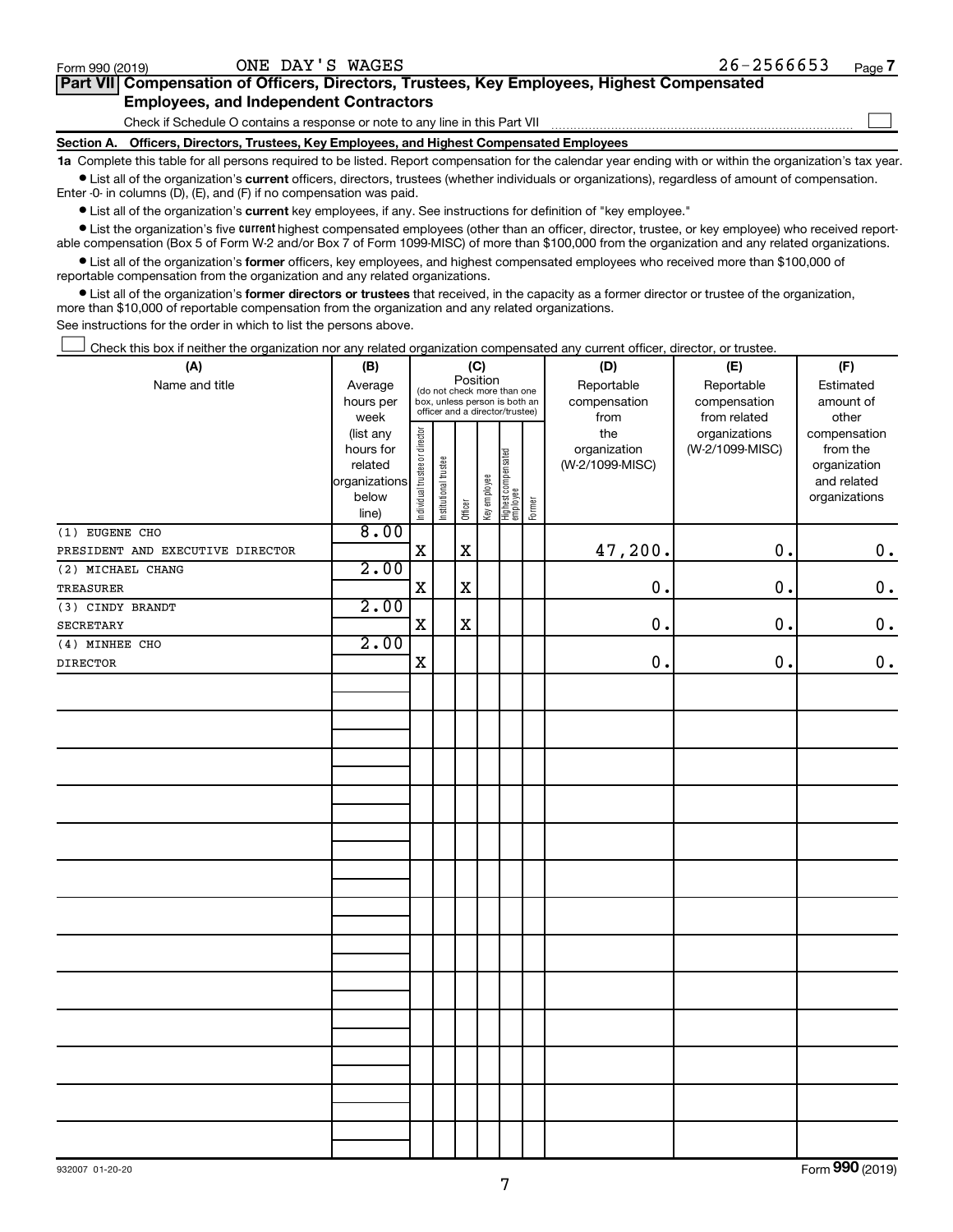|    | ONE DAY'S WAGES<br>Form 990 (2019)                                                                                                                                                                                                                     |                                                                      |                                |                       |                 |              |                                                                                                 |        |                                           | 26-2566653                                        |              |                                                                          | Page 8           |
|----|--------------------------------------------------------------------------------------------------------------------------------------------------------------------------------------------------------------------------------------------------------|----------------------------------------------------------------------|--------------------------------|-----------------------|-----------------|--------------|-------------------------------------------------------------------------------------------------|--------|-------------------------------------------|---------------------------------------------------|--------------|--------------------------------------------------------------------------|------------------|
|    | Part VII Section A. Officers, Directors, Trustees, Key Employees, and Highest Compensated Employees (continued)                                                                                                                                        |                                                                      |                                |                       |                 |              |                                                                                                 |        |                                           |                                                   |              |                                                                          |                  |
|    | (A)<br>Name and title                                                                                                                                                                                                                                  | (B)<br>Average<br>hours per<br>week                                  |                                |                       | (C)<br>Position |              | (do not check more than one<br>box, unless person is both an<br>officer and a director/trustee) |        | (D)<br>Reportable<br>compensation<br>from | (E)<br>Reportable<br>compensation<br>from related |              | (F)<br>Estimated<br>amount of<br>other                                   |                  |
|    |                                                                                                                                                                                                                                                        | (list any<br>hours for<br>related<br>organizations<br>below<br>line) | Individual trustee or director | Institutional trustee | Officer         | Key employee | Highest compensated<br>  employee                                                               | Former | the<br>organization<br>(W-2/1099-MISC)    | organizations<br>(W-2/1099-MISC)                  |              | compensation<br>from the<br>organization<br>and related<br>organizations |                  |
|    |                                                                                                                                                                                                                                                        |                                                                      |                                |                       |                 |              |                                                                                                 |        |                                           |                                                   |              |                                                                          |                  |
|    |                                                                                                                                                                                                                                                        |                                                                      |                                |                       |                 |              |                                                                                                 |        |                                           |                                                   |              |                                                                          |                  |
|    |                                                                                                                                                                                                                                                        |                                                                      |                                |                       |                 |              |                                                                                                 |        |                                           |                                                   |              |                                                                          |                  |
|    |                                                                                                                                                                                                                                                        |                                                                      |                                |                       |                 |              |                                                                                                 |        |                                           |                                                   |              |                                                                          |                  |
|    |                                                                                                                                                                                                                                                        |                                                                      |                                |                       |                 |              |                                                                                                 |        |                                           |                                                   |              |                                                                          |                  |
|    |                                                                                                                                                                                                                                                        |                                                                      |                                |                       |                 |              |                                                                                                 |        |                                           |                                                   |              |                                                                          |                  |
|    |                                                                                                                                                                                                                                                        |                                                                      |                                |                       |                 |              |                                                                                                 |        |                                           |                                                   |              |                                                                          |                  |
|    |                                                                                                                                                                                                                                                        |                                                                      |                                |                       |                 |              |                                                                                                 |        |                                           |                                                   |              |                                                                          |                  |
|    | 1b Subtotal                                                                                                                                                                                                                                            |                                                                      |                                |                       |                 |              |                                                                                                 |        | 47,200.                                   | $\overline{\mathbf{0}}$ .                         |              |                                                                          | $\overline{0}$ . |
|    | c Total from continuation sheets to Part VII, Section A manufactured by                                                                                                                                                                                |                                                                      |                                |                       |                 |              |                                                                                                 |        | $\overline{0}$ .                          | 0.                                                |              |                                                                          | $\overline{0}$ . |
|    |                                                                                                                                                                                                                                                        |                                                                      |                                |                       |                 |              |                                                                                                 |        | 47,200.                                   | 0.                                                |              |                                                                          | $\overline{0}$ . |
| 2  | Total number of individuals (including but not limited to those listed above) who received more than \$100,000 of reportable<br>compensation from the organization $\blacktriangleright$                                                               |                                                                      |                                |                       |                 |              |                                                                                                 |        |                                           |                                                   |              |                                                                          | 0                |
|    |                                                                                                                                                                                                                                                        |                                                                      |                                |                       |                 |              |                                                                                                 |        |                                           |                                                   |              | Yes                                                                      | No               |
| 3  | Did the organization list any former officer, director, trustee, key employee, or highest compensated employee on<br>line 1a? If "Yes," complete Schedule J for such individual [11] manufacture manufacture in the set of the set o                   |                                                                      |                                |                       |                 |              |                                                                                                 |        |                                           |                                                   | з            |                                                                          | х                |
|    | For any individual listed on line 1a, is the sum of reportable compensation and other compensation from the organization<br>and related organizations greater than \$150,000? If "Yes," complete Schedule J for such individual                        |                                                                      |                                |                       |                 |              |                                                                                                 |        |                                           |                                                   | 4            |                                                                          | x                |
| 5  | Did any person listed on line 1a receive or accrue compensation from any unrelated organization or individual for services                                                                                                                             |                                                                      |                                |                       |                 |              |                                                                                                 |        |                                           |                                                   | 5            |                                                                          | x                |
|    | <b>Section B. Independent Contractors</b>                                                                                                                                                                                                              |                                                                      |                                |                       |                 |              |                                                                                                 |        |                                           |                                                   |              |                                                                          |                  |
| 1. | Complete this table for your five highest compensated independent contractors that received more than \$100,000 of compensation from<br>the organization. Report compensation for the calendar year ending with or within the organization's tax year. |                                                                      |                                |                       |                 |              |                                                                                                 |        |                                           |                                                   |              |                                                                          |                  |
|    | (A)<br>Name and business address                                                                                                                                                                                                                       |                                                                      |                                | <b>NONE</b>           |                 |              |                                                                                                 |        | (B)<br>Description of services            |                                                   | Compensation | (C)                                                                      |                  |
|    |                                                                                                                                                                                                                                                        |                                                                      |                                |                       |                 |              |                                                                                                 |        |                                           |                                                   |              |                                                                          |                  |
|    |                                                                                                                                                                                                                                                        |                                                                      |                                |                       |                 |              |                                                                                                 |        |                                           |                                                   |              |                                                                          |                  |
|    |                                                                                                                                                                                                                                                        |                                                                      |                                |                       |                 |              |                                                                                                 |        |                                           |                                                   |              |                                                                          |                  |
|    |                                                                                                                                                                                                                                                        |                                                                      |                                |                       |                 |              |                                                                                                 |        |                                           |                                                   |              |                                                                          |                  |
| 2  | Total number of independent contractors (including but not limited to those listed above) who received more than<br>\$100,000 of compensation from the organization                                                                                    |                                                                      |                                |                       |                 |              | O                                                                                               |        |                                           |                                                   |              |                                                                          |                  |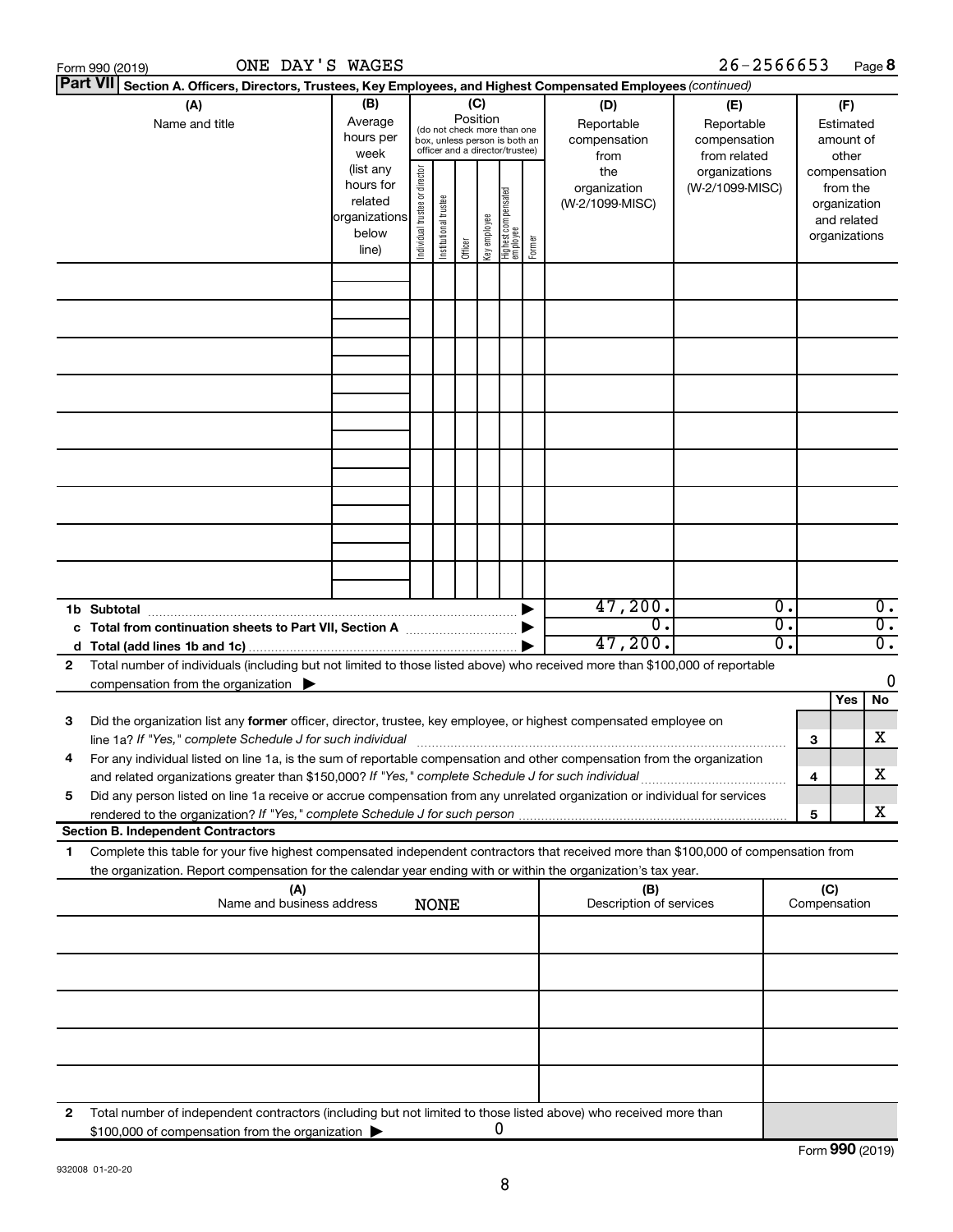|                                                           | Form 990 (2019)  | ONE DAY'S WAGES                                                                                                                                                                                     |                                     |               |                                       | $26 - 2566653$                | Page 9                                                          |
|-----------------------------------------------------------|------------------|-----------------------------------------------------------------------------------------------------------------------------------------------------------------------------------------------------|-------------------------------------|---------------|---------------------------------------|-------------------------------|-----------------------------------------------------------------|
|                                                           | <b>Part VIII</b> | <b>Statement of Revenue</b>                                                                                                                                                                         |                                     |               |                                       |                               |                                                                 |
|                                                           |                  |                                                                                                                                                                                                     |                                     |               |                                       |                               |                                                                 |
|                                                           |                  |                                                                                                                                                                                                     |                                     | Total revenue | Related or exempt<br>function revenue | Unrelated<br>business revenue | (D)<br>Revenue excluded<br>from tax under<br>sections 512 - 514 |
|                                                           |                  | 1 a Federated campaigns<br>1a                                                                                                                                                                       |                                     |               |                                       |                               |                                                                 |
| Contributions, Gifts, Grants<br>and Other Similar Amounts |                  | 1 <sub>b</sub><br><b>b</b> Membership dues                                                                                                                                                          |                                     |               |                                       |                               |                                                                 |
|                                                           | С                | 1 <sub>c</sub><br>Fundraising events                                                                                                                                                                | 235,894.                            |               |                                       |                               |                                                                 |
|                                                           |                  | 1 <sub>d</sub><br>d Related organizations                                                                                                                                                           |                                     |               |                                       |                               |                                                                 |
|                                                           |                  | e Government grants (contributions)<br>1e                                                                                                                                                           |                                     |               |                                       |                               |                                                                 |
|                                                           |                  | f All other contributions, gifts, grants, and                                                                                                                                                       |                                     |               |                                       |                               |                                                                 |
|                                                           |                  | similar amounts not included above<br>1f                                                                                                                                                            | 1,351,304.<br>$\overline{26,116}$ . |               |                                       |                               |                                                                 |
|                                                           |                  | 1g <br>g Noncash contributions included in lines 1a-1f                                                                                                                                              |                                     |               |                                       |                               |                                                                 |
|                                                           |                  |                                                                                                                                                                                                     | <b>Business Code</b>                |               |                                       |                               |                                                                 |
|                                                           | 2a               |                                                                                                                                                                                                     |                                     |               |                                       |                               |                                                                 |
|                                                           | b                | <u> 1989 - Johann Barn, mars ann an t-Amhain an t-Amhain an t-Amhain an t-Amhain an t-Amhain an t-Amhain an t-Amh</u><br>the control of the control of the control of the control of the control of |                                     |               |                                       |                               |                                                                 |
|                                                           | с                | the contract of the contract of the contract of the contract of the contract of                                                                                                                     |                                     |               |                                       |                               |                                                                 |
|                                                           | d                |                                                                                                                                                                                                     |                                     |               |                                       |                               |                                                                 |
| Program Service<br>Revenue                                | е                |                                                                                                                                                                                                     |                                     |               |                                       |                               |                                                                 |
|                                                           | f                |                                                                                                                                                                                                     |                                     |               |                                       |                               |                                                                 |
|                                                           |                  |                                                                                                                                                                                                     |                                     |               |                                       |                               |                                                                 |
|                                                           | 3                | Investment income (including dividends, interest, and                                                                                                                                               |                                     |               |                                       |                               |                                                                 |
|                                                           |                  |                                                                                                                                                                                                     | ▶                                   | 7,793.        |                                       |                               | 7,793.                                                          |
|                                                           | 4                | Income from investment of tax-exempt bond proceeds                                                                                                                                                  |                                     |               |                                       |                               |                                                                 |
|                                                           | 5                | (i) Real                                                                                                                                                                                            | (ii) Personal                       |               |                                       |                               |                                                                 |
|                                                           |                  | 6 a Gross rents<br>6a                                                                                                                                                                               |                                     |               |                                       |                               |                                                                 |
|                                                           |                  | <b>b</b> Less: rental expenses $\ldots$<br>6b                                                                                                                                                       |                                     |               |                                       |                               |                                                                 |
|                                                           | c                | Rental income or (loss)<br>6с                                                                                                                                                                       |                                     |               |                                       |                               |                                                                 |
|                                                           |                  | d Net rental income or (loss)                                                                                                                                                                       |                                     |               |                                       |                               |                                                                 |
|                                                           |                  | (i) Securities<br>7 a Gross amount from sales of                                                                                                                                                    | (ii) Other                          |               |                                       |                               |                                                                 |
|                                                           |                  | assets other than inventory<br>7a                                                                                                                                                                   |                                     |               |                                       |                               |                                                                 |
|                                                           |                  | <b>b</b> Less: cost or other basis                                                                                                                                                                  |                                     |               |                                       |                               |                                                                 |
| venue                                                     |                  | and sales expenses<br>7b                                                                                                                                                                            |                                     |               |                                       |                               |                                                                 |
|                                                           |                  | 7c<br>c Gain or (loss)                                                                                                                                                                              |                                     |               |                                       |                               |                                                                 |
|                                                           |                  | 8 a Gross income from fundraising events (not                                                                                                                                                       |                                     |               |                                       |                               |                                                                 |
| Other Re                                                  |                  | $235$ ,894. $_{\sf of}$<br>including \$                                                                                                                                                             |                                     |               |                                       |                               |                                                                 |
|                                                           |                  | contributions reported on line 1c). See                                                                                                                                                             |                                     |               |                                       |                               |                                                                 |
|                                                           |                  | 8a                                                                                                                                                                                                  | 56, 132.                            |               |                                       |                               |                                                                 |
|                                                           |                  | l 8b<br>b Less: direct expenses                                                                                                                                                                     | 58,160.                             |               |                                       |                               |                                                                 |
|                                                           |                  | Net income or (loss) from fundraising events                                                                                                                                                        |                                     | $-2,028.$     |                                       |                               | $-2,028.$                                                       |
|                                                           |                  | <b>9 a</b> Gross income from gaming activities. See                                                                                                                                                 |                                     |               |                                       |                               |                                                                 |
|                                                           |                  | 9a                                                                                                                                                                                                  |                                     |               |                                       |                               |                                                                 |
|                                                           |                  | 9b                                                                                                                                                                                                  |                                     |               |                                       |                               |                                                                 |
|                                                           |                  | c Net income or (loss) from gaming activities                                                                                                                                                       | .                                   |               |                                       |                               |                                                                 |
|                                                           |                  | 10 a Gross sales of inventory, less returns                                                                                                                                                         | 1,345.                              |               |                                       |                               |                                                                 |
|                                                           |                  | 10a<br>10b<br><b>b</b> Less: cost of goods sold                                                                                                                                                     | 1,980.                              |               |                                       |                               |                                                                 |
|                                                           |                  | c Net income or (loss) from sales of inventory                                                                                                                                                      |                                     | $-635.$       |                                       |                               | $-635.$                                                         |
|                                                           |                  |                                                                                                                                                                                                     | <b>Business Code</b>                |               |                                       |                               |                                                                 |
| Miscellaneous<br>Revenue                                  |                  | 11 a MISCELLANEOUS                                                                                                                                                                                  | 900099                              | 278.          |                                       |                               | 278.                                                            |
|                                                           | b                |                                                                                                                                                                                                     |                                     |               |                                       |                               |                                                                 |
|                                                           | c                |                                                                                                                                                                                                     |                                     |               |                                       |                               |                                                                 |
|                                                           | d                |                                                                                                                                                                                                     |                                     |               |                                       |                               |                                                                 |
|                                                           |                  |                                                                                                                                                                                                     | ▶                                   | 278.          |                                       |                               |                                                                 |
|                                                           | 12               |                                                                                                                                                                                                     |                                     | 1,592,606.    | $\overline{0}$ .                      | $\overline{0}$ .              | 5,408.                                                          |

932009 01-20-20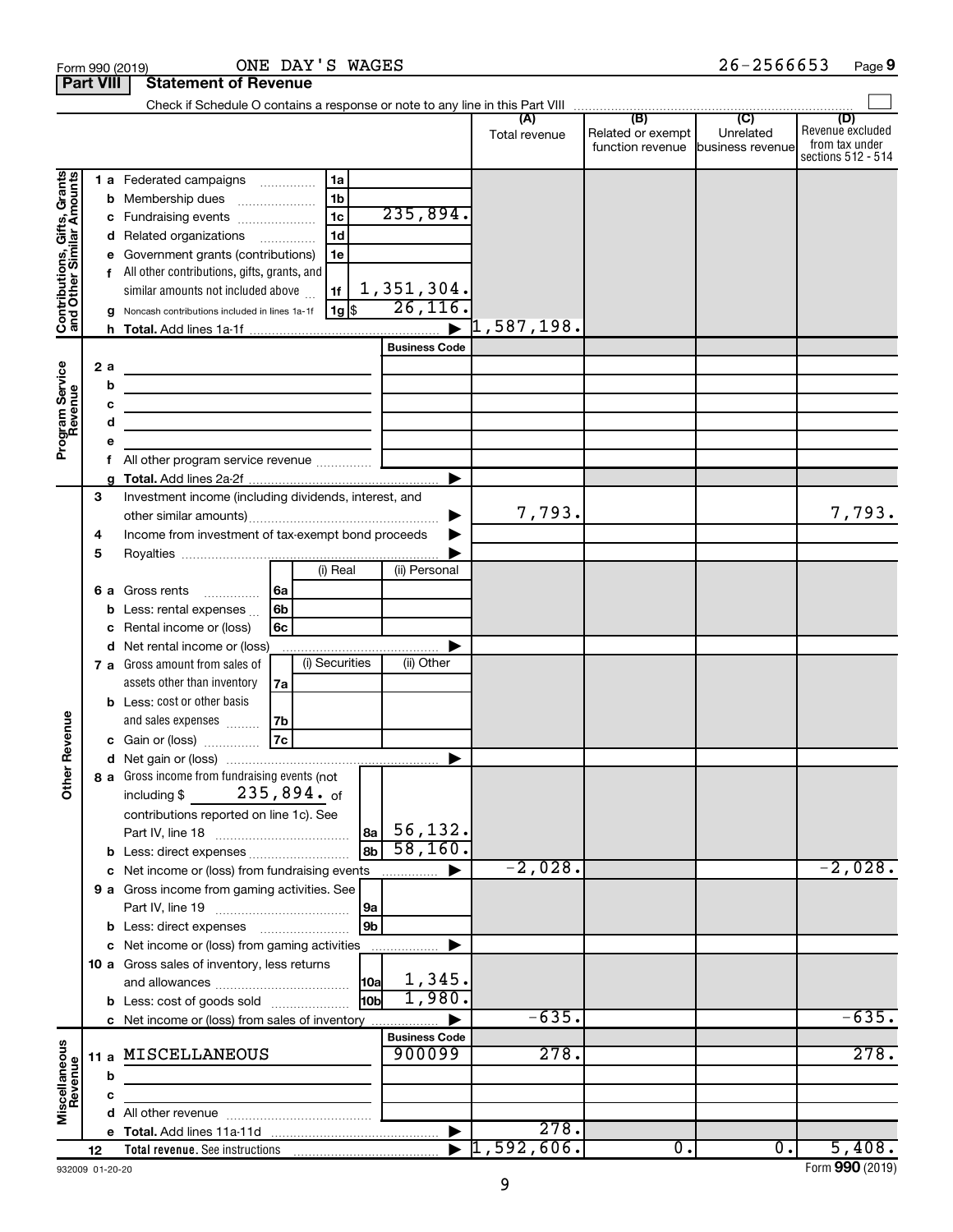**Part IX Statement of Functional Expenses**

*Section 501(c)(3) and 501(c)(4) organizations must complete all columns. All other organizations must complete column (A).*

|                | Do not include amounts reported on lines 6b,<br>7b, 8b, 9b, and 10b of Part VIII.                                                                                                                          | (A)<br>Total expenses | (B)<br>Program service<br>expenses | (C)<br>Management and<br>general expenses | (D)<br>Fundraising<br>expenses |  |  |  |
|----------------|------------------------------------------------------------------------------------------------------------------------------------------------------------------------------------------------------------|-----------------------|------------------------------------|-------------------------------------------|--------------------------------|--|--|--|
| 1.             | Grants and other assistance to domestic organizations                                                                                                                                                      |                       |                                    |                                           |                                |  |  |  |
|                | and domestic governments. See Part IV, line 21                                                                                                                                                             | 1, 211, 824.          | 1, 211, 824.                       |                                           |                                |  |  |  |
| $\mathbf{2}^-$ | Grants and other assistance to domestic                                                                                                                                                                    |                       |                                    |                                           |                                |  |  |  |
|                | individuals. See Part IV, line 22                                                                                                                                                                          |                       |                                    |                                           |                                |  |  |  |
| 3.             | Grants and other assistance to foreign                                                                                                                                                                     |                       |                                    |                                           |                                |  |  |  |
|                | organizations, foreign governments, and foreign                                                                                                                                                            |                       |                                    |                                           |                                |  |  |  |
|                | individuals. See Part IV, lines 15 and 16                                                                                                                                                                  | 41,588.               | 41,588.                            |                                           |                                |  |  |  |
| 4              | Benefits paid to or for members                                                                                                                                                                            |                       |                                    |                                           |                                |  |  |  |
| 5              | Compensation of current officers, directors,                                                                                                                                                               |                       |                                    |                                           |                                |  |  |  |
|                | trustees, and key employees                                                                                                                                                                                | 47,200.               | 14,000.                            | 9,200.                                    | 24,000.                        |  |  |  |
| 6              | Compensation not included above to disqualified                                                                                                                                                            |                       |                                    |                                           |                                |  |  |  |
|                | persons (as defined under section 4958(f)(1)) and                                                                                                                                                          |                       |                                    |                                           |                                |  |  |  |
|                | persons described in section 4958(c)(3)(B)                                                                                                                                                                 |                       |                                    |                                           |                                |  |  |  |
| 7              | Other salaries and wages                                                                                                                                                                                   | 137,605.              | 65,377.                            | 21,498.                                   | 50,730.                        |  |  |  |
| 8              | Pension plan accruals and contributions (include                                                                                                                                                           |                       |                                    |                                           |                                |  |  |  |
|                | section 401(k) and 403(b) employer contributions)                                                                                                                                                          | 21,600.               |                                    | 21,600.                                   |                                |  |  |  |
| 9              |                                                                                                                                                                                                            | 16,861.               |                                    | 16,861.                                   |                                |  |  |  |
| 10             |                                                                                                                                                                                                            |                       |                                    |                                           |                                |  |  |  |
| 11             | Fees for services (nonemployees):                                                                                                                                                                          |                       |                                    |                                           |                                |  |  |  |
| a              |                                                                                                                                                                                                            | 285.                  |                                    | 285.                                      |                                |  |  |  |
| b<br>с         |                                                                                                                                                                                                            | 16, 176.              |                                    | 16, 176.                                  |                                |  |  |  |
| d              |                                                                                                                                                                                                            |                       |                                    |                                           |                                |  |  |  |
| e              | Professional fundraising services. See Part IV, line 17                                                                                                                                                    |                       |                                    |                                           |                                |  |  |  |
| f              | Investment management fees                                                                                                                                                                                 |                       |                                    |                                           |                                |  |  |  |
| g              | Other. (If line 11g amount exceeds 10% of line 25,                                                                                                                                                         |                       |                                    |                                           |                                |  |  |  |
|                | column (A) amount, list line 11g expenses on Sch O.)                                                                                                                                                       |                       |                                    |                                           |                                |  |  |  |
| 12             |                                                                                                                                                                                                            | 6,339.                | 4,085.                             |                                           | 2,254.                         |  |  |  |
| 13             |                                                                                                                                                                                                            | 11,290.               | 191.                               | 6,609.                                    | 4,490.                         |  |  |  |
| 14             |                                                                                                                                                                                                            | 14,854.               | 7,427.                             |                                           | 7,427.                         |  |  |  |
| 15             |                                                                                                                                                                                                            |                       |                                    |                                           |                                |  |  |  |
| 16             |                                                                                                                                                                                                            | 16,930.               |                                    | 16,930.                                   |                                |  |  |  |
| 17             | Travel                                                                                                                                                                                                     | 2,745.                | 2,196.                             |                                           | 549.                           |  |  |  |
| 18             | Payments of travel or entertainment expenses                                                                                                                                                               |                       |                                    |                                           |                                |  |  |  |
|                | for any federal, state, or local public officials                                                                                                                                                          |                       |                                    |                                           |                                |  |  |  |
| 19             | Conferences, conventions, and meetings                                                                                                                                                                     | 3,115.                | 1,429.                             | 1,236.                                    | 450.                           |  |  |  |
| 20             | Interest                                                                                                                                                                                                   |                       |                                    |                                           |                                |  |  |  |
| 21             |                                                                                                                                                                                                            |                       |                                    |                                           |                                |  |  |  |
| 22             | Depreciation, depletion, and amortization                                                                                                                                                                  |                       |                                    |                                           |                                |  |  |  |
| 23             | Insurance                                                                                                                                                                                                  | 3,425.                |                                    | 3,425.                                    |                                |  |  |  |
| 24             | Other expenses. Itemize expenses not covered<br>above (List miscellaneous expenses on line 24e. If<br>line 24e amount exceeds 10% of line 25, column (A)<br>amount, list line 24e expenses on Schedule O.) |                       |                                    |                                           |                                |  |  |  |
| a              | CREDIT CARD FEES                                                                                                                                                                                           | 24, 204.              | 24, 204.                           |                                           |                                |  |  |  |
| b              |                                                                                                                                                                                                            |                       |                                    |                                           |                                |  |  |  |
| с              |                                                                                                                                                                                                            |                       |                                    |                                           |                                |  |  |  |
| d              |                                                                                                                                                                                                            |                       |                                    |                                           |                                |  |  |  |
|                | e All other expenses                                                                                                                                                                                       |                       |                                    |                                           |                                |  |  |  |
| 25             | Total functional expenses. Add lines 1 through 24e                                                                                                                                                         | 1,576,041.            | 1,372,321.                         | 113,820.                                  | 89,900.                        |  |  |  |
| 26             | Joint costs. Complete this line only if the organization                                                                                                                                                   |                       |                                    |                                           |                                |  |  |  |
|                | reported in column (B) joint costs from a combined                                                                                                                                                         |                       |                                    |                                           |                                |  |  |  |
|                | educational campaign and fundraising solicitation.                                                                                                                                                         |                       |                                    |                                           |                                |  |  |  |
|                | Check here $\blacktriangleright$<br>if following SOP 98-2 (ASC 958-720)                                                                                                                                    |                       |                                    |                                           |                                |  |  |  |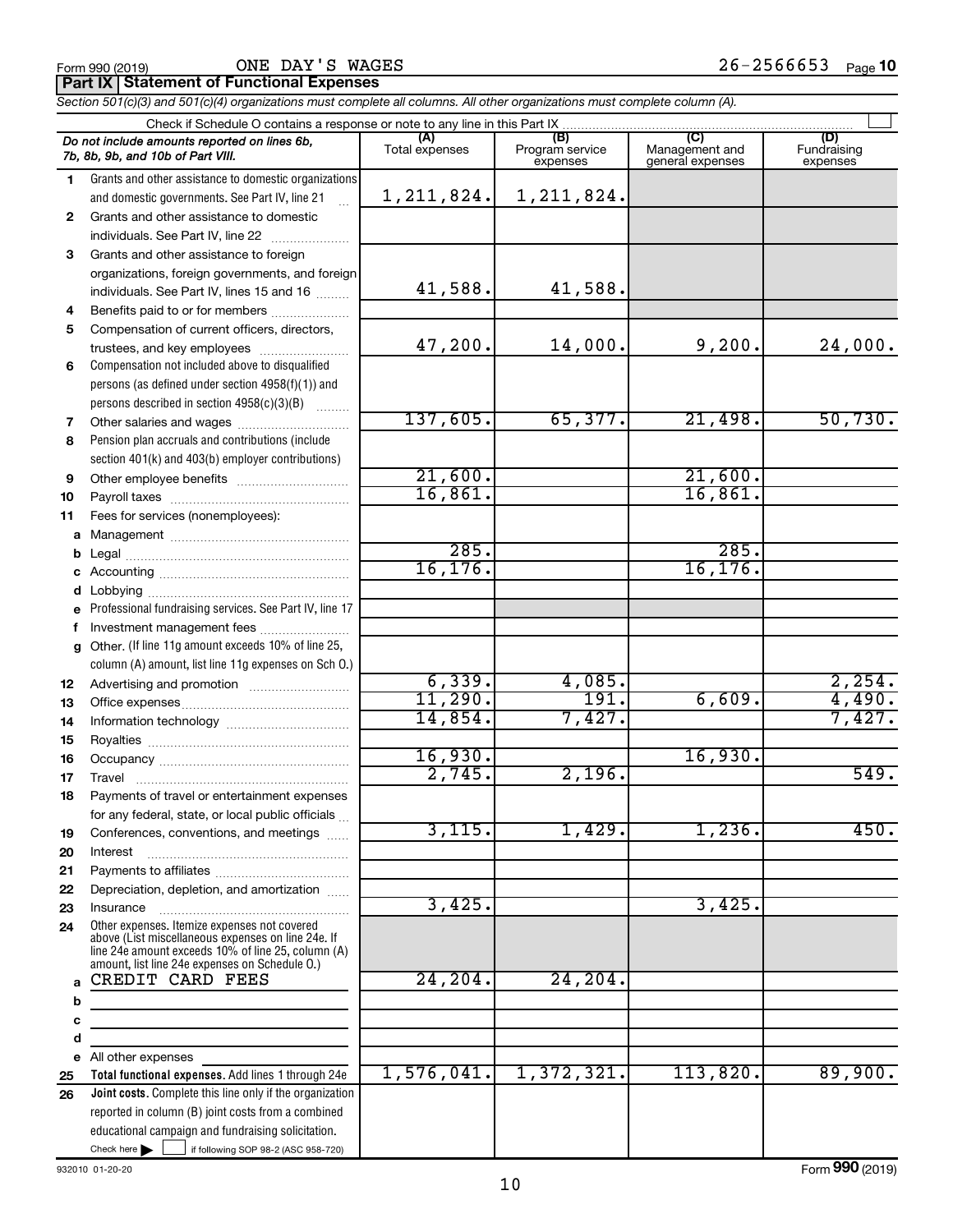|                             |          |                                                                                                        |                 |                    | (A)<br>Beginning of year |                | (B)<br>End of year |
|-----------------------------|----------|--------------------------------------------------------------------------------------------------------|-----------------|--------------------|--------------------------|----------------|--------------------|
|                             | 1        |                                                                                                        |                 |                    | 482, 109.                | $\mathbf{1}$   | 265,828.           |
|                             | 2        |                                                                                                        |                 |                    | 1,070,865.               | $\overline{2}$ | 1,078,276.         |
|                             | З        |                                                                                                        |                 |                    | 27,101.                  | $\mathbf{3}$   | 21,421.            |
|                             | 4        |                                                                                                        |                 |                    | 4                        |                |                    |
|                             | 5        | Loans and other receivables from any current or former officer, director,                              |                 |                    |                          |                |                    |
|                             |          | trustee, key employee, creator or founder, substantial contributor, or 35%                             |                 |                    |                          |                |                    |
|                             |          | controlled entity or family member of any of these persons                                             |                 |                    |                          | 5              |                    |
|                             | 6        | Loans and other receivables from other disqualified persons (as defined                                |                 |                    |                          |                |                    |
|                             |          | under section 4958(f)(1)), and persons described in section 4958(c)(3)(B)                              |                 | 6                  |                          |                |                    |
|                             | 7        |                                                                                                        |                 |                    |                          | $\overline{7}$ |                    |
| Assets                      | 8        |                                                                                                        |                 |                    | 3,030.                   | 8              | 3,746.             |
|                             | 9        | Prepaid expenses and deferred charges                                                                  |                 |                    |                          | 9              |                    |
|                             |          | <b>10a</b> Land, buildings, and equipment: cost or other                                               |                 |                    |                          |                |                    |
|                             |          | basis. Complete Part VI of Schedule D  10a                                                             | 10 <sub>b</sub> | 15,662.<br>15,662. |                          |                |                    |
|                             |          |                                                                                                        | 0.              | 10 <sub>c</sub>    | 0.                       |                |                    |
|                             | 11       |                                                                                                        |                 |                    | 11                       |                |                    |
|                             | 12       |                                                                                                        |                 |                    | 12                       |                |                    |
|                             | 13       |                                                                                                        |                 |                    | 13                       |                |                    |
|                             | 14       |                                                                                                        | 390.            | 14                 | 390.                     |                |                    |
|                             | 15       |                                                                                                        |                 |                    |                          | 15             |                    |
|                             | 16       |                                                                                                        |                 |                    | 1,583,495.               | 16             | 1,369,661.         |
|                             | 17       |                                                                                                        |                 |                    | 237, 273.                | 17             | 6,874.             |
|                             | 18       |                                                                                                        |                 | 18                 |                          |                |                    |
|                             | 19       |                                                                                                        |                 |                    | 19                       |                |                    |
|                             | 20       |                                                                                                        |                 |                    |                          | 20             |                    |
|                             | 21       | Escrow or custodial account liability. Complete Part IV of Schedule D                                  |                 |                    |                          | 21             |                    |
| Liabilities                 | 22       | Loans and other payables to any current or former officer, director,                                   |                 |                    |                          |                |                    |
|                             |          | trustee, key employee, creator or founder, substantial contributor, or 35%                             |                 |                    |                          |                |                    |
|                             |          | controlled entity or family member of any of these persons                                             |                 |                    |                          | 22             |                    |
|                             | 23       | Secured mortgages and notes payable to unrelated third parties                                         |                 |                    |                          | 23             |                    |
|                             | 24       | Unsecured notes and loans payable to unrelated third parties                                           |                 |                    |                          | 24             |                    |
|                             | 25       | Other liabilities (including federal income tax, payables to related third                             |                 |                    |                          |                |                    |
|                             |          | parties, and other liabilities not included on lines 17-24). Complete Part X                           |                 |                    |                          |                |                    |
|                             |          | Total liabilities. Add lines 17 through 25                                                             |                 |                    | 237, 273.                | 25             | 6,874.             |
|                             | 26       | Organizations that follow FASB ASC 958, check here $\blacktriangleright \lfloor \underline{X} \rfloor$ |                 |                    |                          | 26             |                    |
|                             |          | and complete lines 27, 28, 32, and 33.                                                                 |                 |                    |                          |                |                    |
|                             | 27       | Net assets without donor restrictions                                                                  |                 |                    | 1,346,222.               | 27             | 1,362,787.         |
|                             | 28       |                                                                                                        |                 |                    |                          | 28             |                    |
|                             |          | Organizations that do not follow FASB ASC 958, check here $\blacktriangleright$                        |                 |                    |                          |                |                    |
|                             |          | and complete lines 29 through 33.                                                                      |                 |                    |                          |                |                    |
|                             |          |                                                                                                        |                 |                    |                          | 29             |                    |
|                             | 29<br>30 | Paid-in or capital surplus, or land, building, or equipment fund                                       |                 |                    |                          | 30             |                    |
|                             | 31       | Retained earnings, endowment, accumulated income, or other funds                                       |                 |                    |                          | 31             |                    |
| Net Assets or Fund Balances | 32       |                                                                                                        |                 |                    | 1,346,222.               | 32             | 1,362,787.         |
|                             | 33       | Total liabilities and net assets/fund balances                                                         |                 |                    | 1,583,495.               | 33             | 1,369,661.         |
|                             |          |                                                                                                        |                 |                    |                          |                |                    |

11

Form (2019) **990**

**Part X Balance Sheet**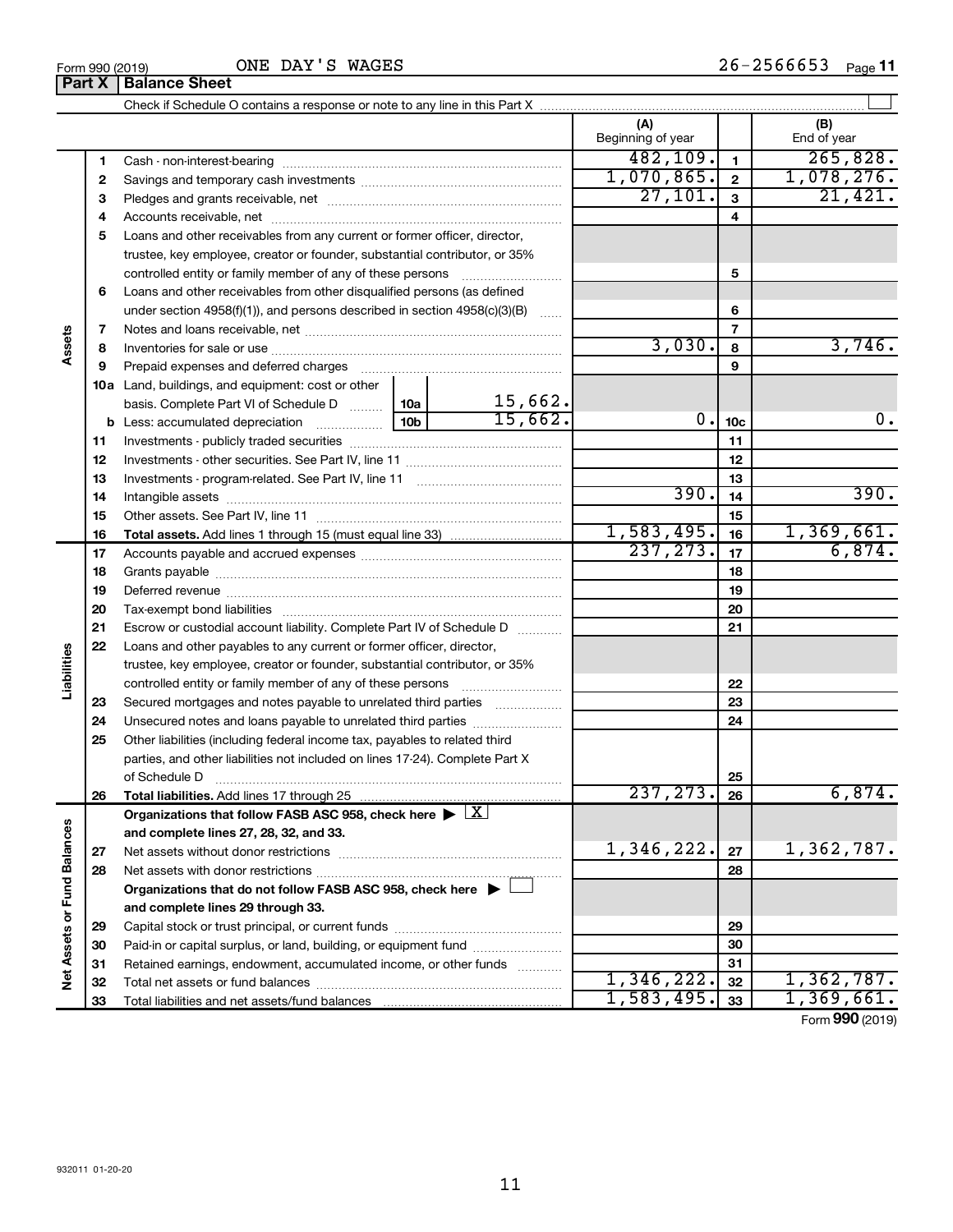|    | ONE DAY'S WAGES<br>Form 990 (2019)                                                                                                   |                | 26-2566653     |        | Page 12          |
|----|--------------------------------------------------------------------------------------------------------------------------------------|----------------|----------------|--------|------------------|
|    | Part XI<br><b>Reconciliation of Net Assets</b>                                                                                       |                |                |        |                  |
|    |                                                                                                                                      |                |                |        |                  |
|    |                                                                                                                                      |                |                |        |                  |
| 1  |                                                                                                                                      | 1              | 1,592,606.     |        |                  |
| 2  |                                                                                                                                      | $\mathbf{2}$   | 1,576,041.     |        |                  |
| 3  | Revenue less expenses. Subtract line 2 from line 1                                                                                   | 3              |                |        | 16, 565.         |
| 4  |                                                                                                                                      | 4              | 1,346,222.     |        |                  |
| 5  |                                                                                                                                      | 5              |                |        |                  |
| 6  |                                                                                                                                      | 6              |                |        |                  |
| 7  | Investment expenses www.communication.com/www.communication.com/www.communication.com/www.com                                        | $\overline{7}$ |                |        |                  |
| 8  |                                                                                                                                      | 8              |                |        |                  |
| 9  | Other changes in net assets or fund balances (explain on Schedule O)                                                                 | 9              |                |        | $\overline{0}$ . |
| 10 | Net assets or fund balances at end of year. Combine lines 3 through 9 (must equal Part X, line 32,                                   |                |                |        |                  |
|    |                                                                                                                                      | 10             | 1,362,787.     |        |                  |
|    | Part XII Financial Statements and Reporting                                                                                          |                |                |        |                  |
|    |                                                                                                                                      |                |                |        |                  |
|    |                                                                                                                                      |                |                | Yes    | No               |
| 1  | $\lfloor \mathbf{X} \rfloor$ Accrual<br>Accounting method used to prepare the Form 990: $\Box$ Cash<br>Other                         |                |                |        |                  |
|    | If the organization changed its method of accounting from a prior year or checked "Other," explain in Schedule O.                    |                |                |        |                  |
|    |                                                                                                                                      |                | 2a             |        | х                |
|    | If "Yes," check a box below to indicate whether the financial statements for the year were compiled or reviewed on a                 |                |                |        |                  |
|    | separate basis, consolidated basis, or both:                                                                                         |                |                |        |                  |
|    | Both consolidated and separate basis<br>Separate basis<br>Consolidated basis                                                         |                |                |        |                  |
|    |                                                                                                                                      |                | 2 <sub>b</sub> |        | x                |
|    | If "Yes," check a box below to indicate whether the financial statements for the year were audited on a separate basis,              |                |                |        |                  |
|    | consolidated basis, or both:                                                                                                         |                |                |        |                  |
|    | Consolidated basis<br>Separate basis<br>Both consolidated and separate basis                                                         |                |                |        |                  |
|    | c If "Yes" to line 2a or 2b, does the organization have a committee that assumes responsibility for oversight of the audit,          |                |                |        |                  |
|    |                                                                                                                                      |                | 2c             |        |                  |
|    | If the organization changed either its oversight process or selection process during the tax year, explain on Schedule O.            |                |                |        |                  |
|    | 3a As a result of a federal award, was the organization required to undergo an audit or audits as set forth in the Single Audit      |                |                |        |                  |
|    | Act and OMB Circular A-133?                                                                                                          |                | Зa             |        | x                |
|    | <b>b</b> If "Yes," did the organization undergo the required audit or audits? If the organization did not undergo the required audit |                |                |        |                  |
|    |                                                                                                                                      |                | 3b             | $\sim$ |                  |

Form (2019) **990**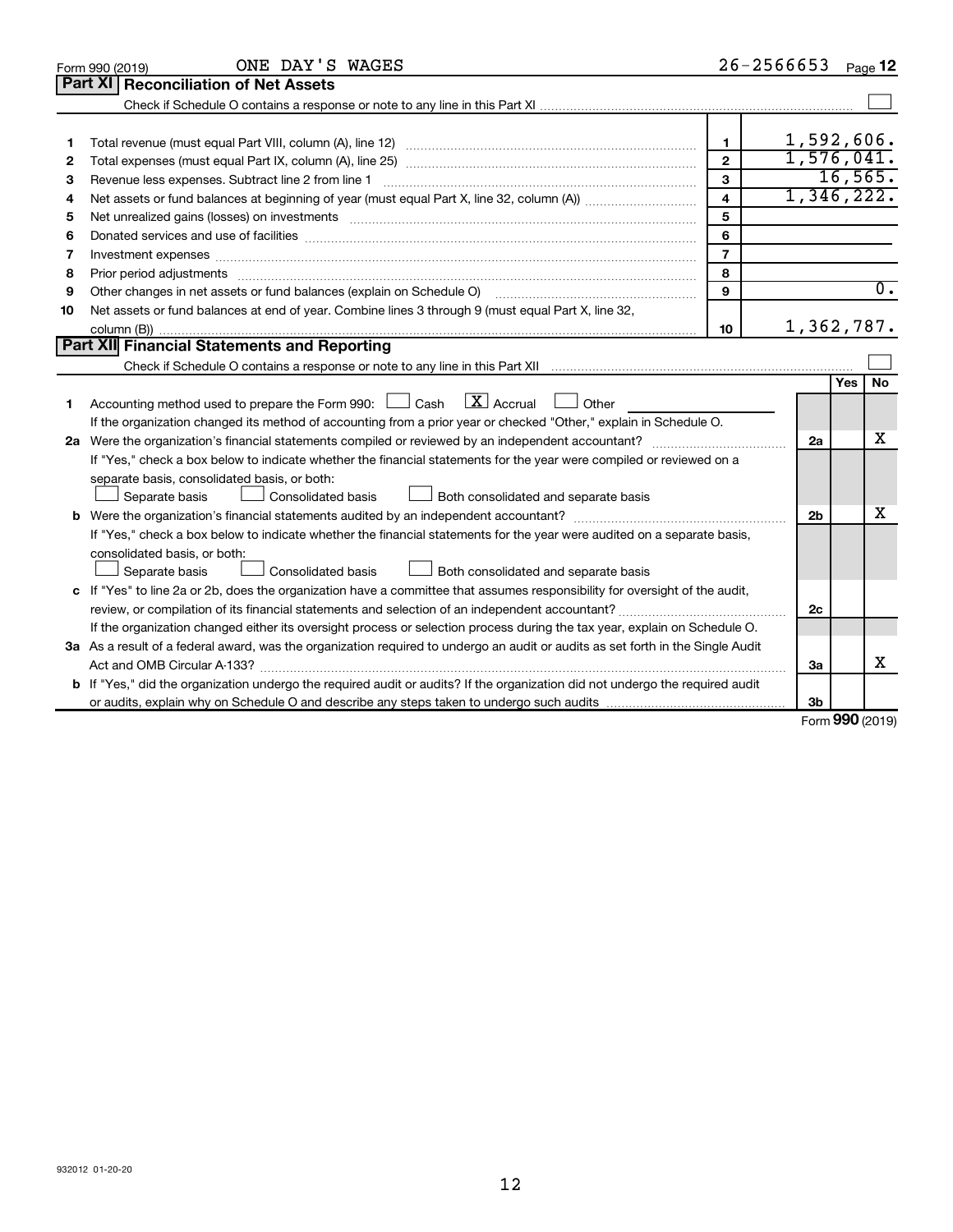| <b>SCHEDULE A</b> |  |
|-------------------|--|
|-------------------|--|

Department of the Treasury Internal Revenue Service

|  |  | (Form 990 or 990-EZ) |  |
|--|--|----------------------|--|
|  |  |                      |  |

# Form 990 or 990-EZ)<br>
Complete if the organization is a section 501(c)(3) organization or a section<br> **Public Charity Status and Public Support**

**4947(a)(1) nonexempt charitable trust. | Attach to Form 990 or Form 990-EZ.** 

| <b>P</b> Allach to Form 330 of Form 330-LL.                              |
|--------------------------------------------------------------------------|
| ▶ Go to www.irs.gov/Form990 for instructions and the latest information. |

| <b>Open to Public</b><br>Inspection |
|-------------------------------------|

OMB No. 1545-0047

|  | Name of the organization |  |
|--|--------------------------|--|

|                |  | Name of the organization                                                                                                                                                                                                                           |                 |                                                        |                                                                |    |                            | <b>Employer identification number</b>              |
|----------------|--|----------------------------------------------------------------------------------------------------------------------------------------------------------------------------------------------------------------------------------------------------|-----------------|--------------------------------------------------------|----------------------------------------------------------------|----|----------------------------|----------------------------------------------------|
|                |  |                                                                                                                                                                                                                                                    | ONE DAY'S WAGES |                                                        |                                                                |    |                            | 26-2566653                                         |
| Part I         |  | Reason for Public Charity Status (All organizations must complete this part.) See instructions.                                                                                                                                                    |                 |                                                        |                                                                |    |                            |                                                    |
|                |  | The organization is not a private foundation because it is: (For lines 1 through 12, check only one box.)                                                                                                                                          |                 |                                                        |                                                                |    |                            |                                                    |
| 1              |  | A church, convention of churches, or association of churches described in section 170(b)(1)(A)(i).                                                                                                                                                 |                 |                                                        |                                                                |    |                            |                                                    |
| $\mathbf{2}$   |  | A school described in section 170(b)(1)(A)(ii). (Attach Schedule E (Form 990 or 990-EZ).)                                                                                                                                                          |                 |                                                        |                                                                |    |                            |                                                    |
| З              |  | A hospital or a cooperative hospital service organization described in section 170(b)(1)(A)(iii).                                                                                                                                                  |                 |                                                        |                                                                |    |                            |                                                    |
| 4              |  | A medical research organization operated in conjunction with a hospital described in section 170(b)(1)(A)(iii). Enter the hospital's name,                                                                                                         |                 |                                                        |                                                                |    |                            |                                                    |
|                |  | city, and state:                                                                                                                                                                                                                                   |                 |                                                        |                                                                |    |                            |                                                    |
| 5              |  | An organization operated for the benefit of a college or university owned or operated by a governmental unit described in                                                                                                                          |                 |                                                        |                                                                |    |                            |                                                    |
|                |  | section 170(b)(1)(A)(iv). (Complete Part II.)                                                                                                                                                                                                      |                 |                                                        |                                                                |    |                            |                                                    |
| 6.             |  | A federal, state, or local government or governmental unit described in section 170(b)(1)(A)(v).                                                                                                                                                   |                 |                                                        |                                                                |    |                            |                                                    |
| $\overline{7}$ |  | $X$ An organization that normally receives a substantial part of its support from a governmental unit or from the general public described in                                                                                                      |                 |                                                        |                                                                |    |                            |                                                    |
|                |  | section 170(b)(1)(A)(vi). (Complete Part II.)                                                                                                                                                                                                      |                 |                                                        |                                                                |    |                            |                                                    |
| 8              |  | A community trust described in section 170(b)(1)(A)(vi). (Complete Part II.)                                                                                                                                                                       |                 |                                                        |                                                                |    |                            |                                                    |
| 9              |  | An agricultural research organization described in section 170(b)(1)(A)(ix) operated in conjunction with a land-grant college                                                                                                                      |                 |                                                        |                                                                |    |                            |                                                    |
|                |  | or university or a non-land-grant college of agriculture (see instructions). Enter the name, city, and state of the college or                                                                                                                     |                 |                                                        |                                                                |    |                            |                                                    |
|                |  | university:                                                                                                                                                                                                                                        |                 |                                                        |                                                                |    |                            |                                                    |
| 10             |  | An organization that normally receives: (1) more than 33 1/3% of its support from contributions, membership fees, and gross receipts from                                                                                                          |                 |                                                        |                                                                |    |                            |                                                    |
|                |  | activities related to its exempt functions - subject to certain exceptions, and (2) no more than 33 1/3% of its support from gross investment                                                                                                      |                 |                                                        |                                                                |    |                            |                                                    |
|                |  | income and unrelated business taxable income (less section 511 tax) from businesses acquired by the organization after June 30, 1975.                                                                                                              |                 |                                                        |                                                                |    |                            |                                                    |
|                |  | See section 509(a)(2). (Complete Part III.)                                                                                                                                                                                                        |                 |                                                        |                                                                |    |                            |                                                    |
| 11<br>12       |  | An organization organized and operated exclusively to test for public safety. See section 509(a)(4).<br>An organization organized and operated exclusively for the benefit of, to perform the functions of, or to carry out the purposes of one or |                 |                                                        |                                                                |    |                            |                                                    |
|                |  | more publicly supported organizations described in section 509(a)(1) or section 509(a)(2). See section 509(a)(3). Check the box in                                                                                                                 |                 |                                                        |                                                                |    |                            |                                                    |
|                |  | lines 12a through 12d that describes the type of supporting organization and complete lines 12e, 12f, and 12g.                                                                                                                                     |                 |                                                        |                                                                |    |                            |                                                    |
| а              |  | Type I. A supporting organization operated, supervised, or controlled by its supported organization(s), typically by giving                                                                                                                        |                 |                                                        |                                                                |    |                            |                                                    |
|                |  | the supported organization(s) the power to regularly appoint or elect a majority of the directors or trustees of the supporting                                                                                                                    |                 |                                                        |                                                                |    |                            |                                                    |
|                |  | organization. You must complete Part IV, Sections A and B.                                                                                                                                                                                         |                 |                                                        |                                                                |    |                            |                                                    |
| b              |  | Type II. A supporting organization supervised or controlled in connection with its supported organization(s), by having                                                                                                                            |                 |                                                        |                                                                |    |                            |                                                    |
|                |  | control or management of the supporting organization vested in the same persons that control or manage the supported                                                                                                                               |                 |                                                        |                                                                |    |                            |                                                    |
|                |  | organization(s). You must complete Part IV, Sections A and C.                                                                                                                                                                                      |                 |                                                        |                                                                |    |                            |                                                    |
| с              |  | Type III functionally integrated. A supporting organization operated in connection with, and functionally integrated with,                                                                                                                         |                 |                                                        |                                                                |    |                            |                                                    |
|                |  | its supported organization(s) (see instructions). You must complete Part IV, Sections A, D, and E.                                                                                                                                                 |                 |                                                        |                                                                |    |                            |                                                    |
| d              |  | Type III non-functionally integrated. A supporting organization operated in connection with its supported organization(s)                                                                                                                          |                 |                                                        |                                                                |    |                            |                                                    |
|                |  | that is not functionally integrated. The organization generally must satisfy a distribution requirement and an attentiveness                                                                                                                       |                 |                                                        |                                                                |    |                            |                                                    |
|                |  | requirement (see instructions). You must complete Part IV, Sections A and D, and Part V.                                                                                                                                                           |                 |                                                        |                                                                |    |                            |                                                    |
|                |  | Check this box if the organization received a written determination from the IRS that it is a Type I, Type II, Type III                                                                                                                            |                 |                                                        |                                                                |    |                            |                                                    |
|                |  | functionally integrated, or Type III non-functionally integrated supporting organization.                                                                                                                                                          |                 |                                                        |                                                                |    |                            |                                                    |
|                |  | f Enter the number of supported organizations                                                                                                                                                                                                      |                 |                                                        |                                                                |    |                            |                                                    |
| a              |  | Provide the following information about the supported organization(s).                                                                                                                                                                             |                 |                                                        |                                                                |    |                            |                                                    |
|                |  | (i) Name of supported<br>organization                                                                                                                                                                                                              | (ii) EIN        | (iii) Type of organization<br>(described on lines 1-10 | (iv) Is the organization listed<br>in your governing document? |    | (v) Amount of monetary     | (vi) Amount of other<br>support (see instructions) |
|                |  |                                                                                                                                                                                                                                                    |                 | above (see instructions))                              | Yes                                                            | No | support (see instructions) |                                                    |
|                |  |                                                                                                                                                                                                                                                    |                 |                                                        |                                                                |    |                            |                                                    |
|                |  |                                                                                                                                                                                                                                                    |                 |                                                        |                                                                |    |                            |                                                    |
|                |  |                                                                                                                                                                                                                                                    |                 |                                                        |                                                                |    |                            |                                                    |
|                |  |                                                                                                                                                                                                                                                    |                 |                                                        |                                                                |    |                            |                                                    |
|                |  |                                                                                                                                                                                                                                                    |                 |                                                        |                                                                |    |                            |                                                    |
|                |  |                                                                                                                                                                                                                                                    |                 |                                                        |                                                                |    |                            |                                                    |
|                |  |                                                                                                                                                                                                                                                    |                 |                                                        |                                                                |    |                            |                                                    |
|                |  |                                                                                                                                                                                                                                                    |                 |                                                        |                                                                |    |                            |                                                    |
|                |  |                                                                                                                                                                                                                                                    |                 |                                                        |                                                                |    |                            |                                                    |
| <b>Total</b>   |  |                                                                                                                                                                                                                                                    |                 |                                                        |                                                                |    |                            |                                                    |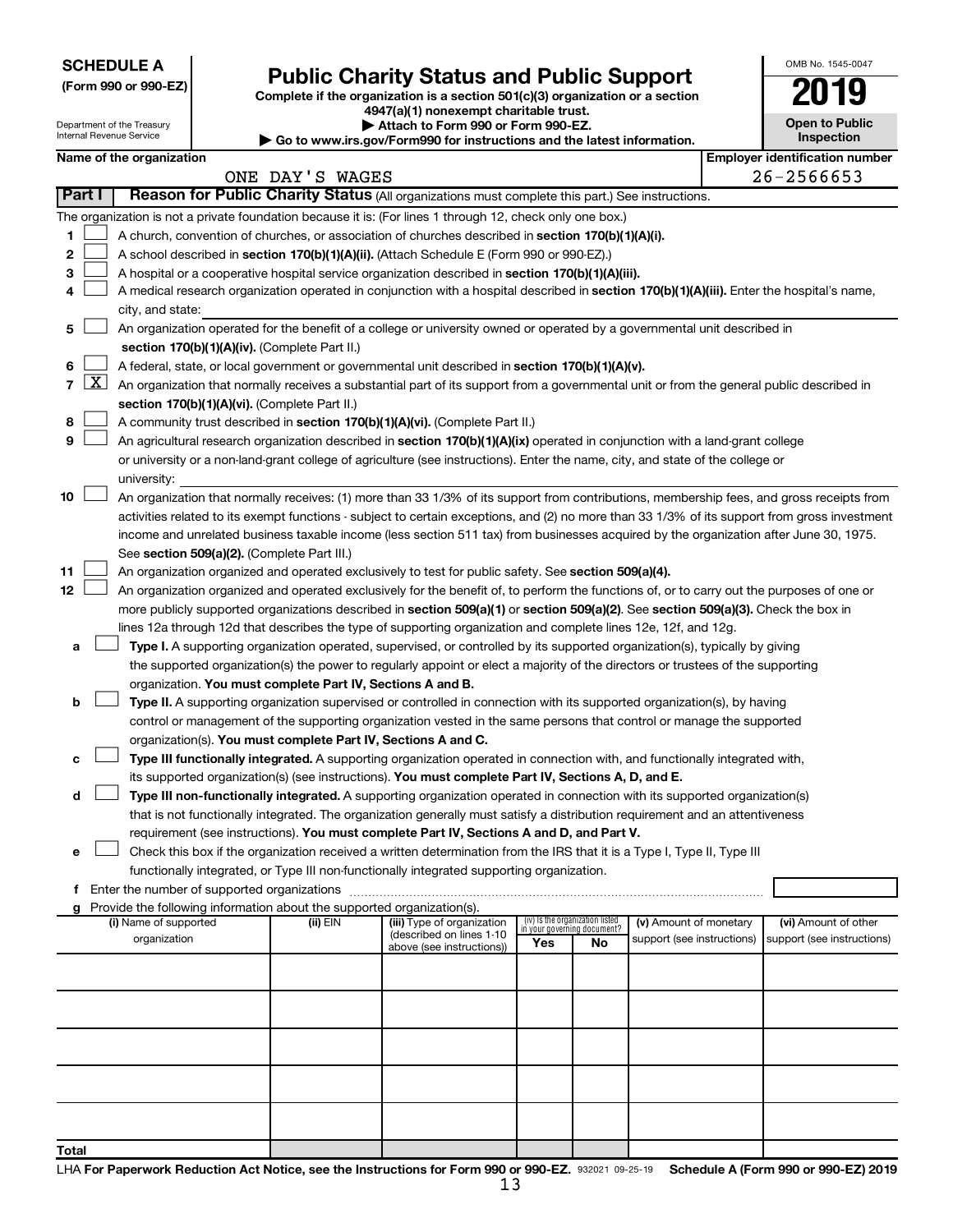#### Schedule A (Form 990 or 990-EZ) 2019 Page ONE DAY'S WAGES 26-2566653

26-2566653 Page 2

**Part II Support Schedule for Organizations Described in Sections 170(b)(1)(A)(iv) and 170(b)(1)(A)(vi)**

(Complete only if you checked the box on line 5, 7, or 8 of Part I or if the organization failed to qualify under Part III. If the organization fails to qualify under the tests listed below, please complete Part III.)

|   | <b>Section A. Public Support</b>                                                                                                                                                                                               |          |          |            |            |          |                                          |
|---|--------------------------------------------------------------------------------------------------------------------------------------------------------------------------------------------------------------------------------|----------|----------|------------|------------|----------|------------------------------------------|
|   | Calendar year (or fiscal year beginning in)                                                                                                                                                                                    | (a) 2015 | (b) 2016 | $(c)$ 2017 | $(d)$ 2018 | (e) 2019 | (f) Total                                |
|   | 1 Gifts, grants, contributions, and                                                                                                                                                                                            |          |          |            |            |          |                                          |
|   | membership fees received. (Do not                                                                                                                                                                                              |          |          |            |            |          |                                          |
|   | include any "unusual grants.")                                                                                                                                                                                                 | 1012863. | 983,898. | 1230576.   | 1398734.   | 1587198. | 6213269.                                 |
|   | 2 Tax revenues levied for the organ-                                                                                                                                                                                           |          |          |            |            |          |                                          |
|   | ization's benefit and either paid to                                                                                                                                                                                           |          |          |            |            |          |                                          |
|   | or expended on its behalf                                                                                                                                                                                                      |          |          |            |            |          |                                          |
|   | 3 The value of services or facilities                                                                                                                                                                                          |          |          |            |            |          |                                          |
|   | furnished by a governmental unit to                                                                                                                                                                                            |          |          |            |            |          |                                          |
|   | the organization without charge                                                                                                                                                                                                |          |          |            |            |          |                                          |
|   | 4 Total. Add lines 1 through 3                                                                                                                                                                                                 | 1012863. | 983,898. | 1230576.   | 1398734.   | 1587198. | 6213269.                                 |
|   | 5 The portion of total contributions                                                                                                                                                                                           |          |          |            |            |          |                                          |
|   | by each person (other than a                                                                                                                                                                                                   |          |          |            |            |          |                                          |
|   | governmental unit or publicly                                                                                                                                                                                                  |          |          |            |            |          |                                          |
|   | supported organization) included                                                                                                                                                                                               |          |          |            |            |          |                                          |
|   | on line 1 that exceeds 2% of the                                                                                                                                                                                               |          |          |            |            |          |                                          |
|   | amount shown on line 11,                                                                                                                                                                                                       |          |          |            |            |          |                                          |
|   | column (f)                                                                                                                                                                                                                     |          |          |            |            |          | 475,044.                                 |
|   | 6 Public support. Subtract line 5 from line 4.                                                                                                                                                                                 |          |          |            |            |          | 5738225.                                 |
|   | <b>Section B. Total Support</b>                                                                                                                                                                                                |          |          |            |            |          |                                          |
|   | Calendar year (or fiscal year beginning in)                                                                                                                                                                                    | (a) 2015 | (b) 2016 | $(c)$ 2017 | $(d)$ 2018 | (e) 2019 | (f) Total                                |
|   | 7 Amounts from line 4                                                                                                                                                                                                          | 1012863. | 983,898. | 1230576.   | 1398734    | 1587198. | 6213269.                                 |
|   | 8 Gross income from interest,                                                                                                                                                                                                  |          |          |            |            |          |                                          |
|   | dividends, payments received on                                                                                                                                                                                                |          |          |            |            |          |                                          |
|   | securities loans, rents, royalties,                                                                                                                                                                                            |          |          |            |            |          |                                          |
|   | and income from similar sources                                                                                                                                                                                                | 705.     | 2,119.   | 3,030.     | 1,377.     | 7,793.   | 15,024.                                  |
| 9 | Net income from unrelated business                                                                                                                                                                                             |          |          |            |            |          |                                          |
|   | activities, whether or not the                                                                                                                                                                                                 |          |          |            |            |          |                                          |
|   | business is regularly carried on                                                                                                                                                                                               |          |          |            |            |          |                                          |
|   | 10 Other income. Do not include gain                                                                                                                                                                                           |          |          |            |            |          |                                          |
|   | or loss from the sale of capital                                                                                                                                                                                               |          |          |            |            |          |                                          |
|   | assets (Explain in Part VI.)                                                                                                                                                                                                   |          | 140.     | 370.       | 588.       | 278.     | 1,376.                                   |
|   | 11 Total support. Add lines 7 through 10                                                                                                                                                                                       |          |          |            |            |          | 6229669.                                 |
|   | <b>12</b> Gross receipts from related activities, etc. (see instructions)                                                                                                                                                      |          |          |            |            | 12       | 92, 240.                                 |
|   | 13 First five years. If the Form 990 is for the organization's first, second, third, fourth, or fifth tax year as a section 501(c)(3)                                                                                          |          |          |            |            |          |                                          |
|   | organization, check this box and stop here                                                                                                                                                                                     |          |          |            |            |          |                                          |
|   | <b>Section C. Computation of Public Support Percentage</b>                                                                                                                                                                     |          |          |            |            |          |                                          |
|   |                                                                                                                                                                                                                                |          |          |            |            | 14       | 92.11<br>$\%$                            |
|   |                                                                                                                                                                                                                                |          |          |            |            | 15       | 93.65<br>$\%$                            |
|   | 16a 33 1/3% support test - 2019. If the organization did not check the box on line 13, and line 14 is 33 1/3% or more, check this box and                                                                                      |          |          |            |            |          |                                          |
|   | stop here. The organization qualifies as a publicly supported organization manufaction manufacture or manufacture or the state of the state of the state of the state of the state of the state of the state of the state of t |          |          |            |            |          | $\blacktriangleright$ $\boxed{\text{X}}$ |
|   | b 33 1/3% support test - 2018. If the organization did not check a box on line 13 or 16a, and line 15 is 33 1/3% or more, check this box                                                                                       |          |          |            |            |          |                                          |
|   |                                                                                                                                                                                                                                |          |          |            |            |          |                                          |
|   | 17a 10% -facts-and-circumstances test - 2019. If the organization did not check a box on line 13, 16a, or 16b, and line 14 is 10% or more,                                                                                     |          |          |            |            |          |                                          |
|   | and if the organization meets the "facts-and-circumstances" test, check this box and stop here. Explain in Part VI how the organization                                                                                        |          |          |            |            |          |                                          |
|   |                                                                                                                                                                                                                                |          |          |            |            |          |                                          |
|   | <b>b 10%</b> -facts-and-circumstances test - 2018. If the organization did not check a box on line 13, 16a, 16b, or 17a, and line 15 is 10% or                                                                                 |          |          |            |            |          |                                          |
|   |                                                                                                                                                                                                                                |          |          |            |            |          |                                          |
|   | more, and if the organization meets the "facts-and-circumstances" test, check this box and stop here. Explain in Part VI how the                                                                                               |          |          |            |            |          |                                          |
|   | organization meets the "facts-and-circumstances" test. The organization qualifies as a publicly supported organization                                                                                                         |          |          |            |            |          |                                          |
|   | 18 Private foundation. If the organization did not check a box on line 13, 16a, 16b, 17a, or 17b, check this box and see instructions                                                                                          |          |          |            |            |          |                                          |

**Schedule A (Form 990 or 990-EZ) 2019**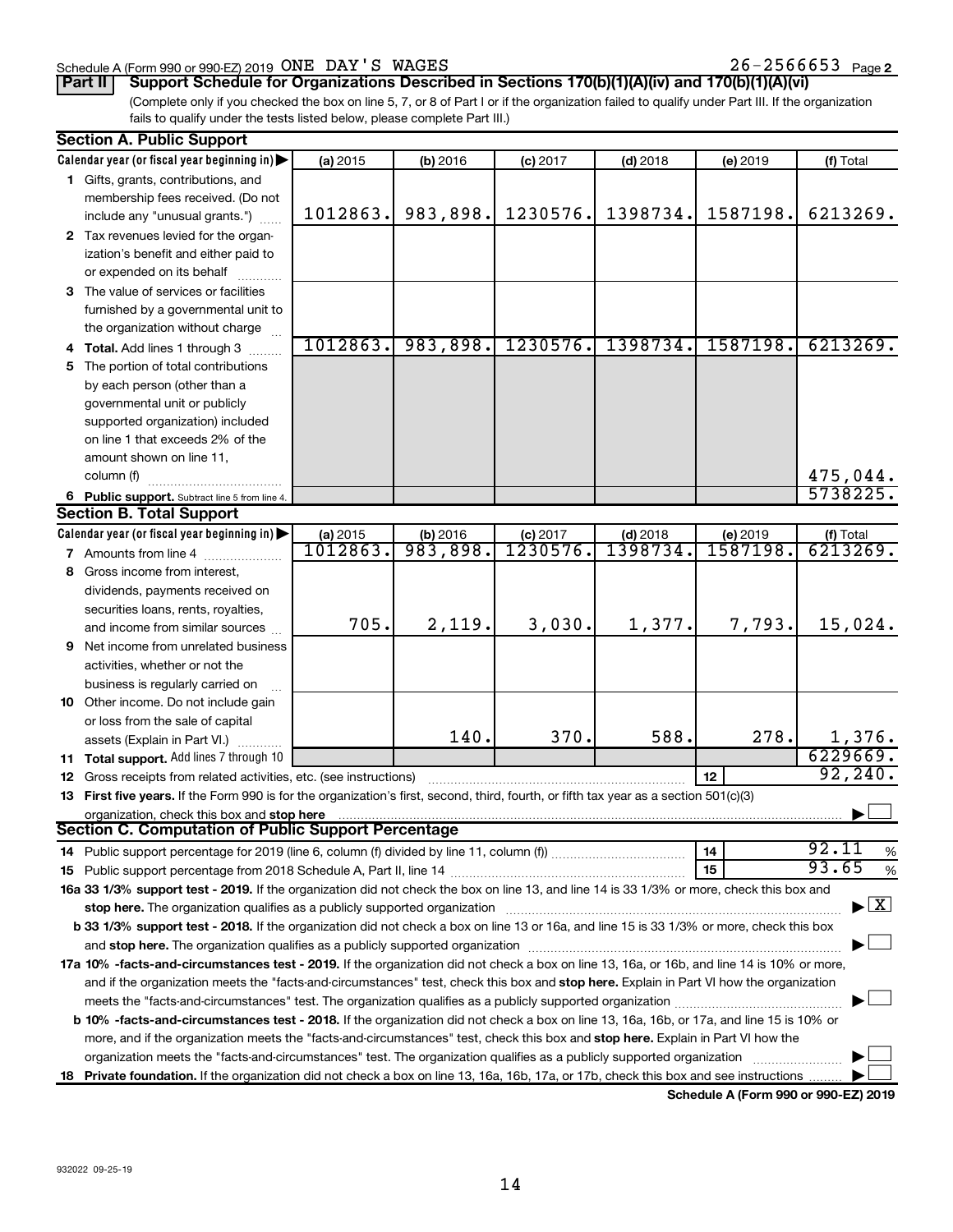#### Schedule A (Form 990 or 990-EZ) 2019 Page ONE DAY'S WAGES 26-2566653

## **Part III Support Schedule for Organizations Described in Section 509(a)(2)**

26-2566653 Page 3

(Complete only if you checked the box on line 10 of Part I or if the organization failed to qualify under Part II. If the organization fails to qualify under the tests listed below, please complete Part II.)

| <b>Section A. Public Support</b>                                                                                                                                                                                                                                       |          |          |          |            |          |                                      |
|------------------------------------------------------------------------------------------------------------------------------------------------------------------------------------------------------------------------------------------------------------------------|----------|----------|----------|------------|----------|--------------------------------------|
| Calendar year (or fiscal year beginning in)                                                                                                                                                                                                                            | (a) 2015 | (b) 2016 | (c) 2017 | $(d)$ 2018 | (e) 2019 | (f) Total                            |
| 1 Gifts, grants, contributions, and                                                                                                                                                                                                                                    |          |          |          |            |          |                                      |
| membership fees received. (Do not                                                                                                                                                                                                                                      |          |          |          |            |          |                                      |
| include any "unusual grants.")                                                                                                                                                                                                                                         |          |          |          |            |          |                                      |
| <b>2</b> Gross receipts from admissions,<br>merchandise sold or services per-<br>formed, or facilities furnished in<br>any activity that is related to the<br>organization's tax-exempt purpose                                                                        |          |          |          |            |          |                                      |
| 3 Gross receipts from activities that                                                                                                                                                                                                                                  |          |          |          |            |          |                                      |
| are not an unrelated trade or bus-<br>iness under section 513                                                                                                                                                                                                          |          |          |          |            |          |                                      |
| 4 Tax revenues levied for the organ-                                                                                                                                                                                                                                   |          |          |          |            |          |                                      |
| ization's benefit and either paid to                                                                                                                                                                                                                                   |          |          |          |            |          |                                      |
| or expended on its behalf<br>.                                                                                                                                                                                                                                         |          |          |          |            |          |                                      |
| 5 The value of services or facilities                                                                                                                                                                                                                                  |          |          |          |            |          |                                      |
| furnished by a governmental unit to                                                                                                                                                                                                                                    |          |          |          |            |          |                                      |
| the organization without charge                                                                                                                                                                                                                                        |          |          |          |            |          |                                      |
| <b>6 Total.</b> Add lines 1 through 5                                                                                                                                                                                                                                  |          |          |          |            |          |                                      |
| 7a Amounts included on lines 1, 2, and                                                                                                                                                                                                                                 |          |          |          |            |          |                                      |
| 3 received from disqualified persons                                                                                                                                                                                                                                   |          |          |          |            |          |                                      |
| <b>b</b> Amounts included on lines 2 and 3 received<br>from other than disqualified persons that<br>exceed the greater of \$5,000 or 1% of the<br>amount on line 13 for the year                                                                                       |          |          |          |            |          |                                      |
| c Add lines 7a and 7b                                                                                                                                                                                                                                                  |          |          |          |            |          |                                      |
| 8 Public support. (Subtract line 7c from line 6.)                                                                                                                                                                                                                      |          |          |          |            |          |                                      |
| <b>Section B. Total Support</b>                                                                                                                                                                                                                                        |          |          |          |            |          |                                      |
| Calendar year (or fiscal year beginning in)                                                                                                                                                                                                                            | (a) 2015 | (b) 2016 | (c) 2017 | $(d)$ 2018 | (e) 2019 | (f) Total                            |
| <b>9</b> Amounts from line 6                                                                                                                                                                                                                                           |          |          |          |            |          |                                      |
| <b>10a</b> Gross income from interest,<br>dividends, payments received on<br>securities loans, rents, royalties,<br>and income from similar sources                                                                                                                    |          |          |          |            |          |                                      |
| <b>b</b> Unrelated business taxable income                                                                                                                                                                                                                             |          |          |          |            |          |                                      |
| (less section 511 taxes) from businesses<br>acquired after June 30, 1975                                                                                                                                                                                               |          |          |          |            |          |                                      |
| c Add lines 10a and 10b                                                                                                                                                                                                                                                |          |          |          |            |          |                                      |
| <b>11</b> Net income from unrelated business<br>activities not included in line 10b.<br>whether or not the business is<br>regularly carried on                                                                                                                         |          |          |          |            |          |                                      |
| 12 Other income. Do not include gain<br>or loss from the sale of capital<br>assets (Explain in Part VI.)                                                                                                                                                               |          |          |          |            |          |                                      |
| <b>13</b> Total support. (Add lines 9, 10c, 11, and 12.)                                                                                                                                                                                                               |          |          |          |            |          |                                      |
| 14 First five years. If the Form 990 is for the organization's first, second, third, fourth, or fifth tax year as a section 501(c)(3) organization,                                                                                                                    |          |          |          |            |          |                                      |
| check this box and stop here <b>construction and construction</b> and stop here <b>constructed</b> and stop here <b>constructed</b> and stop here <b>constructed</b> and <b>construction</b> and <b>construction</b> and <b>construction</b> and <b>construction</b> a |          |          |          |            |          |                                      |
| <b>Section C. Computation of Public Support Percentage</b>                                                                                                                                                                                                             |          |          |          |            |          |                                      |
| 15 Public support percentage for 2019 (line 8, column (f), divided by line 13, column (f) <i></i>                                                                                                                                                                      |          |          |          |            | 15       | %                                    |
| 16 Public support percentage from 2018 Schedule A, Part III, line 15                                                                                                                                                                                                   |          |          |          |            | 16       | %                                    |
| Section D. Computation of Investment Income Percentage                                                                                                                                                                                                                 |          |          |          |            |          |                                      |
| 17 Investment income percentage for 2019 (line 10c, column (f), divided by line 13, column (f))                                                                                                                                                                        |          |          |          |            | 17       | %                                    |
| 18 Investment income percentage from 2018 Schedule A, Part III, line 17                                                                                                                                                                                                |          |          |          |            | 18       | %                                    |
| 19a 33 1/3% support tests - 2019. If the organization did not check the box on line 14, and line 15 is more than 33 1/3%, and line 17 is not                                                                                                                           |          |          |          |            |          |                                      |
| more than 33 1/3%, check this box and stop here. The organization qualifies as a publicly supported organization                                                                                                                                                       |          |          |          |            |          |                                      |
| b 33 1/3% support tests - 2018. If the organization did not check a box on line 14 or line 19a, and line 16 is more than 33 1/3%, and                                                                                                                                  |          |          |          |            |          |                                      |
| line 18 is not more than 33 1/3%, check this box and stop here. The organization qualifies as a publicly supported organization                                                                                                                                        |          |          |          |            |          |                                      |
|                                                                                                                                                                                                                                                                        |          |          |          |            |          |                                      |
| 932023 09-25-19                                                                                                                                                                                                                                                        |          |          |          |            |          | Schedule A (Form 990 or 990-EZ) 2019 |

**Schedule A (Form 990 or 990-EZ) 2019**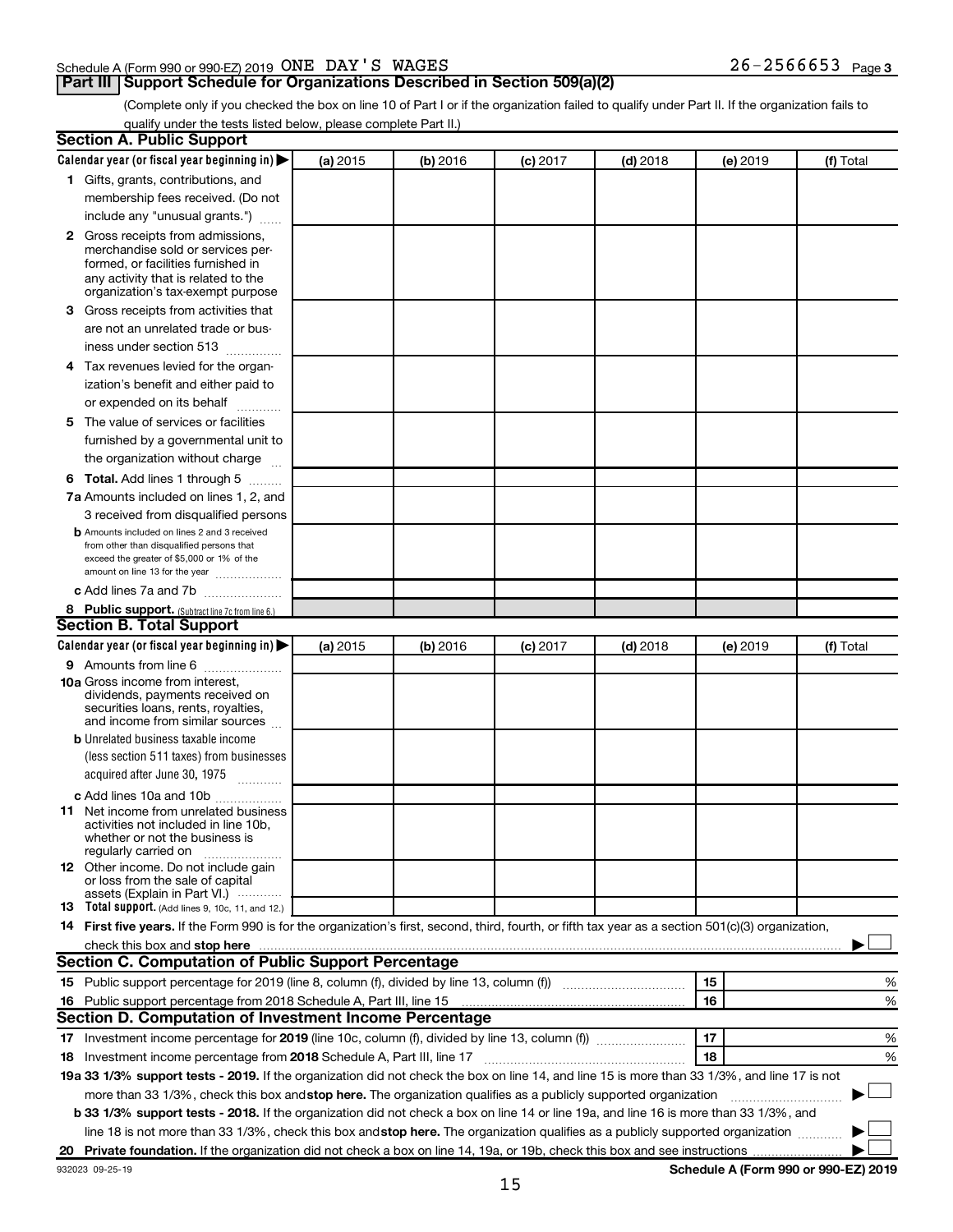**Yes No**

## **Part IV Supporting Organizations**

(Complete only if you checked a box in line 12 on Part I. If you checked 12a of Part I, complete Sections A and B. If you checked 12b of Part I, complete Sections A and C. If you checked 12c of Part I, complete Sections A, D, and E. If you checked 12d of Part I, complete Sections A and D, and complete Part V.)

#### **Section A. All Supporting Organizations**

- **1** Are all of the organization's supported organizations listed by name in the organization's governing documents? If "No," describe in Part VI how the supported organizations are designated. If designated by *class or purpose, describe the designation. If historic and continuing relationship, explain.*
- **2** Did the organization have any supported organization that does not have an IRS determination of status under section 509(a)(1) or (2)? If "Yes," explain in Part **VI** how the organization determined that the supported *organization was described in section 509(a)(1) or (2).*
- **3a** Did the organization have a supported organization described in section 501(c)(4), (5), or (6)? If "Yes," answer *(b) and (c) below.*
- **b** Did the organization confirm that each supported organization qualified under section 501(c)(4), (5), or (6) and satisfied the public support tests under section 509(a)(2)? If "Yes," describe in Part VI when and how the *organization made the determination.*
- **c** Did the organization ensure that all support to such organizations was used exclusively for section 170(c)(2)(B) purposes? If "Yes," explain in Part VI what controls the organization put in place to ensure such use.
- **4 a** *If* Was any supported organization not organized in the United States ("foreign supported organization")? *"Yes," and if you checked 12a or 12b in Part I, answer (b) and (c) below.*
- **b** Did the organization have ultimate control and discretion in deciding whether to make grants to the foreign supported organization? If "Yes," describe in Part VI how the organization had such control and discretion *despite being controlled or supervised by or in connection with its supported organizations.*
- **c** Did the organization support any foreign supported organization that does not have an IRS determination under sections 501(c)(3) and 509(a)(1) or (2)? If "Yes," explain in Part VI what controls the organization used *to ensure that all support to the foreign supported organization was used exclusively for section 170(c)(2)(B) purposes.*
- **5a** Did the organization add, substitute, or remove any supported organizations during the tax year? If "Yes," answer (b) and (c) below (if applicable). Also, provide detail in **Part VI,** including (i) the names and EIN *numbers of the supported organizations added, substituted, or removed; (ii) the reasons for each such action; (iii) the authority under the organization's organizing document authorizing such action; and (iv) how the action was accomplished (such as by amendment to the organizing document).*
- **b Type I or Type II only.** Was any added or substituted supported organization part of a class already designated in the organization's organizing document?
- **c Substitutions only.**  Was the substitution the result of an event beyond the organization's control?
- **6** Did the organization provide support (whether in the form of grants or the provision of services or facilities) to **Part VI.** support or benefit one or more of the filing organization's supported organizations? If "Yes," provide detail in anyone other than (i) its supported organizations, (ii) individuals that are part of the charitable class benefited by one or more of its supported organizations, or (iii) other supporting organizations that also
- **7** Did the organization provide a grant, loan, compensation, or other similar payment to a substantial contributor regard to a substantial contributor? If "Yes," complete Part I of Schedule L (Form 990 or 990-EZ). (as defined in section 4958(c)(3)(C)), a family member of a substantial contributor, or a 35% controlled entity with
- **8** Did the organization make a loan to a disqualified person (as defined in section 4958) not described in line 7? *If "Yes," complete Part I of Schedule L (Form 990 or 990-EZ).*
- **9 a** Was the organization controlled directly or indirectly at any time during the tax year by one or more in section 509(a)(1) or (2))? If "Yes," provide detail in **Part VI.** disqualified persons as defined in section 4946 (other than foundation managers and organizations described
- **b** Did one or more disqualified persons (as defined in line 9a) hold a controlling interest in any entity in which the supporting organization had an interest? If "Yes," provide detail in Part VI.
- **c** Did a disqualified person (as defined in line 9a) have an ownership interest in, or derive any personal benefit from, assets in which the supporting organization also had an interest? If "Yes," provide detail in Part VI.
- **10 a** Was the organization subject to the excess business holdings rules of section 4943 because of section supporting organizations)? If "Yes," answer 10b below. 4943(f) (regarding certain Type II supporting organizations, and all Type III non-functionally integrated
- **b** Did the organization have any excess business holdings in the tax year? (Use Schedule C, Form 4720, to *determine whether the organization had excess business holdings.)*

**1 2 3a 3b 3c 4a 4b 4c 5a 5b 5c 6 7 8 9a 9b 9c 10a**

932024 09-25-19

**10b**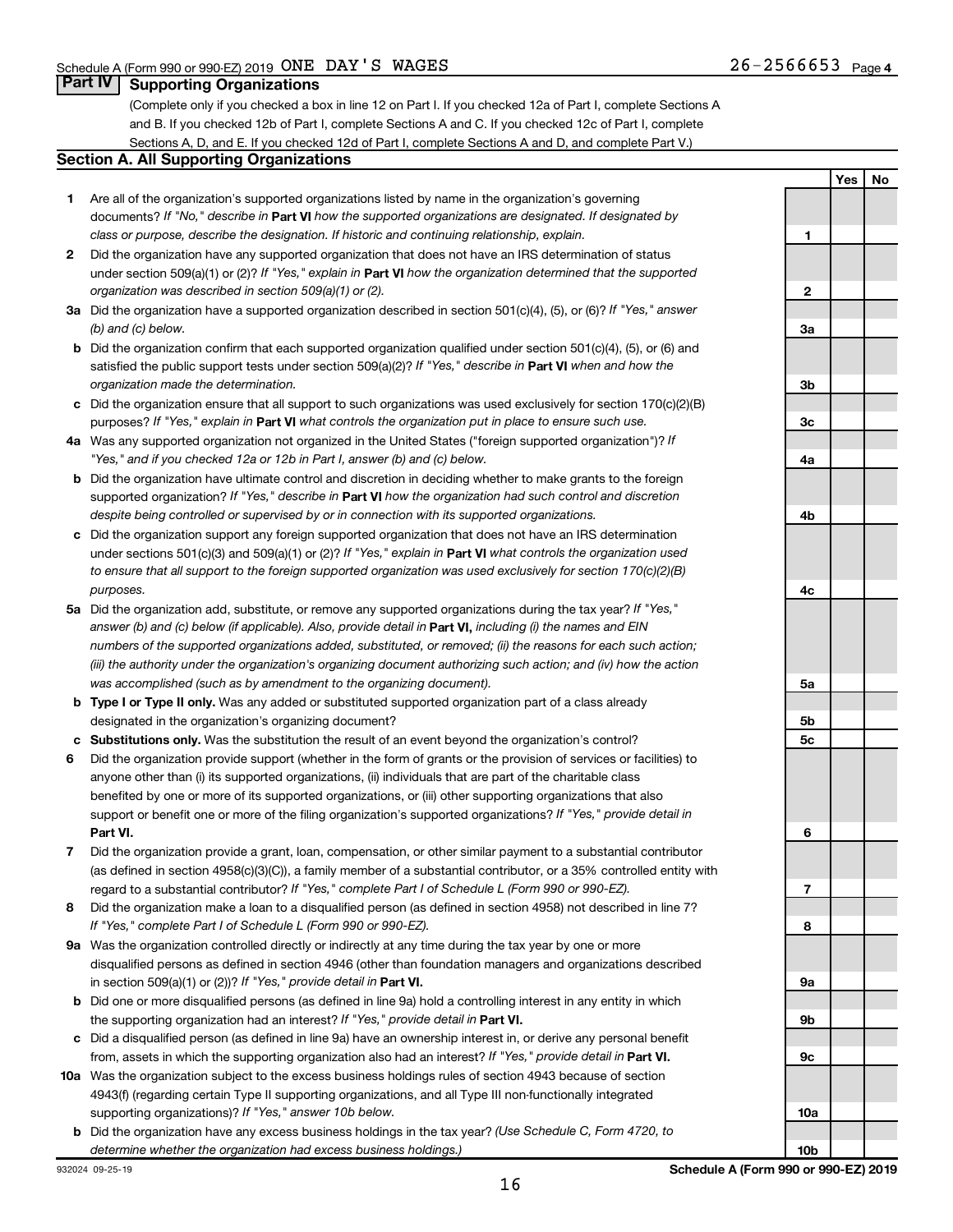|    |                                                                                                                                                                         |                | Yes | No |
|----|-------------------------------------------------------------------------------------------------------------------------------------------------------------------------|----------------|-----|----|
| 11 | Has the organization accepted a gift or contribution from any of the following persons?                                                                                 |                |     |    |
|    | a A person who directly or indirectly controls, either alone or together with persons described in (b) and (c)                                                          |                |     |    |
|    | below, the governing body of a supported organization?                                                                                                                  | 11a            |     |    |
|    | <b>b</b> A family member of a person described in (a) above?                                                                                                            | 11b            |     |    |
|    | A 35% controlled entity of a person described in (a) or (b) above? If "Yes" to a, b, or c, provide detail in Part VI.                                                   | 11c            |     |    |
|    | <b>Section B. Type I Supporting Organizations</b>                                                                                                                       |                |     |    |
|    |                                                                                                                                                                         |                | Yes | No |
| 1. | Did the directors, trustees, or membership of one or more supported organizations have the power to                                                                     |                |     |    |
|    | regularly appoint or elect at least a majority of the organization's directors or trustees at all times during the                                                      |                |     |    |
|    | tax year? If "No," describe in Part VI how the supported organization(s) effectively operated, supervised, or                                                           |                |     |    |
|    |                                                                                                                                                                         |                |     |    |
|    | controlled the organization's activities. If the organization had more than one supported organization,                                                                 |                |     |    |
|    | describe how the powers to appoint and/or remove directors or trustees were allocated among the supported                                                               |                |     |    |
|    | organizations and what conditions or restrictions, if any, applied to such powers during the tax year.                                                                  | 1              |     |    |
| 2  | Did the organization operate for the benefit of any supported organization other than the supported                                                                     |                |     |    |
|    | organization(s) that operated, supervised, or controlled the supporting organization? If "Yes," explain in                                                              |                |     |    |
|    | Part VI how providing such benefit carried out the purposes of the supported organization(s) that operated,                                                             |                |     |    |
|    | supervised, or controlled the supporting organization.                                                                                                                  | $\mathbf{2}$   |     |    |
|    | <b>Section C. Type II Supporting Organizations</b>                                                                                                                      |                |     |    |
|    |                                                                                                                                                                         |                | Yes | No |
| 1. | Were a majority of the organization's directors or trustees during the tax year also a majority of the directors                                                        |                |     |    |
|    | or trustees of each of the organization's supported organization(s)? If "No," describe in Part VI how control                                                           |                |     |    |
|    | or management of the supporting organization was vested in the same persons that controlled or managed                                                                  |                |     |    |
|    | the supported organization(s).                                                                                                                                          | 1              |     |    |
|    | <b>Section D. All Type III Supporting Organizations</b>                                                                                                                 |                |     |    |
|    |                                                                                                                                                                         |                | Yes | No |
| 1  | Did the organization provide to each of its supported organizations, by the last day of the fifth month of the                                                          |                |     |    |
|    | organization's tax year, (i) a written notice describing the type and amount of support provided during the prior tax                                                   |                |     |    |
|    | year, (ii) a copy of the Form 990 that was most recently filed as of the date of notification, and (iii) copies of the                                                  |                |     |    |
|    | organization's governing documents in effect on the date of notification, to the extent not previously provided?                                                        | 1              |     |    |
| 2  | Were any of the organization's officers, directors, or trustees either (i) appointed or elected by the supported                                                        |                |     |    |
|    | organization(s) or (ii) serving on the governing body of a supported organization? If "No," explain in Part VI how                                                      |                |     |    |
|    | the organization maintained a close and continuous working relationship with the supported organization(s).                                                             | 2              |     |    |
| 3  | By reason of the relationship described in (2), did the organization's supported organizations have a                                                                   |                |     |    |
|    | significant voice in the organization's investment policies and in directing the use of the organization's                                                              |                |     |    |
|    | income or assets at all times during the tax year? If "Yes," describe in Part VI the role the organization's                                                            |                |     |    |
|    | supported organizations played in this regard.                                                                                                                          | З              |     |    |
|    | Section E. Type III Functionally Integrated Supporting Organizations                                                                                                    |                |     |    |
| 1. | Check the box next to the method that the organization used to satisfy the Integral Part Test during the yealsee instructions).                                         |                |     |    |
|    |                                                                                                                                                                         |                |     |    |
| а  | The organization satisfied the Activities Test. Complete line 2 below.<br>The organization is the parent of each of its supported organizations. Complete line 3 below. |                |     |    |
| b  |                                                                                                                                                                         |                |     |    |
| с  | The organization supported a governmental entity. Describe in Part VI how you supported a government entity (see instructions).                                         |                |     |    |
| 2  | Activities Test. Answer (a) and (b) below.                                                                                                                              |                | Yes | No |
| а  | Did substantially all of the organization's activities during the tax year directly further the exempt purposes of                                                      |                |     |    |
|    | the supported organization(s) to which the organization was responsive? If "Yes," then in Part VI identify                                                              |                |     |    |
|    | those supported organizations and explain how these activities directly furthered their exempt purposes,                                                                |                |     |    |
|    | how the organization was responsive to those supported organizations, and how the organization determined                                                               |                |     |    |
|    | that these activities constituted substantially all of its activities.                                                                                                  | 2a             |     |    |
| b  | Did the activities described in (a) constitute activities that, but for the organization's involvement, one or more                                                     |                |     |    |
|    | of the organization's supported organization(s) would have been engaged in? If "Yes," explain in Part VI the                                                            |                |     |    |
|    | reasons for the organization's position that its supported organization(s) would have engaged in these                                                                  |                |     |    |
|    | activities but for the organization's involvement.                                                                                                                      | 2b             |     |    |
| 3  | Parent of Supported Organizations. Answer (a) and (b) below.                                                                                                            |                |     |    |
| а  | Did the organization have the power to regularly appoint or elect a majority of the officers, directors, or                                                             |                |     |    |
|    | trustees of each of the supported organizations? Provide details in Part VI.                                                                                            | За             |     |    |
| b  | Did the organization exercise a substantial degree of direction over the policies, programs, and activities of each                                                     |                |     |    |
|    | of its supported organizations? If "Yes," describe in Part VI the role played by the organization in this regard.                                                       | 3 <sub>b</sub> |     |    |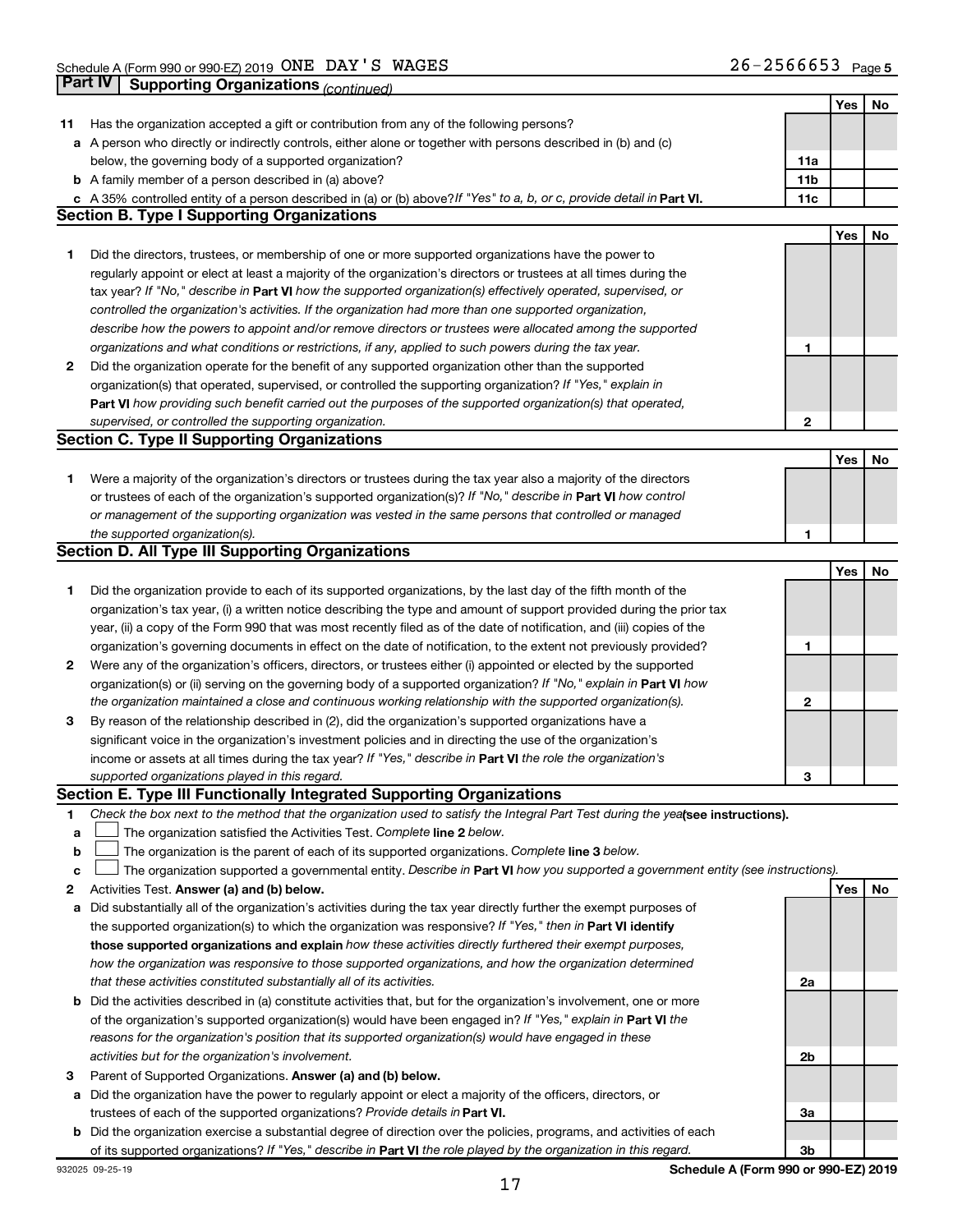1 **Letter See instructions.** All Check here if the organization satisfied the Integral Part Test as a qualifying trust on Nov. 20, 1970 (explain in Part VI). See instructions. All other Type III non-functionally integrated supporting organizations must complete Sections A through E.

| Section A - Adjusted Net Income |                                                                              |                | (A) Prior Year | (B) Current Year<br>(optional) |
|---------------------------------|------------------------------------------------------------------------------|----------------|----------------|--------------------------------|
| 1                               | Net short-term capital gain                                                  | 1              |                |                                |
| 2                               | Recoveries of prior-year distributions                                       | $\mathbf{2}$   |                |                                |
| 3                               | Other gross income (see instructions)                                        | 3              |                |                                |
| 4                               | Add lines 1 through 3.                                                       | 4              |                |                                |
| 5                               | Depreciation and depletion                                                   | 5              |                |                                |
| 6                               | Portion of operating expenses paid or incurred for production or             |                |                |                                |
|                                 | collection of gross income or for management, conservation, or               |                |                |                                |
|                                 | maintenance of property held for production of income (see instructions)     | 6              |                |                                |
| 7                               | Other expenses (see instructions)                                            | $\overline{7}$ |                |                                |
| 8                               | Adjusted Net Income (subtract lines 5, 6, and 7 from line 4)                 | 8              |                |                                |
|                                 | <b>Section B - Minimum Asset Amount</b>                                      |                | (A) Prior Year | (B) Current Year<br>(optional) |
| 1.                              | Aggregate fair market value of all non-exempt-use assets (see                |                |                |                                |
|                                 | instructions for short tax year or assets held for part of year):            |                |                |                                |
|                                 | a Average monthly value of securities                                        | 1a             |                |                                |
|                                 | <b>b</b> Average monthly cash balances                                       | 1 <sub>b</sub> |                |                                |
|                                 | c Fair market value of other non-exempt-use assets                           | 1c             |                |                                |
|                                 | d Total (add lines 1a, 1b, and 1c)                                           | 1d             |                |                                |
|                                 | e Discount claimed for blockage or other                                     |                |                |                                |
|                                 | factors (explain in detail in <b>Part VI</b> ):                              |                |                |                                |
| 2                               | Acquisition indebtedness applicable to non-exempt-use assets                 | $\mathbf{2}$   |                |                                |
| 3                               | Subtract line 2 from line 1d.                                                | 3              |                |                                |
| 4                               | Cash deemed held for exempt use. Enter 1-1/2% of line 3 (for greater amount, |                |                |                                |
|                                 | see instructions).                                                           | 4              |                |                                |
| 5                               | Net value of non-exempt-use assets (subtract line 4 from line 3)             | 5              |                |                                |
| 6                               | Multiply line 5 by .035.                                                     | 6              |                |                                |
| 7                               | Recoveries of prior-year distributions                                       | $\overline{7}$ |                |                                |
| 8                               | Minimum Asset Amount (add line 7 to line 6)                                  | 8              |                |                                |
|                                 | <b>Section C - Distributable Amount</b>                                      |                |                | <b>Current Year</b>            |
| 1                               | Adjusted net income for prior year (from Section A, line 8, Column A)        | 1              |                |                                |
| 2                               | Enter 85% of line 1.                                                         | $\mathbf{2}$   |                |                                |
| 3                               | Minimum asset amount for prior year (from Section B, line 8, Column A)       | 3              |                |                                |
| 4                               | Enter greater of line 2 or line 3.                                           | 4              |                |                                |
| 5                               | Income tax imposed in prior year                                             | 5              |                |                                |
| 6                               | Distributable Amount. Subtract line 5 from line 4, unless subject to         |                |                |                                |
|                                 | emergency temporary reduction (see instructions).                            | 6              |                |                                |
|                                 |                                                                              |                |                |                                |

**7** Let Check here if the current year is the organization's first as a non-functionally integrated Type III supporting organization (see instructions).

**Schedule A (Form 990 or 990-EZ) 2019**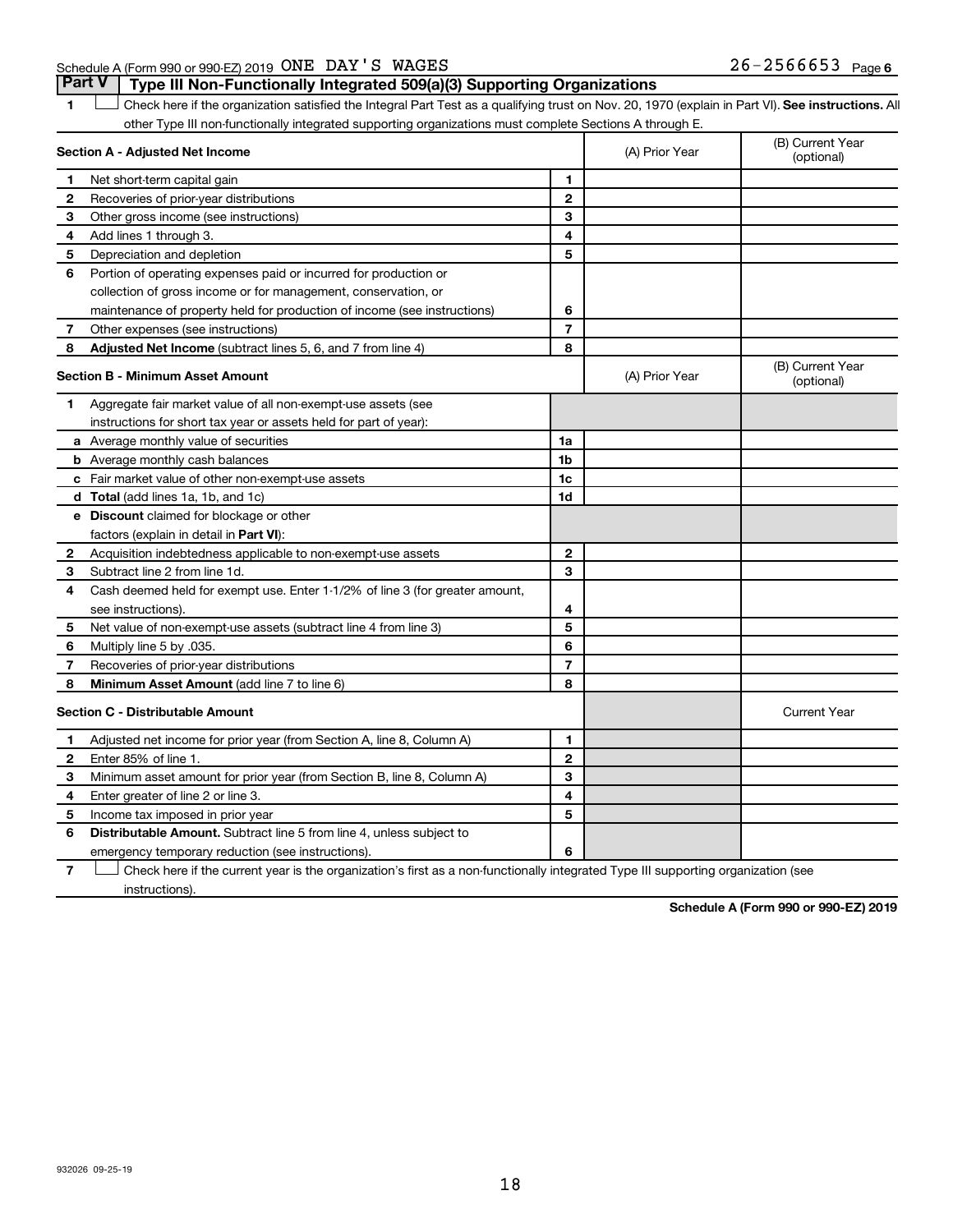|                                                         | <b>Part V</b><br>Type III Non-Functionally Integrated 509(a)(3) Supporting Organizations (continued) |                             |                                       |                                                |  |  |
|---------------------------------------------------------|------------------------------------------------------------------------------------------------------|-----------------------------|---------------------------------------|------------------------------------------------|--|--|
| <b>Current Year</b><br><b>Section D - Distributions</b> |                                                                                                      |                             |                                       |                                                |  |  |
| 1                                                       | Amounts paid to supported organizations to accomplish exempt purposes                                |                             |                                       |                                                |  |  |
| 2                                                       | Amounts paid to perform activity that directly furthers exempt purposes of supported                 |                             |                                       |                                                |  |  |
|                                                         | organizations, in excess of income from activity                                                     |                             |                                       |                                                |  |  |
| 3                                                       | Administrative expenses paid to accomplish exempt purposes of supported organizations                |                             |                                       |                                                |  |  |
| 4                                                       | Amounts paid to acquire exempt-use assets                                                            |                             |                                       |                                                |  |  |
| 5                                                       | Qualified set-aside amounts (prior IRS approval required)                                            |                             |                                       |                                                |  |  |
| 6                                                       | Other distributions (describe in <b>Part VI</b> ). See instructions.                                 |                             |                                       |                                                |  |  |
| 7                                                       | <b>Total annual distributions.</b> Add lines 1 through 6.                                            |                             |                                       |                                                |  |  |
| 8                                                       | Distributions to attentive supported organizations to which the organization is responsive           |                             |                                       |                                                |  |  |
|                                                         | (provide details in Part VI). See instructions.                                                      |                             |                                       |                                                |  |  |
| 9                                                       | Distributable amount for 2019 from Section C, line 6                                                 |                             |                                       |                                                |  |  |
| 10                                                      | Line 8 amount divided by line 9 amount                                                               |                             |                                       |                                                |  |  |
|                                                         |                                                                                                      | (i)                         | (iii)                                 | (iii)                                          |  |  |
|                                                         | <b>Section E - Distribution Allocations (see instructions)</b>                                       | <b>Excess Distributions</b> | <b>Underdistributions</b><br>Pre-2019 | <b>Distributable</b><br><b>Amount for 2019</b> |  |  |
| 1                                                       | Distributable amount for 2019 from Section C, line 6                                                 |                             |                                       |                                                |  |  |
| 2                                                       | Underdistributions, if any, for years prior to 2019 (reason-                                         |                             |                                       |                                                |  |  |
|                                                         | able cause required- explain in Part VI). See instructions.                                          |                             |                                       |                                                |  |  |
| 3                                                       | Excess distributions carryover, if any, to 2019                                                      |                             |                                       |                                                |  |  |
|                                                         | a From 2014                                                                                          |                             |                                       |                                                |  |  |
|                                                         | $b$ From 2015                                                                                        |                             |                                       |                                                |  |  |
|                                                         | c From 2016                                                                                          |                             |                                       |                                                |  |  |
|                                                         | d From 2017                                                                                          |                             |                                       |                                                |  |  |
|                                                         | e From 2018                                                                                          |                             |                                       |                                                |  |  |
| f                                                       | <b>Total</b> of lines 3a through e                                                                   |                             |                                       |                                                |  |  |
|                                                         | <b>g</b> Applied to underdistributions of prior years                                                |                             |                                       |                                                |  |  |
|                                                         | <b>h</b> Applied to 2019 distributable amount                                                        |                             |                                       |                                                |  |  |
|                                                         | Carryover from 2014 not applied (see instructions)                                                   |                             |                                       |                                                |  |  |
|                                                         | Remainder. Subtract lines 3g, 3h, and 3i from 3f.                                                    |                             |                                       |                                                |  |  |
| 4                                                       | Distributions for 2019 from Section D,                                                               |                             |                                       |                                                |  |  |
|                                                         | line $7:$                                                                                            |                             |                                       |                                                |  |  |
|                                                         | a Applied to underdistributions of prior years                                                       |                             |                                       |                                                |  |  |
|                                                         | <b>b</b> Applied to 2019 distributable amount                                                        |                             |                                       |                                                |  |  |
| с                                                       | Remainder. Subtract lines 4a and 4b from 4.                                                          |                             |                                       |                                                |  |  |
| 5                                                       | Remaining underdistributions for years prior to 2019, if                                             |                             |                                       |                                                |  |  |
|                                                         | any. Subtract lines 3g and 4a from line 2. For result greater                                        |                             |                                       |                                                |  |  |
|                                                         | than zero, explain in Part VI. See instructions.                                                     |                             |                                       |                                                |  |  |
| 6                                                       | Remaining underdistributions for 2019. Subtract lines 3h                                             |                             |                                       |                                                |  |  |
|                                                         | and 4b from line 1. For result greater than zero, explain in                                         |                             |                                       |                                                |  |  |
|                                                         | <b>Part VI.</b> See instructions.                                                                    |                             |                                       |                                                |  |  |
| $\mathbf{7}$                                            | Excess distributions carryover to 2020. Add lines 3j                                                 |                             |                                       |                                                |  |  |
|                                                         | and 4c.                                                                                              |                             |                                       |                                                |  |  |
| 8                                                       | Breakdown of line 7:                                                                                 |                             |                                       |                                                |  |  |
|                                                         | a Excess from 2015                                                                                   |                             |                                       |                                                |  |  |
|                                                         | <b>b</b> Excess from 2016                                                                            |                             |                                       |                                                |  |  |
|                                                         | c Excess from 2017                                                                                   |                             |                                       |                                                |  |  |
|                                                         | d Excess from 2018                                                                                   |                             |                                       |                                                |  |  |
|                                                         | e Excess from 2019                                                                                   |                             |                                       |                                                |  |  |

**Schedule A (Form 990 or 990-EZ) 2019**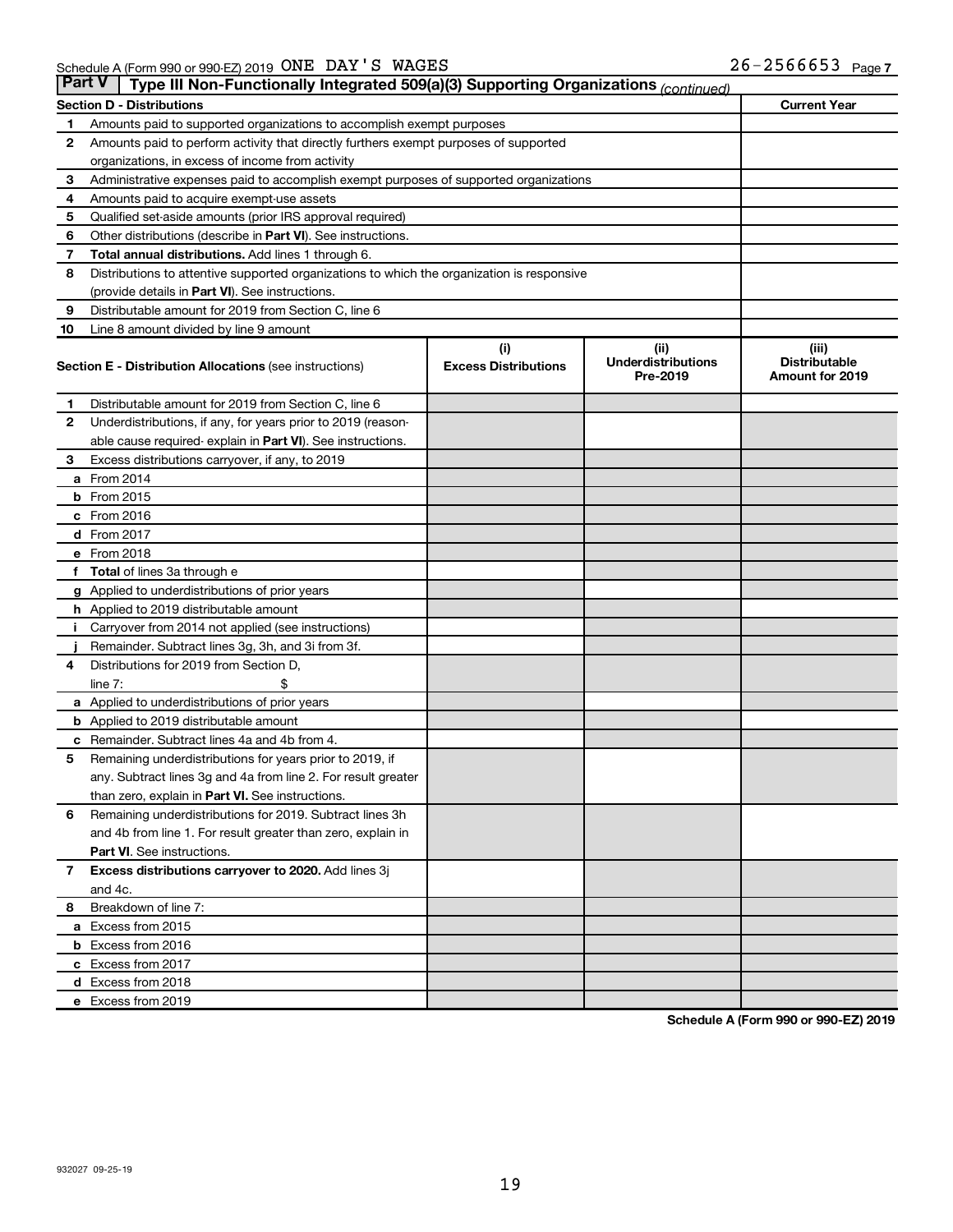#### Schedule A (Form 990 or 990-EZ) 2019 Page ONE DAY'S WAGES 26-2566653

| <b>Part VI</b> | Supplemental Information. Provide the explanations required by Part II, line 10; Part II, line 17a or 17b; Part III, line 12;                    |
|----------------|--------------------------------------------------------------------------------------------------------------------------------------------------|
|                | Part IV, Section A, lines 1, 2, 3b, 3c, 4b, 4c, 5a, 6, 9a, 9b, 9c, 11a, 11b, and 11c; Part IV, Section B, lines 1 and 2; Part IV, Section C,     |
|                | line 1; Part IV, Section D, lines 2 and 3; Part IV, Section E, lines 1c, 2a, 2b, 3a, and 3b; Part V, line 1; Part V, Section B, line 1e; Part V, |
|                | Section D, lines 5, 6, and 8; and Part V, Section E, lines 2, 5, and 6. Also complete this part for any additional information.                  |
|                | (See instructions.)                                                                                                                              |
|                |                                                                                                                                                  |
|                |                                                                                                                                                  |
|                |                                                                                                                                                  |
|                |                                                                                                                                                  |
|                |                                                                                                                                                  |
|                |                                                                                                                                                  |
|                |                                                                                                                                                  |
|                |                                                                                                                                                  |
|                |                                                                                                                                                  |
|                |                                                                                                                                                  |
|                |                                                                                                                                                  |
|                |                                                                                                                                                  |
|                |                                                                                                                                                  |
|                |                                                                                                                                                  |
|                |                                                                                                                                                  |
|                |                                                                                                                                                  |
|                |                                                                                                                                                  |
|                |                                                                                                                                                  |
|                |                                                                                                                                                  |
|                |                                                                                                                                                  |
|                |                                                                                                                                                  |
|                |                                                                                                                                                  |
|                |                                                                                                                                                  |
|                |                                                                                                                                                  |
|                |                                                                                                                                                  |
|                |                                                                                                                                                  |
|                |                                                                                                                                                  |
|                |                                                                                                                                                  |
|                |                                                                                                                                                  |
|                |                                                                                                                                                  |
|                |                                                                                                                                                  |
|                |                                                                                                                                                  |
|                |                                                                                                                                                  |
|                |                                                                                                                                                  |
|                |                                                                                                                                                  |
|                |                                                                                                                                                  |
|                |                                                                                                                                                  |
|                |                                                                                                                                                  |
|                |                                                                                                                                                  |
|                |                                                                                                                                                  |
|                |                                                                                                                                                  |
|                |                                                                                                                                                  |
|                |                                                                                                                                                  |
|                |                                                                                                                                                  |
|                |                                                                                                                                                  |
|                |                                                                                                                                                  |
|                |                                                                                                                                                  |
|                |                                                                                                                                                  |
|                |                                                                                                                                                  |
|                |                                                                                                                                                  |
|                |                                                                                                                                                  |
|                |                                                                                                                                                  |
|                |                                                                                                                                                  |
|                |                                                                                                                                                  |
|                |                                                                                                                                                  |
|                |                                                                                                                                                  |
|                |                                                                                                                                                  |
|                |                                                                                                                                                  |
|                |                                                                                                                                                  |
|                |                                                                                                                                                  |
|                |                                                                                                                                                  |
|                |                                                                                                                                                  |
|                |                                                                                                                                                  |
|                |                                                                                                                                                  |
|                |                                                                                                                                                  |
|                |                                                                                                                                                  |
|                |                                                                                                                                                  |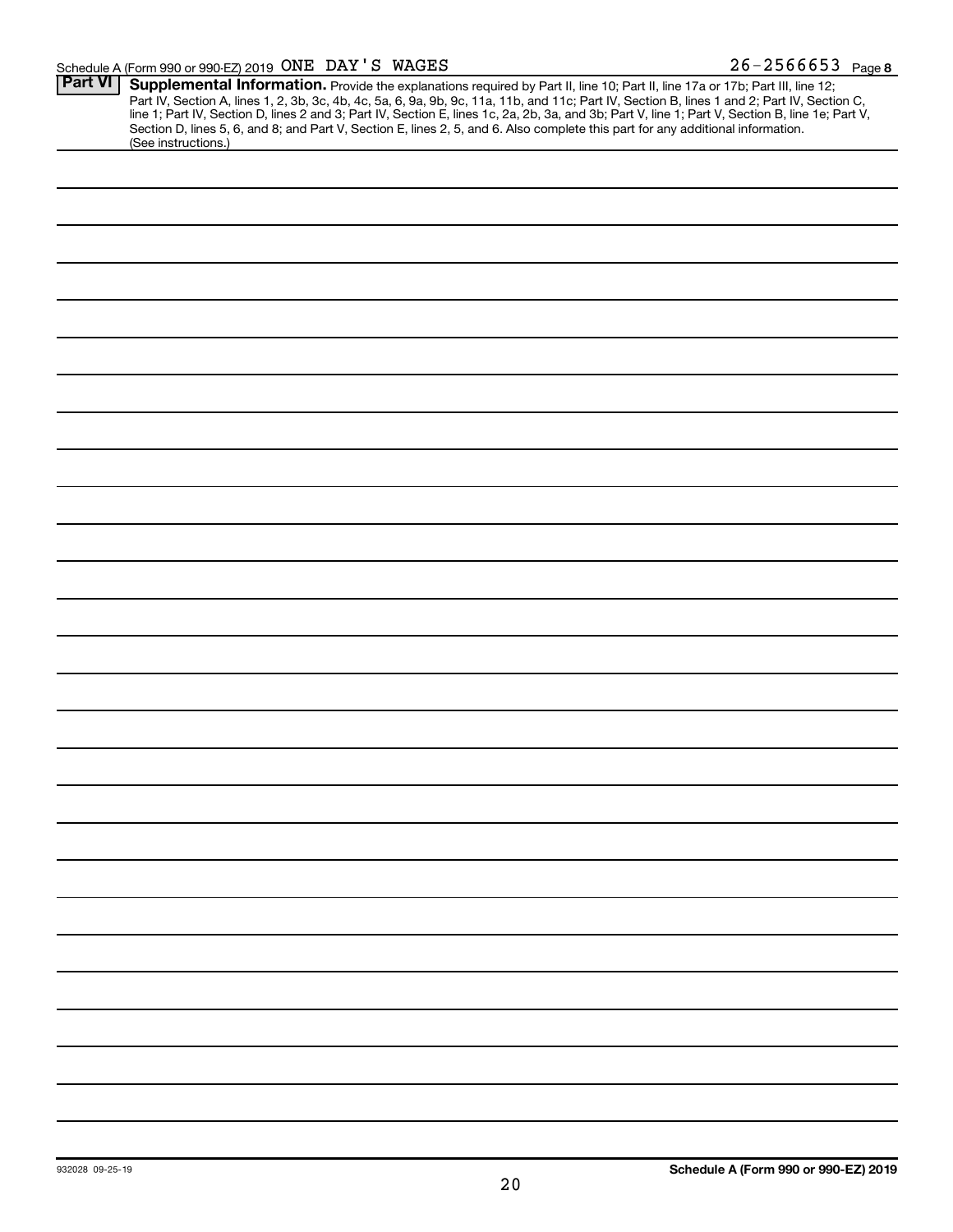Department of the Treasury Internal Revenue Service **(Form 990, 990-EZ,**

Name of the organization

**Organization type** (check one):

### \*\* PUBLIC DISCLOSURE COPY \*\*

## **Schedule B Schedule of Contributors**

**or 990-PF) | Attach to Form 990, Form 990-EZ, or Form 990-PF. | Go to www.irs.gov/Form990 for the latest information.** OMB No. 1545-0047

**2019**

**Employer identification number**

|  | $6 - 2566653$ |
|--|---------------|

| 26-2566653<br>ONE DAY'S WAGES |
|-------------------------------|
|-------------------------------|

| Filers of:         | Section:                                                                           |
|--------------------|------------------------------------------------------------------------------------|
| Form 990 or 990-FZ | $ \mathbf{X} $ 501(c)( 3) (enter number) organization                              |
|                    | $4947(a)(1)$ nonexempt charitable trust <b>not</b> treated as a private foundation |
|                    | 527 political organization                                                         |
| Form 990-PF        | 501(c)(3) exempt private foundation                                                |
|                    | 4947(a)(1) nonexempt charitable trust treated as a private foundation              |
|                    | 501(c)(3) taxable private foundation                                               |

Check if your organization is covered by the General Rule or a Special Rule.

**Note:**  Only a section 501(c)(7), (8), or (10) organization can check boxes for both the General Rule and a Special Rule. See instructions.

#### **General Rule**

 $\Box$ 

For an organization filing Form 990, 990-EZ, or 990-PF that received, during the year, contributions totaling \$5,000 or more (in money or property) from any one contributor. Complete Parts I and II. See instructions for determining a contributor's total contributions.

#### **Special Rules**

any one contributor, during the year, total contributions of the greater of (1) \$5,000; or (2) 2% of the amount on (i) Form 990, Part VIII, line 1h;  $\boxed{\text{X}}$  For an organization described in section 501(c)(3) filing Form 990 or 990-EZ that met the 33 1/3% support test of the regulations under sections 509(a)(1) and 170(b)(1)(A)(vi), that checked Schedule A (Form 990 or 990-EZ), Part II, line 13, 16a, or 16b, and that received from or (ii) Form 990-EZ, line 1. Complete Parts I and II.

year, total contributions of more than \$1,000 *exclusively* for religious, charitable, scientific, literary, or educational purposes, or for the For an organization described in section 501(c)(7), (8), or (10) filing Form 990 or 990-EZ that received from any one contributor, during the prevention of cruelty to children or animals. Complete Parts I, II, and III.  $\Box$ 

purpose. Don't complete any of the parts unless the General Rule applies to this organization because it received nonexclusively year, contributions exclusively for religious, charitable, etc., purposes, but no such contributions totaled more than \$1,000. If this box is checked, enter here the total contributions that were received during the year for an exclusively religious, charitable, etc., For an organization described in section 501(c)(7), (8), or (10) filing Form 990 or 990-EZ that received from any one contributor, during the religious, charitable, etc., contributions totaling \$5,000 or more during the year  $~\ldots\ldots\ldots\ldots\ldots\ldots\ldots\ldots\blacktriangleright~$ \$  $\Box$ 

**Caution:**  An organization that isn't covered by the General Rule and/or the Special Rules doesn't file Schedule B (Form 990, 990-EZ, or 990-PF),  **must** but it answer "No" on Part IV, line 2, of its Form 990; or check the box on line H of its Form 990-EZ or on its Form 990-PF, Part I, line 2, to certify that it doesn't meet the filing requirements of Schedule B (Form 990, 990-EZ, or 990-PF).

**For Paperwork Reduction Act Notice, see the instructions for Form 990, 990-EZ, or 990-PF. Schedule B (Form 990, 990-EZ, or 990-PF) (2019)** LHA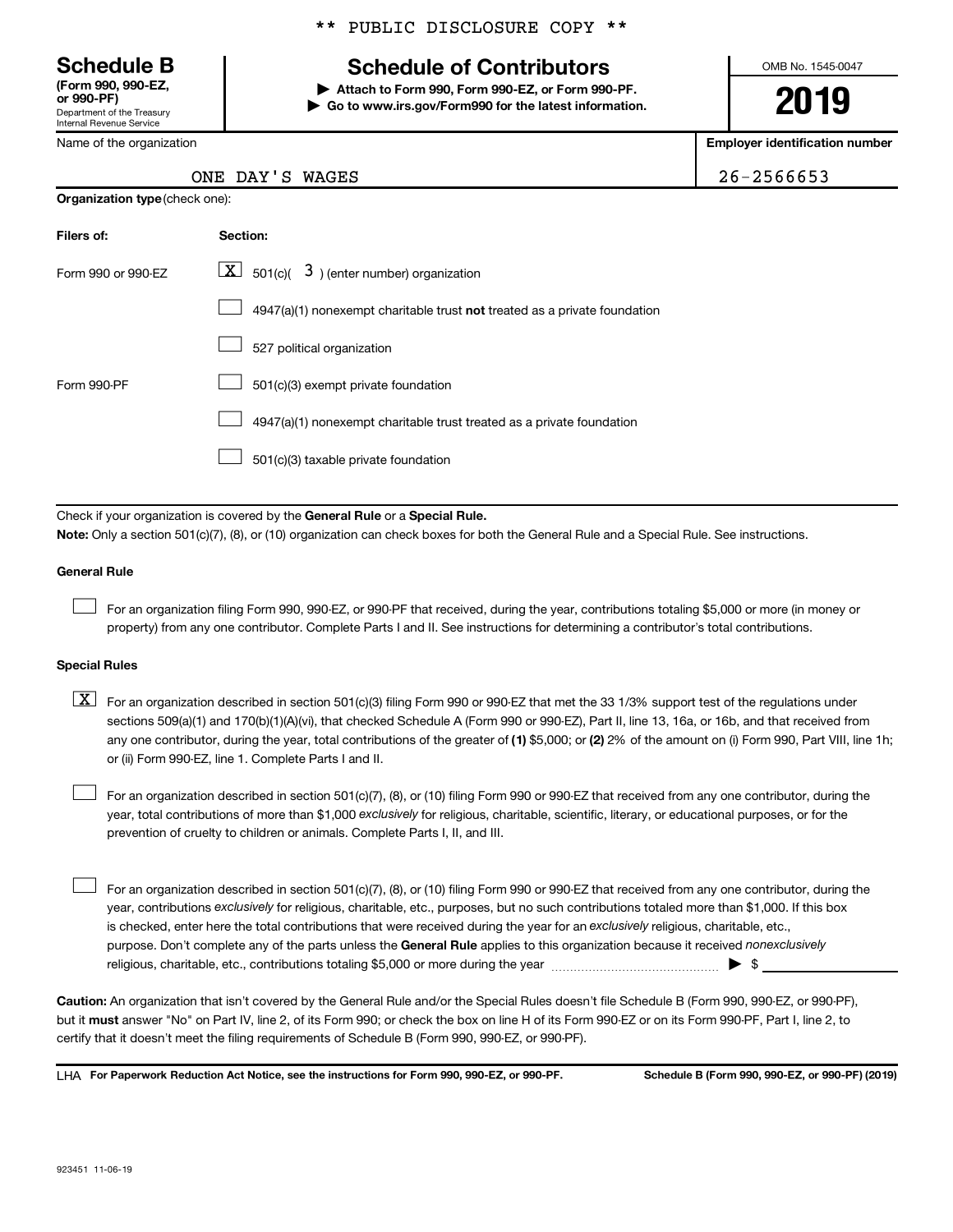### Schedule B (Form 990, 990-EZ, or 990-PF) (2019)

Name of organization

## ONE DAY'S WAGES 26-2566653

| Part I | <b>Contributors</b> (see instructions). Use duplicate copies of Part I if additional space is needed. |                            |                                                                                                                  |
|--------|-------------------------------------------------------------------------------------------------------|----------------------------|------------------------------------------------------------------------------------------------------------------|
| (a)    | (b)                                                                                                   | (c)                        | (d)                                                                                                              |
| No.    | Name, address, and $ZIP + 4$                                                                          | <b>Total contributions</b> | <b>Type of contribution</b>                                                                                      |
|        |                                                                                                       | 211,372.<br>\$             | $\overline{\text{X}}$<br>Person<br>Payroll<br><b>Noncash</b><br>(Complete Part II for<br>noncash contributions.) |
| (a)    | (b)                                                                                                   | (c)                        | (d)                                                                                                              |
| No.    | Name, address, and $ZIP + 4$                                                                          | <b>Total contributions</b> | <b>Type of contribution</b>                                                                                      |

| (a)            | (D)                        | (C)                        | (u)                                                                                          |
|----------------|----------------------------|----------------------------|----------------------------------------------------------------------------------------------|
| No.            | Name, address, and ZIP + 4 | <b>Total contributions</b> | <b>Type of contribution</b>                                                                  |
| $\overline{a}$ |                            | 50, 365.<br>$\$$           | х<br>Person<br>Payroll<br><b>Noncash</b><br>(Complete Part II for<br>noncash contributions.) |
| (a)            | (b)                        | (c)                        | (d)                                                                                          |
| No.            | Name, address, and ZIP + 4 | <b>Total contributions</b> | Type of contribution                                                                         |
|                |                            | \$                         | Person<br>Payroll<br><b>Noncash</b><br>(Complete Part II for<br>noncash contributions.)      |
| (a)            | (b)                        | (c)                        | (d)                                                                                          |
| No.            | Name, address, and ZIP + 4 | <b>Total contributions</b> | Type of contribution                                                                         |
|                |                            | \$                         | Person<br>Payroll<br><b>Noncash</b><br>(Complete Part II for<br>noncash contributions.)      |
| (a)            | (b)                        | (c)                        | (d)                                                                                          |
| No.            | Name, address, and ZIP + 4 | <b>Total contributions</b> | Type of contribution                                                                         |
|                |                            | \$                         | Person<br>Payroll<br>Noncash<br>(Complete Part II for<br>noncash contributions.)             |
| (a)            | (b)                        | (c)                        | (d)                                                                                          |
| No.            | Name, address, and ZIP + 4 | <b>Total contributions</b> | Type of contribution                                                                         |
|                |                            | \$                         | Person<br>Payroll<br><b>Noncash</b><br>(Complete Part II for<br>noncash contributions.)      |

22

923452 11-06-19 **Schedule B (Form 990, 990-EZ, or 990-PF) (2019)**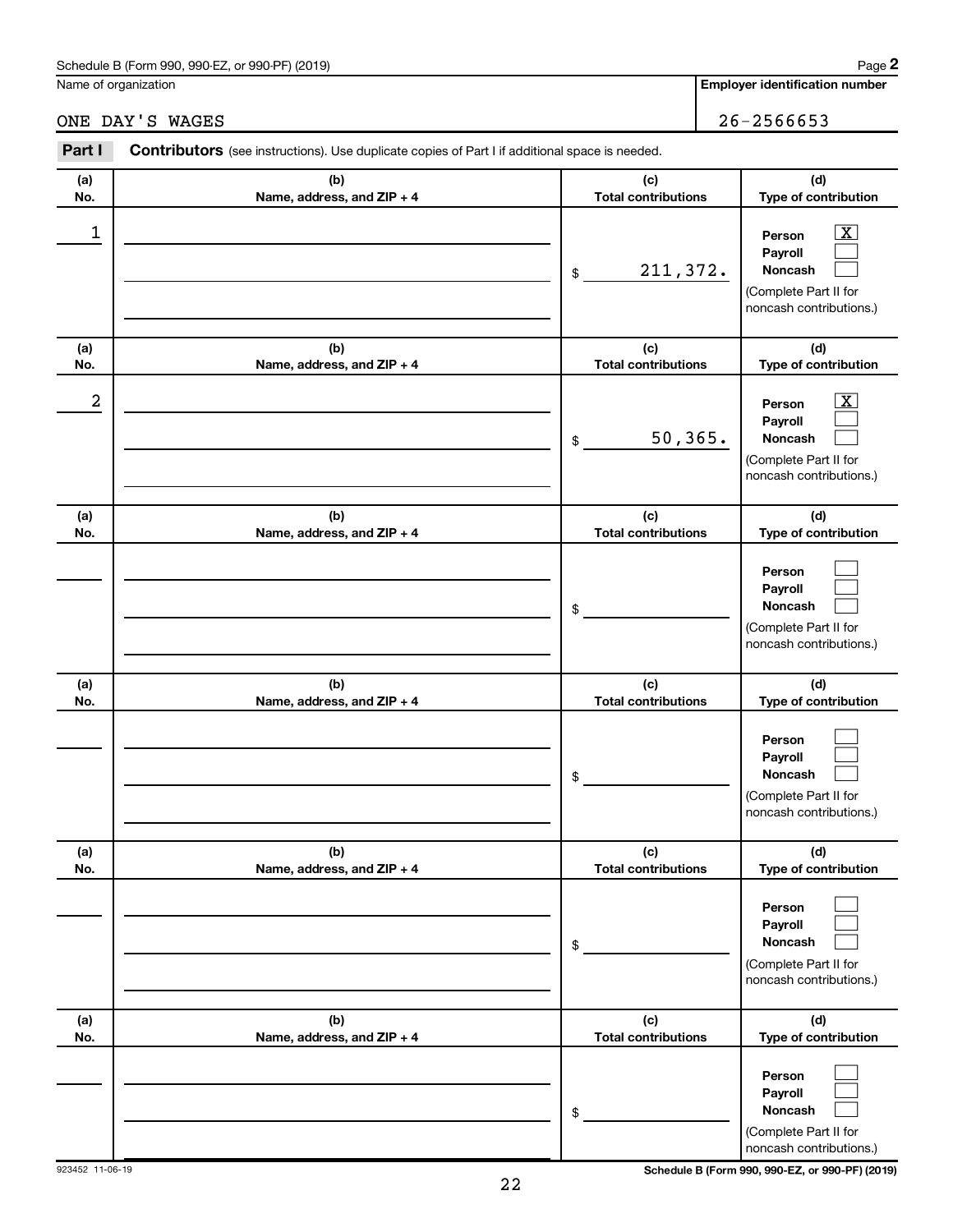| (2019)<br>990-EZ.<br>Schedule<br>. or 990-PF)<br>: B (Form 990. | Paɑe |
|-----------------------------------------------------------------|------|
|                                                                 |      |

Name of organization

**Employer identification number**

ONE DAY'S WAGES 26-2566653

| Part II                      | Noncash Property (see instructions). Use duplicate copies of Part II if additional space is needed. |                                                 |                      |
|------------------------------|-----------------------------------------------------------------------------------------------------|-------------------------------------------------|----------------------|
| (a)<br>No.<br>from<br>Part I | (b)<br>Description of noncash property given                                                        | (c)<br>FMV (or estimate)<br>(See instructions.) | (d)<br>Date received |
|                              |                                                                                                     | \$                                              |                      |
| (a)<br>No.<br>from<br>Part I | (b)<br>Description of noncash property given                                                        | (c)<br>FMV (or estimate)<br>(See instructions.) | (d)<br>Date received |
|                              |                                                                                                     | \$                                              |                      |
| (a)<br>No.<br>from<br>Part I | (b)<br>Description of noncash property given                                                        | (c)<br>FMV (or estimate)<br>(See instructions.) | (d)<br>Date received |
|                              |                                                                                                     | \$                                              |                      |
| (a)<br>No.<br>from<br>Part I | (b)<br>Description of noncash property given                                                        | (c)<br>FMV (or estimate)<br>(See instructions.) | (d)<br>Date received |
|                              |                                                                                                     | \$                                              |                      |
| (a)<br>No.<br>from<br>Part I | (b)<br>Description of noncash property given                                                        | (c)<br>FMV (or estimate)<br>(See instructions.) | (d)<br>Date received |
|                              |                                                                                                     | \$                                              |                      |
| (a)<br>No.<br>from<br>Part I | (b)<br>Description of noncash property given                                                        | (c)<br>FMV (or estimate)<br>(See instructions.) | (d)<br>Date received |
|                              |                                                                                                     | \$                                              |                      |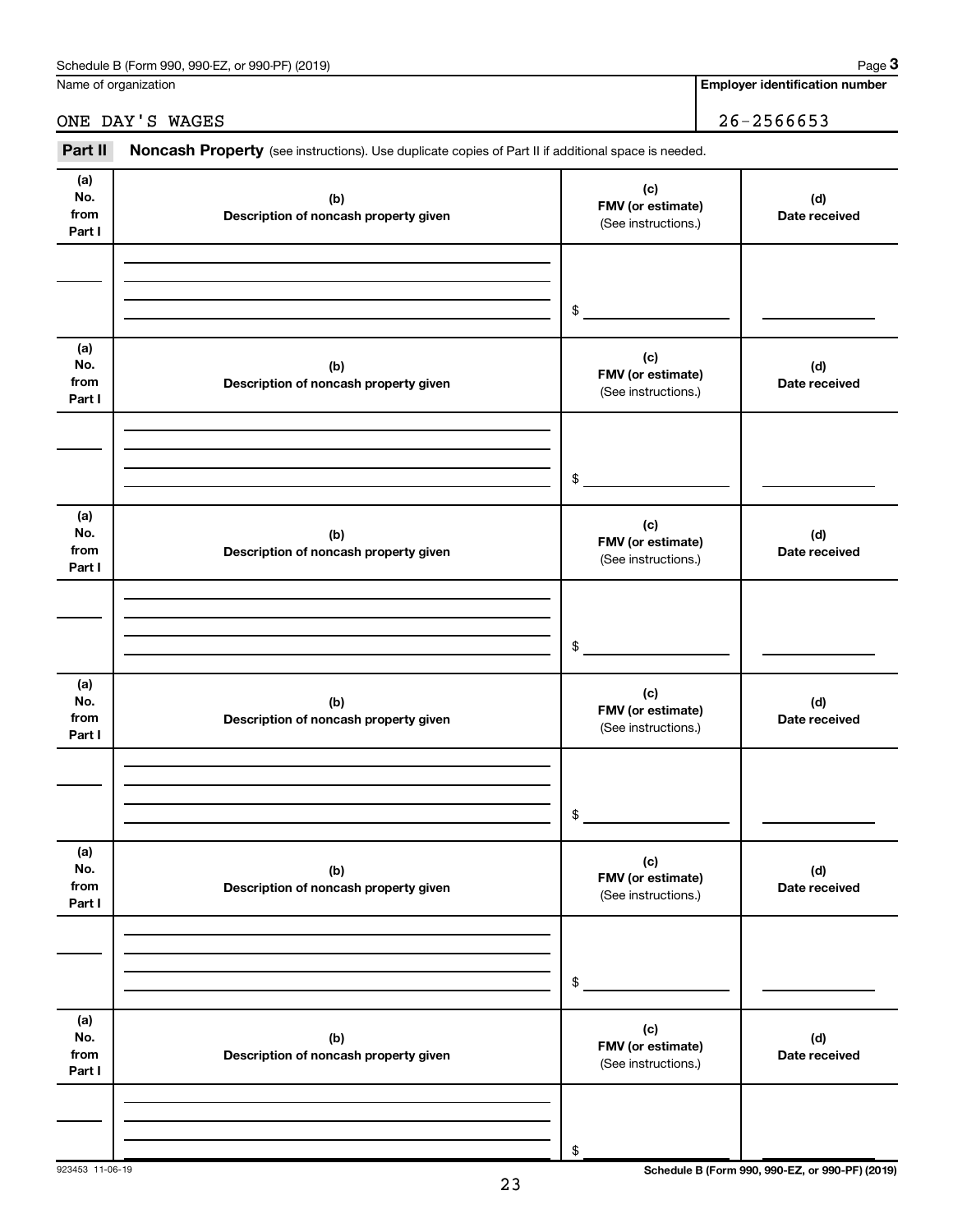| Name of organization      |                                                                                                                                                                                                                                                                                                                                                                                                                                                                                                             | <b>Employer identification number</b> |  |                                          |
|---------------------------|-------------------------------------------------------------------------------------------------------------------------------------------------------------------------------------------------------------------------------------------------------------------------------------------------------------------------------------------------------------------------------------------------------------------------------------------------------------------------------------------------------------|---------------------------------------|--|------------------------------------------|
|                           | ONE DAY'S WAGES                                                                                                                                                                                                                                                                                                                                                                                                                                                                                             |                                       |  | $26 - 2566653$                           |
| Part III                  | Exclusively religious, charitable, etc., contributions to organizations described in section 501(c)(7), (8), or (10) that total more than \$1,000 for the year<br>from any one contributor. Complete columns (a) through (e) and the following line entry. For organizations<br>completing Part III, enter the total of exclusively religious, charitable, etc., contributions of \$1,000 or less for the year. (Enter this info. once.)<br>Use duplicate copies of Part III if additional space is needed. |                                       |  |                                          |
| (a) No.<br>from<br>Part I | (b) Purpose of gift                                                                                                                                                                                                                                                                                                                                                                                                                                                                                         | (c) Use of gift                       |  | (d) Description of how gift is held      |
|                           |                                                                                                                                                                                                                                                                                                                                                                                                                                                                                                             |                                       |  |                                          |
|                           |                                                                                                                                                                                                                                                                                                                                                                                                                                                                                                             | (e) Transfer of gift                  |  |                                          |
|                           | Transferee's name, address, and ZIP + 4                                                                                                                                                                                                                                                                                                                                                                                                                                                                     |                                       |  | Relationship of transferor to transferee |
| (a) No.                   |                                                                                                                                                                                                                                                                                                                                                                                                                                                                                                             |                                       |  |                                          |
| from<br>Part I            | (b) Purpose of gift                                                                                                                                                                                                                                                                                                                                                                                                                                                                                         | (c) Use of gift                       |  | (d) Description of how gift is held      |
|                           |                                                                                                                                                                                                                                                                                                                                                                                                                                                                                                             | (e) Transfer of gift                  |  |                                          |
|                           | Transferee's name, address, and ZIP + 4                                                                                                                                                                                                                                                                                                                                                                                                                                                                     |                                       |  | Relationship of transferor to transferee |
|                           |                                                                                                                                                                                                                                                                                                                                                                                                                                                                                                             |                                       |  |                                          |
| (a) No.<br>from<br>Part I | (b) Purpose of gift                                                                                                                                                                                                                                                                                                                                                                                                                                                                                         | (c) Use of gift                       |  | (d) Description of how gift is held      |
|                           |                                                                                                                                                                                                                                                                                                                                                                                                                                                                                                             |                                       |  |                                          |
|                           |                                                                                                                                                                                                                                                                                                                                                                                                                                                                                                             | (e) Transfer of gift                  |  |                                          |
|                           | Transferee's name, address, and ZIP + 4                                                                                                                                                                                                                                                                                                                                                                                                                                                                     |                                       |  | Relationship of transferor to transferee |
|                           |                                                                                                                                                                                                                                                                                                                                                                                                                                                                                                             |                                       |  |                                          |
| (a) No.<br>from<br>Part I | (b) Purpose of gift                                                                                                                                                                                                                                                                                                                                                                                                                                                                                         | (c) Use of gift                       |  | (d) Description of how gift is held      |
|                           |                                                                                                                                                                                                                                                                                                                                                                                                                                                                                                             |                                       |  |                                          |
|                           |                                                                                                                                                                                                                                                                                                                                                                                                                                                                                                             | (e) Transfer of gift                  |  |                                          |
|                           | Transferee's name, address, and ZIP + 4                                                                                                                                                                                                                                                                                                                                                                                                                                                                     |                                       |  | Relationship of transferor to transferee |
|                           |                                                                                                                                                                                                                                                                                                                                                                                                                                                                                                             |                                       |  |                                          |
|                           |                                                                                                                                                                                                                                                                                                                                                                                                                                                                                                             |                                       |  |                                          |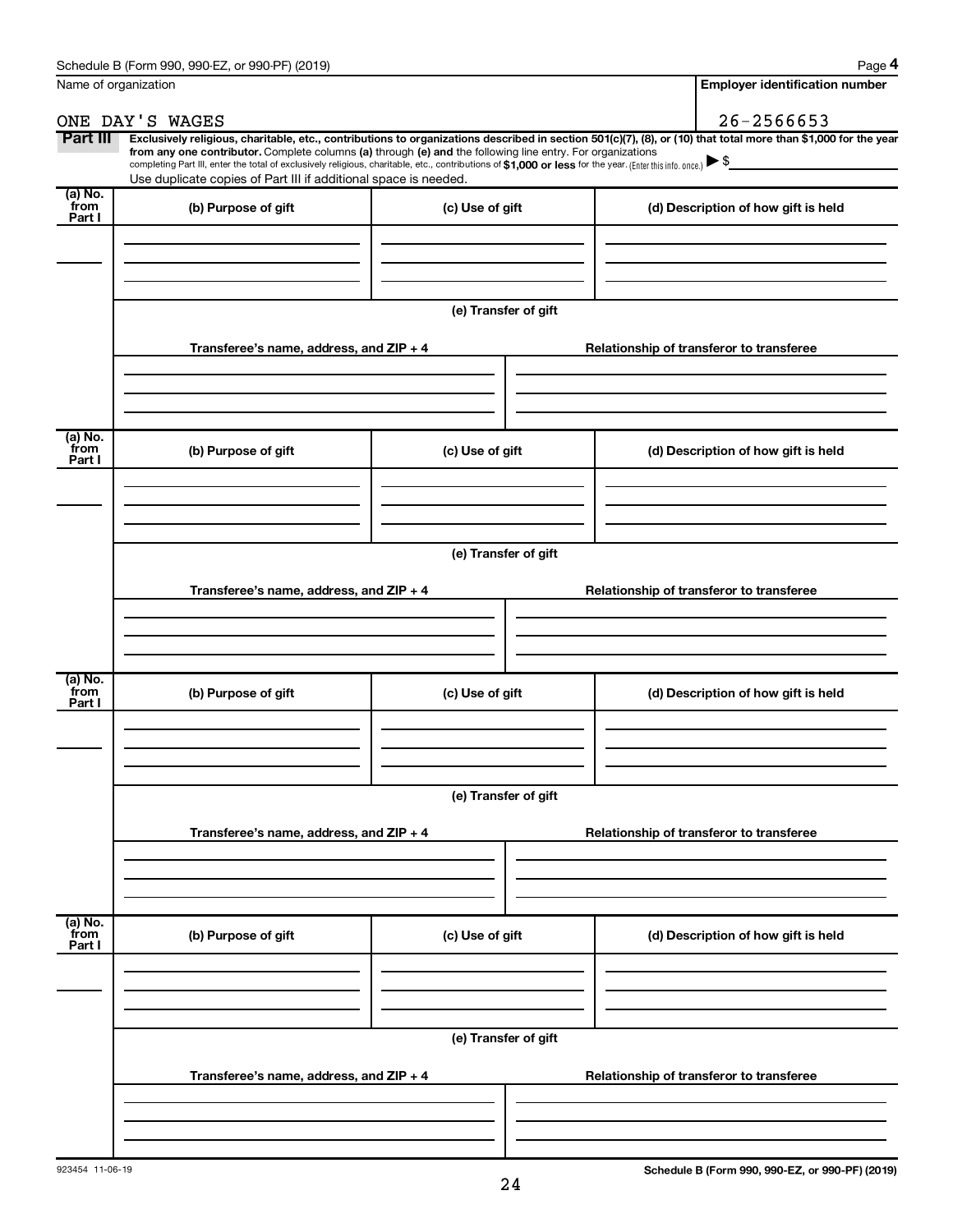| <b>SCHEDULE D</b> |  |
|-------------------|--|
|-------------------|--|

| (Form 990) |  |
|------------|--|
|------------|--|

# **SCHEDULE D Supplemental Financial Statements**<br> **Form 990 2019**<br> **Part IV** line 6.7.8.9.10, 11a, 11b, 11d, 11d, 11d, 11d, 11d, 12a, 0r, 12b

**(Form 990) | Complete if the organization answered "Yes" on Form 990, Part IV, line 6, 7, 8, 9, 10, 11a, 11b, 11c, 11d, 11e, 11f, 12a, or 12b.**

**| Attach to Form 990. |Go to www.irs.gov/Form990 for instructions and the latest information.**



Department of the Treasury Internal Revenue Service **Name of the organization <b>Employer is a set of the organization Employer in the organization Employer is a set of the organization Employer in the organization Employer is a set of the organization Employer in t** 

| ployer identification number |                                  |  |  |  |  |  |
|------------------------------|----------------------------------|--|--|--|--|--|
|                              | $\begin{array}{c} \n\end{array}$ |  |  |  |  |  |

|         | ONE DAY'S WAGES                                                                                                                                |                         | 26-2566653                                         |
|---------|------------------------------------------------------------------------------------------------------------------------------------------------|-------------------------|----------------------------------------------------|
| Part I  | Organizations Maintaining Donor Advised Funds or Other Similar Funds or Accounts. Complete if the                                              |                         |                                                    |
|         | organization answered "Yes" on Form 990, Part IV, line 6.                                                                                      |                         |                                                    |
|         |                                                                                                                                                | (a) Donor advised funds | (b) Funds and other accounts                       |
| 1       |                                                                                                                                                |                         |                                                    |
| 2       | Aggregate value of contributions to (during year)                                                                                              |                         |                                                    |
| З       | Aggregate value of grants from (during year)                                                                                                   |                         |                                                    |
| 4       |                                                                                                                                                |                         |                                                    |
| 5       | Did the organization inform all donors and donor advisors in writing that the assets held in donor advised funds                               |                         |                                                    |
|         |                                                                                                                                                |                         | Yes<br>No                                          |
|         |                                                                                                                                                |                         |                                                    |
| 6       | Did the organization inform all grantees, donors, and donor advisors in writing that grant funds can be used only                              |                         |                                                    |
|         | for charitable purposes and not for the benefit of the donor or donor advisor, or for any other purpose conferring                             |                         |                                                    |
|         |                                                                                                                                                |                         | Yes<br>No                                          |
| Part II | <b>Conservation Easements.</b> Complete if the organization answered "Yes" on Form 990, Part IV, line 7.                                       |                         |                                                    |
| 1.      | Purpose(s) of conservation easements held by the organization (check all that apply).                                                          |                         |                                                    |
|         | Preservation of land for public use (for example, recreation or education)                                                                     |                         | Preservation of a historically important land area |
|         | Protection of natural habitat                                                                                                                  |                         | Preservation of a certified historic structure     |
|         | Preservation of open space                                                                                                                     |                         |                                                    |
| 2       | Complete lines 2a through 2d if the organization held a qualified conservation contribution in the form of a conservation easement on the last |                         |                                                    |
|         | day of the tax year.                                                                                                                           |                         | Held at the End of the Tax Year                    |
| а       |                                                                                                                                                |                         | 2a                                                 |
| b       |                                                                                                                                                |                         | 2b                                                 |
|         |                                                                                                                                                |                         | 2c                                                 |
| d       | Number of conservation easements included in (c) acquired after 7/25/06, and not on a historic structure                                       |                         |                                                    |
|         | listed in the National Register [111] [12] The Marian Marian Marian Marian Marian Marian Marian Marian Marian M                                |                         | 2d                                                 |
| 3       | Number of conservation easements modified, transferred, released, extinguished, or terminated by the organization during the tax               |                         |                                                    |
|         | $year \blacktriangleright$                                                                                                                     |                         |                                                    |
| 4       | Number of states where property subject to conservation easement is located >                                                                  |                         |                                                    |
| 5       | Does the organization have a written policy regarding the periodic monitoring, inspection, handling of                                         |                         |                                                    |
|         | violations, and enforcement of the conservation easements it holds?                                                                            |                         | Yes<br>No                                          |
| 6       | Staff and volunteer hours devoted to monitoring, inspecting, handling of violations, and enforcing conservation easements during the year      |                         |                                                    |
|         |                                                                                                                                                |                         |                                                    |
| 7       | Amount of expenses incurred in monitoring, inspecting, handling of violations, and enforcing conservation easements during the year            |                         |                                                    |
|         | $\blacktriangleright$ \$                                                                                                                       |                         |                                                    |
| 8       | Does each conservation easement reported on line 2(d) above satisfy the requirements of section 170(h)(4)(B)(i)                                |                         |                                                    |
|         |                                                                                                                                                |                         | Yes<br>No                                          |
| 9       | In Part XIII, describe how the organization reports conservation easements in its revenue and expense statement and                            |                         |                                                    |
|         | balance sheet, and include, if applicable, the text of the footnote to the organization's financial statements that describes the              |                         |                                                    |
|         | organization's accounting for conservation easements.                                                                                          |                         |                                                    |
|         | Organizations Maintaining Collections of Art, Historical Treasures, or Other Similar Assets.<br>Part III                                       |                         |                                                    |
|         | Complete if the organization answered "Yes" on Form 990, Part IV, line 8.                                                                      |                         |                                                    |
|         | 1a If the organization elected, as permitted under FASB ASC 958, not to report in its revenue statement and balance sheet works                |                         |                                                    |
|         | of art, historical treasures, or other similar assets held for public exhibition, education, or research in furtherance of public              |                         |                                                    |
|         | service, provide in Part XIII the text of the footnote to its financial statements that describes these items.                                 |                         |                                                    |
|         | <b>b</b> If the organization elected, as permitted under FASB ASC 958, to report in its revenue statement and balance sheet works of           |                         |                                                    |
|         | art, historical treasures, or other similar assets held for public exhibition, education, or research in furtherance of public service,        |                         |                                                    |
|         |                                                                                                                                                |                         |                                                    |
|         | provide the following amounts relating to these items:                                                                                         |                         |                                                    |
|         |                                                                                                                                                |                         | $\frac{1}{2}$                                      |
|         | (ii) Assets included in Form 990, Part X                                                                                                       |                         | $\blacktriangleright$ \$                           |
| 2       | If the organization received or held works of art, historical treasures, or other similar assets for financial gain, provide                   |                         |                                                    |
|         | the following amounts required to be reported under FASB ASC 958 relating to these items:                                                      |                         |                                                    |
| а       |                                                                                                                                                |                         | - \$                                               |
|         |                                                                                                                                                |                         | $\blacktriangleright$ s                            |

932051 10-02-19 **For Paperwork Reduction Act Notice, see the Instructions for Form 990. Schedule D (Form 990) 2019** LHA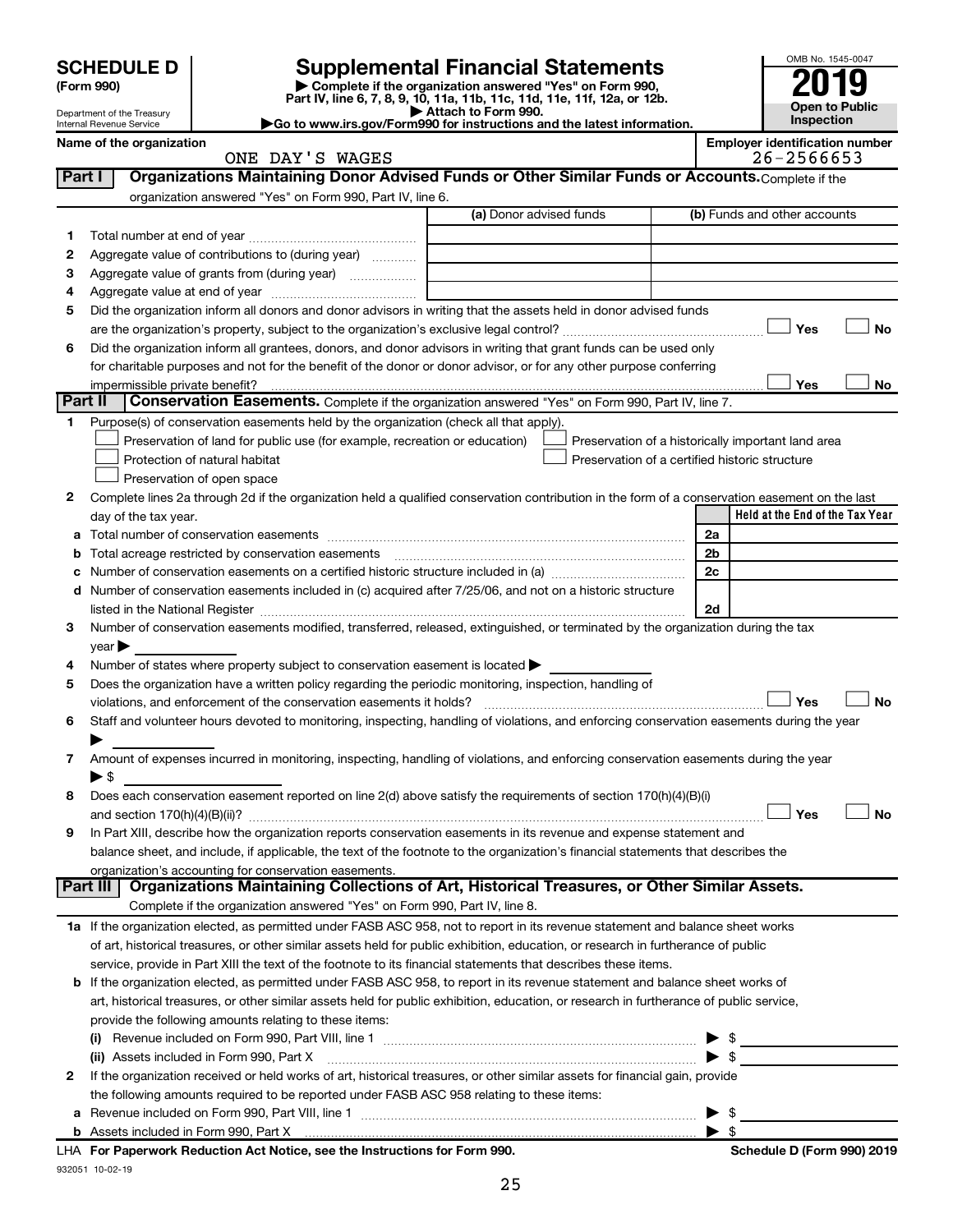| Part III  <br>Organizations Maintaining Collections of Art, Historical Treasures, or Other Similar Assets (continued)<br>Using the organization's acquisition, accession, and other records, check any of the following that make significant use of its<br>3<br>collection items (check all that apply):<br>Public exhibition<br>Loan or exchange program<br>a<br>Other and the contract of the contract of the contract of the contract of the contract of the contract of the contract of the contract of the contract of the contract of the contract of the contract of the contract of the<br>Scholarly research<br>b<br>Preservation for future generations<br>с<br>Provide a description of the organization's collections and explain how they further the organization's exempt purpose in Part XIII.<br>4<br>During the year, did the organization solicit or receive donations of art, historical treasures, or other similar assets<br>5<br>Yes<br>No<br>Part IV<br><b>Escrow and Custodial Arrangements.</b> Complete if the organization answered "Yes" on Form 990, Part IV, line 9, or<br>reported an amount on Form 990, Part X, line 21.<br>1a Is the organization an agent, trustee, custodian or other intermediary for contributions or other assets not included<br>Yes<br>No<br>on Form 990, Part X? [11] matter contracts and contracts and contracts are contracted and contracts are contracted and contract and contract of the set of the set of the set of the set of the set of the set of the set of t<br>b If "Yes," explain the arrangement in Part XIII and complete the following table:<br>Amount<br>c Beginning balance <b>communications</b> and the contract of the contract of the contract of the contract of the contract of the contract of the contract of the contract of the contract of the contract of the contract of the c<br>1c<br>1d<br>e Distributions during the year manufactured and continuum control of the control of the control of the set of<br>1e<br>1f<br>f Ending balance measurements and the contract of the contract of the contract of the contract of the contract of the contract of the contract of the contract of the contract of the contract of the contract of the contract<br>2a Did the organization include an amount on Form 990, Part X, line 21, for escrow or custodial account liability?<br>∣ Yes<br>No<br>b If "Yes," explain the arrangement in Part XIII. Check here if the explanation has been provided on Part XIII <i>mummumumum</i><br>Endowment Funds. Complete if the organization answered "Yes" on Form 990, Part IV, line 10.<br><b>Part V</b><br>(c) Two years back $\vert$ (d) Three years back $\vert$ (e) Four years back<br>(a) Current year<br>(b) Prior year<br>1a Beginning of year balance<br>b<br>Net investment earnings, gains, and losses<br>e Other expenditures for facilities<br>f Administrative expenses<br>g<br>Provide the estimated percentage of the current year end balance (line 1g, column (a)) held as:<br>2<br>Board designated or quasi-endowment<br>%<br>а<br><b>b</b> Permanent endowment $\blacktriangleright$<br>%<br>$\frac{0}{0}$<br>$\mathbf c$ Term endowment $\blacktriangleright$<br>The percentages on lines 2a, 2b, and 2c should equal 100%.<br>3a Are there endowment funds not in the possession of the organization that are held and administered for the organization<br>Yes<br>No<br>by:<br>3a(i)<br>(i)<br>3a(ii)<br>3b<br>Describe in Part XIII the intended uses of the organization's endowment funds.<br>4<br>Land, Buildings, and Equipment.<br><b>Part VI</b><br>Complete if the organization answered "Yes" on Form 990, Part IV, line 11a. See Form 990, Part X, line 10.<br>Description of property<br>(a) Cost or other<br>(b) Cost or other<br>(c) Accumulated<br>(d) Book value<br>basis (investment)<br>depreciation<br>basis (other)<br>b<br>3,766.<br>3,766.<br>0.<br>11,896.<br>$\overline{0}$ .<br>11,896.<br>$\overline{0}$ .<br>Total. Add lines 1a through 1e. (Column (d) must equal Form 990, Part X, column (B), line 10c.) | Schedule D (Form 990) 2019 | ONE DAY'S WAGES |  |  |  | $26 - 2566653$ Page 2 |
|---------------------------------------------------------------------------------------------------------------------------------------------------------------------------------------------------------------------------------------------------------------------------------------------------------------------------------------------------------------------------------------------------------------------------------------------------------------------------------------------------------------------------------------------------------------------------------------------------------------------------------------------------------------------------------------------------------------------------------------------------------------------------------------------------------------------------------------------------------------------------------------------------------------------------------------------------------------------------------------------------------------------------------------------------------------------------------------------------------------------------------------------------------------------------------------------------------------------------------------------------------------------------------------------------------------------------------------------------------------------------------------------------------------------------------------------------------------------------------------------------------------------------------------------------------------------------------------------------------------------------------------------------------------------------------------------------------------------------------------------------------------------------------------------------------------------------------------------------------------------------------------------------------------------------------------------------------------------------------------------------------------------------------------------------------------------------------------------------------------------------------------------------------------------------------------------------------------------------------------------------------------------------------------------------------------------------------------------------------------------------------------------------------------------------------------------------------------------------------------------------------------------------------------------------------------------------------------------------------------------------------------------------------------------------------------------------------------------------------------------------------------------------------------------------------------------------------------------------------------------------------------------------------------------------------------------------------------------------------------------------------------------------------------------------------------------------------------------------------------------------------------------------------------------------------------------------------------------------------------------------------------------------------------------------------------------------------------------------------------------------------------------------------------------------------------------------------------------------------------------------------------------------------------------------------------------------------------------------------------------------------------------------------------------------------------------------------------------------------------------------------------------------------------------------------------------------------------------------------------------------------------------------------------------------------------------------------------------------------------------------------------------------------------------------------------------------------------------------------|----------------------------|-----------------|--|--|--|-----------------------|
|                                                                                                                                                                                                                                                                                                                                                                                                                                                                                                                                                                                                                                                                                                                                                                                                                                                                                                                                                                                                                                                                                                                                                                                                                                                                                                                                                                                                                                                                                                                                                                                                                                                                                                                                                                                                                                                                                                                                                                                                                                                                                                                                                                                                                                                                                                                                                                                                                                                                                                                                                                                                                                                                                                                                                                                                                                                                                                                                                                                                                                                                                                                                                                                                                                                                                                                                                                                                                                                                                                                                                                                                                                                                                                                                                                                                                                                                                                                                                                                                                                                                                                         |                            |                 |  |  |  |                       |
|                                                                                                                                                                                                                                                                                                                                                                                                                                                                                                                                                                                                                                                                                                                                                                                                                                                                                                                                                                                                                                                                                                                                                                                                                                                                                                                                                                                                                                                                                                                                                                                                                                                                                                                                                                                                                                                                                                                                                                                                                                                                                                                                                                                                                                                                                                                                                                                                                                                                                                                                                                                                                                                                                                                                                                                                                                                                                                                                                                                                                                                                                                                                                                                                                                                                                                                                                                                                                                                                                                                                                                                                                                                                                                                                                                                                                                                                                                                                                                                                                                                                                                         |                            |                 |  |  |  |                       |
|                                                                                                                                                                                                                                                                                                                                                                                                                                                                                                                                                                                                                                                                                                                                                                                                                                                                                                                                                                                                                                                                                                                                                                                                                                                                                                                                                                                                                                                                                                                                                                                                                                                                                                                                                                                                                                                                                                                                                                                                                                                                                                                                                                                                                                                                                                                                                                                                                                                                                                                                                                                                                                                                                                                                                                                                                                                                                                                                                                                                                                                                                                                                                                                                                                                                                                                                                                                                                                                                                                                                                                                                                                                                                                                                                                                                                                                                                                                                                                                                                                                                                                         |                            |                 |  |  |  |                       |
|                                                                                                                                                                                                                                                                                                                                                                                                                                                                                                                                                                                                                                                                                                                                                                                                                                                                                                                                                                                                                                                                                                                                                                                                                                                                                                                                                                                                                                                                                                                                                                                                                                                                                                                                                                                                                                                                                                                                                                                                                                                                                                                                                                                                                                                                                                                                                                                                                                                                                                                                                                                                                                                                                                                                                                                                                                                                                                                                                                                                                                                                                                                                                                                                                                                                                                                                                                                                                                                                                                                                                                                                                                                                                                                                                                                                                                                                                                                                                                                                                                                                                                         |                            |                 |  |  |  |                       |
|                                                                                                                                                                                                                                                                                                                                                                                                                                                                                                                                                                                                                                                                                                                                                                                                                                                                                                                                                                                                                                                                                                                                                                                                                                                                                                                                                                                                                                                                                                                                                                                                                                                                                                                                                                                                                                                                                                                                                                                                                                                                                                                                                                                                                                                                                                                                                                                                                                                                                                                                                                                                                                                                                                                                                                                                                                                                                                                                                                                                                                                                                                                                                                                                                                                                                                                                                                                                                                                                                                                                                                                                                                                                                                                                                                                                                                                                                                                                                                                                                                                                                                         |                            |                 |  |  |  |                       |
|                                                                                                                                                                                                                                                                                                                                                                                                                                                                                                                                                                                                                                                                                                                                                                                                                                                                                                                                                                                                                                                                                                                                                                                                                                                                                                                                                                                                                                                                                                                                                                                                                                                                                                                                                                                                                                                                                                                                                                                                                                                                                                                                                                                                                                                                                                                                                                                                                                                                                                                                                                                                                                                                                                                                                                                                                                                                                                                                                                                                                                                                                                                                                                                                                                                                                                                                                                                                                                                                                                                                                                                                                                                                                                                                                                                                                                                                                                                                                                                                                                                                                                         |                            |                 |  |  |  |                       |
|                                                                                                                                                                                                                                                                                                                                                                                                                                                                                                                                                                                                                                                                                                                                                                                                                                                                                                                                                                                                                                                                                                                                                                                                                                                                                                                                                                                                                                                                                                                                                                                                                                                                                                                                                                                                                                                                                                                                                                                                                                                                                                                                                                                                                                                                                                                                                                                                                                                                                                                                                                                                                                                                                                                                                                                                                                                                                                                                                                                                                                                                                                                                                                                                                                                                                                                                                                                                                                                                                                                                                                                                                                                                                                                                                                                                                                                                                                                                                                                                                                                                                                         |                            |                 |  |  |  |                       |
|                                                                                                                                                                                                                                                                                                                                                                                                                                                                                                                                                                                                                                                                                                                                                                                                                                                                                                                                                                                                                                                                                                                                                                                                                                                                                                                                                                                                                                                                                                                                                                                                                                                                                                                                                                                                                                                                                                                                                                                                                                                                                                                                                                                                                                                                                                                                                                                                                                                                                                                                                                                                                                                                                                                                                                                                                                                                                                                                                                                                                                                                                                                                                                                                                                                                                                                                                                                                                                                                                                                                                                                                                                                                                                                                                                                                                                                                                                                                                                                                                                                                                                         |                            |                 |  |  |  |                       |
|                                                                                                                                                                                                                                                                                                                                                                                                                                                                                                                                                                                                                                                                                                                                                                                                                                                                                                                                                                                                                                                                                                                                                                                                                                                                                                                                                                                                                                                                                                                                                                                                                                                                                                                                                                                                                                                                                                                                                                                                                                                                                                                                                                                                                                                                                                                                                                                                                                                                                                                                                                                                                                                                                                                                                                                                                                                                                                                                                                                                                                                                                                                                                                                                                                                                                                                                                                                                                                                                                                                                                                                                                                                                                                                                                                                                                                                                                                                                                                                                                                                                                                         |                            |                 |  |  |  |                       |
|                                                                                                                                                                                                                                                                                                                                                                                                                                                                                                                                                                                                                                                                                                                                                                                                                                                                                                                                                                                                                                                                                                                                                                                                                                                                                                                                                                                                                                                                                                                                                                                                                                                                                                                                                                                                                                                                                                                                                                                                                                                                                                                                                                                                                                                                                                                                                                                                                                                                                                                                                                                                                                                                                                                                                                                                                                                                                                                                                                                                                                                                                                                                                                                                                                                                                                                                                                                                                                                                                                                                                                                                                                                                                                                                                                                                                                                                                                                                                                                                                                                                                                         |                            |                 |  |  |  |                       |
|                                                                                                                                                                                                                                                                                                                                                                                                                                                                                                                                                                                                                                                                                                                                                                                                                                                                                                                                                                                                                                                                                                                                                                                                                                                                                                                                                                                                                                                                                                                                                                                                                                                                                                                                                                                                                                                                                                                                                                                                                                                                                                                                                                                                                                                                                                                                                                                                                                                                                                                                                                                                                                                                                                                                                                                                                                                                                                                                                                                                                                                                                                                                                                                                                                                                                                                                                                                                                                                                                                                                                                                                                                                                                                                                                                                                                                                                                                                                                                                                                                                                                                         |                            |                 |  |  |  |                       |
|                                                                                                                                                                                                                                                                                                                                                                                                                                                                                                                                                                                                                                                                                                                                                                                                                                                                                                                                                                                                                                                                                                                                                                                                                                                                                                                                                                                                                                                                                                                                                                                                                                                                                                                                                                                                                                                                                                                                                                                                                                                                                                                                                                                                                                                                                                                                                                                                                                                                                                                                                                                                                                                                                                                                                                                                                                                                                                                                                                                                                                                                                                                                                                                                                                                                                                                                                                                                                                                                                                                                                                                                                                                                                                                                                                                                                                                                                                                                                                                                                                                                                                         |                            |                 |  |  |  |                       |
|                                                                                                                                                                                                                                                                                                                                                                                                                                                                                                                                                                                                                                                                                                                                                                                                                                                                                                                                                                                                                                                                                                                                                                                                                                                                                                                                                                                                                                                                                                                                                                                                                                                                                                                                                                                                                                                                                                                                                                                                                                                                                                                                                                                                                                                                                                                                                                                                                                                                                                                                                                                                                                                                                                                                                                                                                                                                                                                                                                                                                                                                                                                                                                                                                                                                                                                                                                                                                                                                                                                                                                                                                                                                                                                                                                                                                                                                                                                                                                                                                                                                                                         |                            |                 |  |  |  |                       |
|                                                                                                                                                                                                                                                                                                                                                                                                                                                                                                                                                                                                                                                                                                                                                                                                                                                                                                                                                                                                                                                                                                                                                                                                                                                                                                                                                                                                                                                                                                                                                                                                                                                                                                                                                                                                                                                                                                                                                                                                                                                                                                                                                                                                                                                                                                                                                                                                                                                                                                                                                                                                                                                                                                                                                                                                                                                                                                                                                                                                                                                                                                                                                                                                                                                                                                                                                                                                                                                                                                                                                                                                                                                                                                                                                                                                                                                                                                                                                                                                                                                                                                         |                            |                 |  |  |  |                       |
|                                                                                                                                                                                                                                                                                                                                                                                                                                                                                                                                                                                                                                                                                                                                                                                                                                                                                                                                                                                                                                                                                                                                                                                                                                                                                                                                                                                                                                                                                                                                                                                                                                                                                                                                                                                                                                                                                                                                                                                                                                                                                                                                                                                                                                                                                                                                                                                                                                                                                                                                                                                                                                                                                                                                                                                                                                                                                                                                                                                                                                                                                                                                                                                                                                                                                                                                                                                                                                                                                                                                                                                                                                                                                                                                                                                                                                                                                                                                                                                                                                                                                                         |                            |                 |  |  |  |                       |
|                                                                                                                                                                                                                                                                                                                                                                                                                                                                                                                                                                                                                                                                                                                                                                                                                                                                                                                                                                                                                                                                                                                                                                                                                                                                                                                                                                                                                                                                                                                                                                                                                                                                                                                                                                                                                                                                                                                                                                                                                                                                                                                                                                                                                                                                                                                                                                                                                                                                                                                                                                                                                                                                                                                                                                                                                                                                                                                                                                                                                                                                                                                                                                                                                                                                                                                                                                                                                                                                                                                                                                                                                                                                                                                                                                                                                                                                                                                                                                                                                                                                                                         |                            |                 |  |  |  |                       |
|                                                                                                                                                                                                                                                                                                                                                                                                                                                                                                                                                                                                                                                                                                                                                                                                                                                                                                                                                                                                                                                                                                                                                                                                                                                                                                                                                                                                                                                                                                                                                                                                                                                                                                                                                                                                                                                                                                                                                                                                                                                                                                                                                                                                                                                                                                                                                                                                                                                                                                                                                                                                                                                                                                                                                                                                                                                                                                                                                                                                                                                                                                                                                                                                                                                                                                                                                                                                                                                                                                                                                                                                                                                                                                                                                                                                                                                                                                                                                                                                                                                                                                         |                            |                 |  |  |  |                       |
|                                                                                                                                                                                                                                                                                                                                                                                                                                                                                                                                                                                                                                                                                                                                                                                                                                                                                                                                                                                                                                                                                                                                                                                                                                                                                                                                                                                                                                                                                                                                                                                                                                                                                                                                                                                                                                                                                                                                                                                                                                                                                                                                                                                                                                                                                                                                                                                                                                                                                                                                                                                                                                                                                                                                                                                                                                                                                                                                                                                                                                                                                                                                                                                                                                                                                                                                                                                                                                                                                                                                                                                                                                                                                                                                                                                                                                                                                                                                                                                                                                                                                                         |                            |                 |  |  |  |                       |
|                                                                                                                                                                                                                                                                                                                                                                                                                                                                                                                                                                                                                                                                                                                                                                                                                                                                                                                                                                                                                                                                                                                                                                                                                                                                                                                                                                                                                                                                                                                                                                                                                                                                                                                                                                                                                                                                                                                                                                                                                                                                                                                                                                                                                                                                                                                                                                                                                                                                                                                                                                                                                                                                                                                                                                                                                                                                                                                                                                                                                                                                                                                                                                                                                                                                                                                                                                                                                                                                                                                                                                                                                                                                                                                                                                                                                                                                                                                                                                                                                                                                                                         |                            |                 |  |  |  |                       |
|                                                                                                                                                                                                                                                                                                                                                                                                                                                                                                                                                                                                                                                                                                                                                                                                                                                                                                                                                                                                                                                                                                                                                                                                                                                                                                                                                                                                                                                                                                                                                                                                                                                                                                                                                                                                                                                                                                                                                                                                                                                                                                                                                                                                                                                                                                                                                                                                                                                                                                                                                                                                                                                                                                                                                                                                                                                                                                                                                                                                                                                                                                                                                                                                                                                                                                                                                                                                                                                                                                                                                                                                                                                                                                                                                                                                                                                                                                                                                                                                                                                                                                         |                            |                 |  |  |  |                       |
|                                                                                                                                                                                                                                                                                                                                                                                                                                                                                                                                                                                                                                                                                                                                                                                                                                                                                                                                                                                                                                                                                                                                                                                                                                                                                                                                                                                                                                                                                                                                                                                                                                                                                                                                                                                                                                                                                                                                                                                                                                                                                                                                                                                                                                                                                                                                                                                                                                                                                                                                                                                                                                                                                                                                                                                                                                                                                                                                                                                                                                                                                                                                                                                                                                                                                                                                                                                                                                                                                                                                                                                                                                                                                                                                                                                                                                                                                                                                                                                                                                                                                                         |                            |                 |  |  |  |                       |
|                                                                                                                                                                                                                                                                                                                                                                                                                                                                                                                                                                                                                                                                                                                                                                                                                                                                                                                                                                                                                                                                                                                                                                                                                                                                                                                                                                                                                                                                                                                                                                                                                                                                                                                                                                                                                                                                                                                                                                                                                                                                                                                                                                                                                                                                                                                                                                                                                                                                                                                                                                                                                                                                                                                                                                                                                                                                                                                                                                                                                                                                                                                                                                                                                                                                                                                                                                                                                                                                                                                                                                                                                                                                                                                                                                                                                                                                                                                                                                                                                                                                                                         |                            |                 |  |  |  |                       |
|                                                                                                                                                                                                                                                                                                                                                                                                                                                                                                                                                                                                                                                                                                                                                                                                                                                                                                                                                                                                                                                                                                                                                                                                                                                                                                                                                                                                                                                                                                                                                                                                                                                                                                                                                                                                                                                                                                                                                                                                                                                                                                                                                                                                                                                                                                                                                                                                                                                                                                                                                                                                                                                                                                                                                                                                                                                                                                                                                                                                                                                                                                                                                                                                                                                                                                                                                                                                                                                                                                                                                                                                                                                                                                                                                                                                                                                                                                                                                                                                                                                                                                         |                            |                 |  |  |  |                       |
|                                                                                                                                                                                                                                                                                                                                                                                                                                                                                                                                                                                                                                                                                                                                                                                                                                                                                                                                                                                                                                                                                                                                                                                                                                                                                                                                                                                                                                                                                                                                                                                                                                                                                                                                                                                                                                                                                                                                                                                                                                                                                                                                                                                                                                                                                                                                                                                                                                                                                                                                                                                                                                                                                                                                                                                                                                                                                                                                                                                                                                                                                                                                                                                                                                                                                                                                                                                                                                                                                                                                                                                                                                                                                                                                                                                                                                                                                                                                                                                                                                                                                                         |                            |                 |  |  |  |                       |
|                                                                                                                                                                                                                                                                                                                                                                                                                                                                                                                                                                                                                                                                                                                                                                                                                                                                                                                                                                                                                                                                                                                                                                                                                                                                                                                                                                                                                                                                                                                                                                                                                                                                                                                                                                                                                                                                                                                                                                                                                                                                                                                                                                                                                                                                                                                                                                                                                                                                                                                                                                                                                                                                                                                                                                                                                                                                                                                                                                                                                                                                                                                                                                                                                                                                                                                                                                                                                                                                                                                                                                                                                                                                                                                                                                                                                                                                                                                                                                                                                                                                                                         |                            |                 |  |  |  |                       |
|                                                                                                                                                                                                                                                                                                                                                                                                                                                                                                                                                                                                                                                                                                                                                                                                                                                                                                                                                                                                                                                                                                                                                                                                                                                                                                                                                                                                                                                                                                                                                                                                                                                                                                                                                                                                                                                                                                                                                                                                                                                                                                                                                                                                                                                                                                                                                                                                                                                                                                                                                                                                                                                                                                                                                                                                                                                                                                                                                                                                                                                                                                                                                                                                                                                                                                                                                                                                                                                                                                                                                                                                                                                                                                                                                                                                                                                                                                                                                                                                                                                                                                         |                            |                 |  |  |  |                       |
|                                                                                                                                                                                                                                                                                                                                                                                                                                                                                                                                                                                                                                                                                                                                                                                                                                                                                                                                                                                                                                                                                                                                                                                                                                                                                                                                                                                                                                                                                                                                                                                                                                                                                                                                                                                                                                                                                                                                                                                                                                                                                                                                                                                                                                                                                                                                                                                                                                                                                                                                                                                                                                                                                                                                                                                                                                                                                                                                                                                                                                                                                                                                                                                                                                                                                                                                                                                                                                                                                                                                                                                                                                                                                                                                                                                                                                                                                                                                                                                                                                                                                                         |                            |                 |  |  |  |                       |
|                                                                                                                                                                                                                                                                                                                                                                                                                                                                                                                                                                                                                                                                                                                                                                                                                                                                                                                                                                                                                                                                                                                                                                                                                                                                                                                                                                                                                                                                                                                                                                                                                                                                                                                                                                                                                                                                                                                                                                                                                                                                                                                                                                                                                                                                                                                                                                                                                                                                                                                                                                                                                                                                                                                                                                                                                                                                                                                                                                                                                                                                                                                                                                                                                                                                                                                                                                                                                                                                                                                                                                                                                                                                                                                                                                                                                                                                                                                                                                                                                                                                                                         |                            |                 |  |  |  |                       |
|                                                                                                                                                                                                                                                                                                                                                                                                                                                                                                                                                                                                                                                                                                                                                                                                                                                                                                                                                                                                                                                                                                                                                                                                                                                                                                                                                                                                                                                                                                                                                                                                                                                                                                                                                                                                                                                                                                                                                                                                                                                                                                                                                                                                                                                                                                                                                                                                                                                                                                                                                                                                                                                                                                                                                                                                                                                                                                                                                                                                                                                                                                                                                                                                                                                                                                                                                                                                                                                                                                                                                                                                                                                                                                                                                                                                                                                                                                                                                                                                                                                                                                         |                            |                 |  |  |  |                       |
|                                                                                                                                                                                                                                                                                                                                                                                                                                                                                                                                                                                                                                                                                                                                                                                                                                                                                                                                                                                                                                                                                                                                                                                                                                                                                                                                                                                                                                                                                                                                                                                                                                                                                                                                                                                                                                                                                                                                                                                                                                                                                                                                                                                                                                                                                                                                                                                                                                                                                                                                                                                                                                                                                                                                                                                                                                                                                                                                                                                                                                                                                                                                                                                                                                                                                                                                                                                                                                                                                                                                                                                                                                                                                                                                                                                                                                                                                                                                                                                                                                                                                                         |                            |                 |  |  |  |                       |
|                                                                                                                                                                                                                                                                                                                                                                                                                                                                                                                                                                                                                                                                                                                                                                                                                                                                                                                                                                                                                                                                                                                                                                                                                                                                                                                                                                                                                                                                                                                                                                                                                                                                                                                                                                                                                                                                                                                                                                                                                                                                                                                                                                                                                                                                                                                                                                                                                                                                                                                                                                                                                                                                                                                                                                                                                                                                                                                                                                                                                                                                                                                                                                                                                                                                                                                                                                                                                                                                                                                                                                                                                                                                                                                                                                                                                                                                                                                                                                                                                                                                                                         |                            |                 |  |  |  |                       |
|                                                                                                                                                                                                                                                                                                                                                                                                                                                                                                                                                                                                                                                                                                                                                                                                                                                                                                                                                                                                                                                                                                                                                                                                                                                                                                                                                                                                                                                                                                                                                                                                                                                                                                                                                                                                                                                                                                                                                                                                                                                                                                                                                                                                                                                                                                                                                                                                                                                                                                                                                                                                                                                                                                                                                                                                                                                                                                                                                                                                                                                                                                                                                                                                                                                                                                                                                                                                                                                                                                                                                                                                                                                                                                                                                                                                                                                                                                                                                                                                                                                                                                         |                            |                 |  |  |  |                       |
|                                                                                                                                                                                                                                                                                                                                                                                                                                                                                                                                                                                                                                                                                                                                                                                                                                                                                                                                                                                                                                                                                                                                                                                                                                                                                                                                                                                                                                                                                                                                                                                                                                                                                                                                                                                                                                                                                                                                                                                                                                                                                                                                                                                                                                                                                                                                                                                                                                                                                                                                                                                                                                                                                                                                                                                                                                                                                                                                                                                                                                                                                                                                                                                                                                                                                                                                                                                                                                                                                                                                                                                                                                                                                                                                                                                                                                                                                                                                                                                                                                                                                                         |                            |                 |  |  |  |                       |
|                                                                                                                                                                                                                                                                                                                                                                                                                                                                                                                                                                                                                                                                                                                                                                                                                                                                                                                                                                                                                                                                                                                                                                                                                                                                                                                                                                                                                                                                                                                                                                                                                                                                                                                                                                                                                                                                                                                                                                                                                                                                                                                                                                                                                                                                                                                                                                                                                                                                                                                                                                                                                                                                                                                                                                                                                                                                                                                                                                                                                                                                                                                                                                                                                                                                                                                                                                                                                                                                                                                                                                                                                                                                                                                                                                                                                                                                                                                                                                                                                                                                                                         |                            |                 |  |  |  |                       |
|                                                                                                                                                                                                                                                                                                                                                                                                                                                                                                                                                                                                                                                                                                                                                                                                                                                                                                                                                                                                                                                                                                                                                                                                                                                                                                                                                                                                                                                                                                                                                                                                                                                                                                                                                                                                                                                                                                                                                                                                                                                                                                                                                                                                                                                                                                                                                                                                                                                                                                                                                                                                                                                                                                                                                                                                                                                                                                                                                                                                                                                                                                                                                                                                                                                                                                                                                                                                                                                                                                                                                                                                                                                                                                                                                                                                                                                                                                                                                                                                                                                                                                         |                            |                 |  |  |  |                       |
|                                                                                                                                                                                                                                                                                                                                                                                                                                                                                                                                                                                                                                                                                                                                                                                                                                                                                                                                                                                                                                                                                                                                                                                                                                                                                                                                                                                                                                                                                                                                                                                                                                                                                                                                                                                                                                                                                                                                                                                                                                                                                                                                                                                                                                                                                                                                                                                                                                                                                                                                                                                                                                                                                                                                                                                                                                                                                                                                                                                                                                                                                                                                                                                                                                                                                                                                                                                                                                                                                                                                                                                                                                                                                                                                                                                                                                                                                                                                                                                                                                                                                                         |                            |                 |  |  |  |                       |
|                                                                                                                                                                                                                                                                                                                                                                                                                                                                                                                                                                                                                                                                                                                                                                                                                                                                                                                                                                                                                                                                                                                                                                                                                                                                                                                                                                                                                                                                                                                                                                                                                                                                                                                                                                                                                                                                                                                                                                                                                                                                                                                                                                                                                                                                                                                                                                                                                                                                                                                                                                                                                                                                                                                                                                                                                                                                                                                                                                                                                                                                                                                                                                                                                                                                                                                                                                                                                                                                                                                                                                                                                                                                                                                                                                                                                                                                                                                                                                                                                                                                                                         |                            |                 |  |  |  |                       |
|                                                                                                                                                                                                                                                                                                                                                                                                                                                                                                                                                                                                                                                                                                                                                                                                                                                                                                                                                                                                                                                                                                                                                                                                                                                                                                                                                                                                                                                                                                                                                                                                                                                                                                                                                                                                                                                                                                                                                                                                                                                                                                                                                                                                                                                                                                                                                                                                                                                                                                                                                                                                                                                                                                                                                                                                                                                                                                                                                                                                                                                                                                                                                                                                                                                                                                                                                                                                                                                                                                                                                                                                                                                                                                                                                                                                                                                                                                                                                                                                                                                                                                         |                            |                 |  |  |  |                       |
|                                                                                                                                                                                                                                                                                                                                                                                                                                                                                                                                                                                                                                                                                                                                                                                                                                                                                                                                                                                                                                                                                                                                                                                                                                                                                                                                                                                                                                                                                                                                                                                                                                                                                                                                                                                                                                                                                                                                                                                                                                                                                                                                                                                                                                                                                                                                                                                                                                                                                                                                                                                                                                                                                                                                                                                                                                                                                                                                                                                                                                                                                                                                                                                                                                                                                                                                                                                                                                                                                                                                                                                                                                                                                                                                                                                                                                                                                                                                                                                                                                                                                                         |                            |                 |  |  |  |                       |
|                                                                                                                                                                                                                                                                                                                                                                                                                                                                                                                                                                                                                                                                                                                                                                                                                                                                                                                                                                                                                                                                                                                                                                                                                                                                                                                                                                                                                                                                                                                                                                                                                                                                                                                                                                                                                                                                                                                                                                                                                                                                                                                                                                                                                                                                                                                                                                                                                                                                                                                                                                                                                                                                                                                                                                                                                                                                                                                                                                                                                                                                                                                                                                                                                                                                                                                                                                                                                                                                                                                                                                                                                                                                                                                                                                                                                                                                                                                                                                                                                                                                                                         |                            |                 |  |  |  |                       |
|                                                                                                                                                                                                                                                                                                                                                                                                                                                                                                                                                                                                                                                                                                                                                                                                                                                                                                                                                                                                                                                                                                                                                                                                                                                                                                                                                                                                                                                                                                                                                                                                                                                                                                                                                                                                                                                                                                                                                                                                                                                                                                                                                                                                                                                                                                                                                                                                                                                                                                                                                                                                                                                                                                                                                                                                                                                                                                                                                                                                                                                                                                                                                                                                                                                                                                                                                                                                                                                                                                                                                                                                                                                                                                                                                                                                                                                                                                                                                                                                                                                                                                         |                            |                 |  |  |  |                       |
|                                                                                                                                                                                                                                                                                                                                                                                                                                                                                                                                                                                                                                                                                                                                                                                                                                                                                                                                                                                                                                                                                                                                                                                                                                                                                                                                                                                                                                                                                                                                                                                                                                                                                                                                                                                                                                                                                                                                                                                                                                                                                                                                                                                                                                                                                                                                                                                                                                                                                                                                                                                                                                                                                                                                                                                                                                                                                                                                                                                                                                                                                                                                                                                                                                                                                                                                                                                                                                                                                                                                                                                                                                                                                                                                                                                                                                                                                                                                                                                                                                                                                                         |                            |                 |  |  |  |                       |
|                                                                                                                                                                                                                                                                                                                                                                                                                                                                                                                                                                                                                                                                                                                                                                                                                                                                                                                                                                                                                                                                                                                                                                                                                                                                                                                                                                                                                                                                                                                                                                                                                                                                                                                                                                                                                                                                                                                                                                                                                                                                                                                                                                                                                                                                                                                                                                                                                                                                                                                                                                                                                                                                                                                                                                                                                                                                                                                                                                                                                                                                                                                                                                                                                                                                                                                                                                                                                                                                                                                                                                                                                                                                                                                                                                                                                                                                                                                                                                                                                                                                                                         |                            |                 |  |  |  |                       |
|                                                                                                                                                                                                                                                                                                                                                                                                                                                                                                                                                                                                                                                                                                                                                                                                                                                                                                                                                                                                                                                                                                                                                                                                                                                                                                                                                                                                                                                                                                                                                                                                                                                                                                                                                                                                                                                                                                                                                                                                                                                                                                                                                                                                                                                                                                                                                                                                                                                                                                                                                                                                                                                                                                                                                                                                                                                                                                                                                                                                                                                                                                                                                                                                                                                                                                                                                                                                                                                                                                                                                                                                                                                                                                                                                                                                                                                                                                                                                                                                                                                                                                         |                            |                 |  |  |  |                       |
|                                                                                                                                                                                                                                                                                                                                                                                                                                                                                                                                                                                                                                                                                                                                                                                                                                                                                                                                                                                                                                                                                                                                                                                                                                                                                                                                                                                                                                                                                                                                                                                                                                                                                                                                                                                                                                                                                                                                                                                                                                                                                                                                                                                                                                                                                                                                                                                                                                                                                                                                                                                                                                                                                                                                                                                                                                                                                                                                                                                                                                                                                                                                                                                                                                                                                                                                                                                                                                                                                                                                                                                                                                                                                                                                                                                                                                                                                                                                                                                                                                                                                                         |                            |                 |  |  |  |                       |
|                                                                                                                                                                                                                                                                                                                                                                                                                                                                                                                                                                                                                                                                                                                                                                                                                                                                                                                                                                                                                                                                                                                                                                                                                                                                                                                                                                                                                                                                                                                                                                                                                                                                                                                                                                                                                                                                                                                                                                                                                                                                                                                                                                                                                                                                                                                                                                                                                                                                                                                                                                                                                                                                                                                                                                                                                                                                                                                                                                                                                                                                                                                                                                                                                                                                                                                                                                                                                                                                                                                                                                                                                                                                                                                                                                                                                                                                                                                                                                                                                                                                                                         |                            |                 |  |  |  |                       |
|                                                                                                                                                                                                                                                                                                                                                                                                                                                                                                                                                                                                                                                                                                                                                                                                                                                                                                                                                                                                                                                                                                                                                                                                                                                                                                                                                                                                                                                                                                                                                                                                                                                                                                                                                                                                                                                                                                                                                                                                                                                                                                                                                                                                                                                                                                                                                                                                                                                                                                                                                                                                                                                                                                                                                                                                                                                                                                                                                                                                                                                                                                                                                                                                                                                                                                                                                                                                                                                                                                                                                                                                                                                                                                                                                                                                                                                                                                                                                                                                                                                                                                         |                            |                 |  |  |  |                       |
|                                                                                                                                                                                                                                                                                                                                                                                                                                                                                                                                                                                                                                                                                                                                                                                                                                                                                                                                                                                                                                                                                                                                                                                                                                                                                                                                                                                                                                                                                                                                                                                                                                                                                                                                                                                                                                                                                                                                                                                                                                                                                                                                                                                                                                                                                                                                                                                                                                                                                                                                                                                                                                                                                                                                                                                                                                                                                                                                                                                                                                                                                                                                                                                                                                                                                                                                                                                                                                                                                                                                                                                                                                                                                                                                                                                                                                                                                                                                                                                                                                                                                                         |                            |                 |  |  |  |                       |
|                                                                                                                                                                                                                                                                                                                                                                                                                                                                                                                                                                                                                                                                                                                                                                                                                                                                                                                                                                                                                                                                                                                                                                                                                                                                                                                                                                                                                                                                                                                                                                                                                                                                                                                                                                                                                                                                                                                                                                                                                                                                                                                                                                                                                                                                                                                                                                                                                                                                                                                                                                                                                                                                                                                                                                                                                                                                                                                                                                                                                                                                                                                                                                                                                                                                                                                                                                                                                                                                                                                                                                                                                                                                                                                                                                                                                                                                                                                                                                                                                                                                                                         |                            |                 |  |  |  |                       |
|                                                                                                                                                                                                                                                                                                                                                                                                                                                                                                                                                                                                                                                                                                                                                                                                                                                                                                                                                                                                                                                                                                                                                                                                                                                                                                                                                                                                                                                                                                                                                                                                                                                                                                                                                                                                                                                                                                                                                                                                                                                                                                                                                                                                                                                                                                                                                                                                                                                                                                                                                                                                                                                                                                                                                                                                                                                                                                                                                                                                                                                                                                                                                                                                                                                                                                                                                                                                                                                                                                                                                                                                                                                                                                                                                                                                                                                                                                                                                                                                                                                                                                         |                            |                 |  |  |  |                       |
|                                                                                                                                                                                                                                                                                                                                                                                                                                                                                                                                                                                                                                                                                                                                                                                                                                                                                                                                                                                                                                                                                                                                                                                                                                                                                                                                                                                                                                                                                                                                                                                                                                                                                                                                                                                                                                                                                                                                                                                                                                                                                                                                                                                                                                                                                                                                                                                                                                                                                                                                                                                                                                                                                                                                                                                                                                                                                                                                                                                                                                                                                                                                                                                                                                                                                                                                                                                                                                                                                                                                                                                                                                                                                                                                                                                                                                                                                                                                                                                                                                                                                                         |                            |                 |  |  |  |                       |

**Schedule D (Form 990) 2019**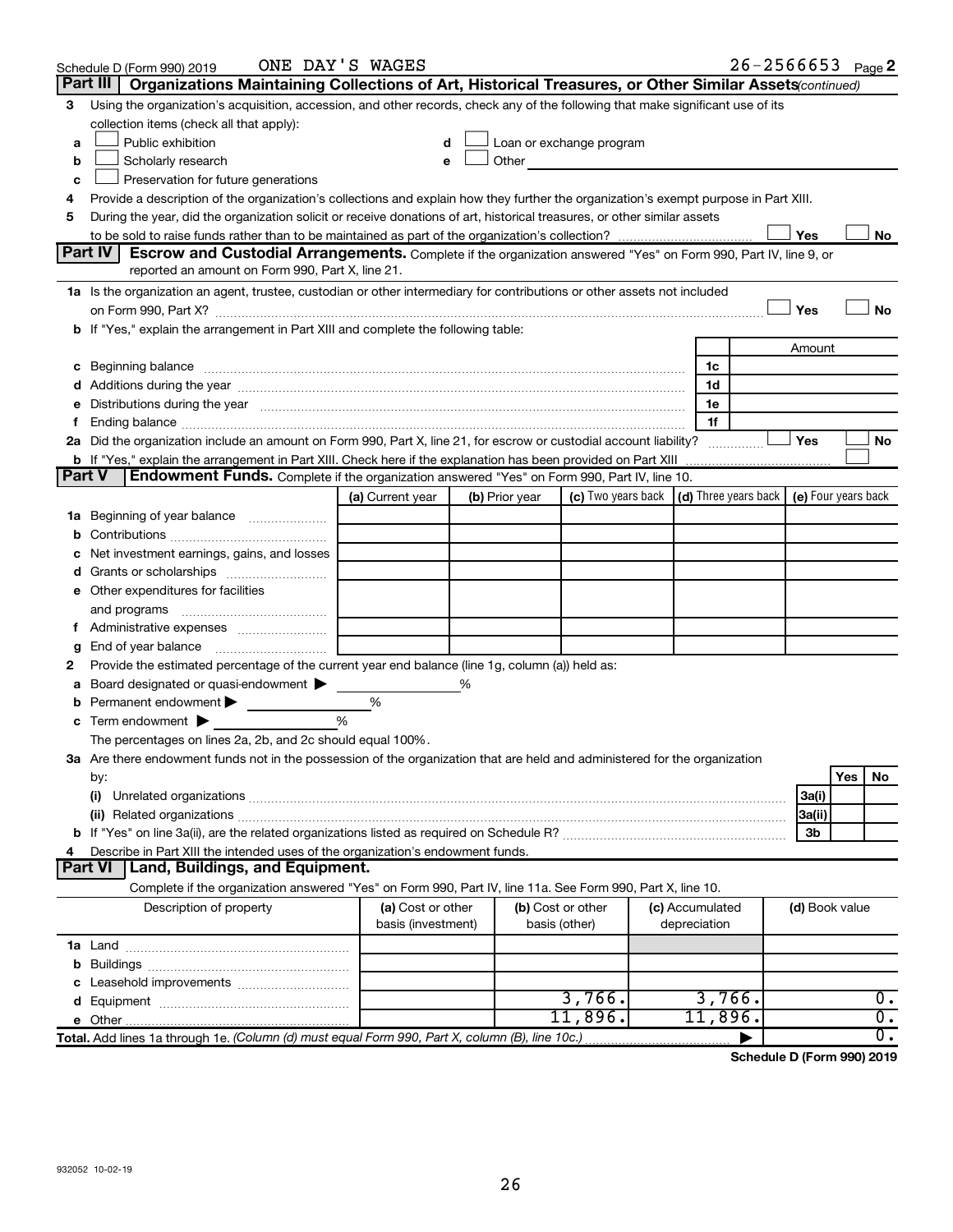|                                                                                                                   |                 | Complete if the organization answered "Yes" on Form 990, Part IV, line 11b. See Form 990, Part X, line 12. |                |
|-------------------------------------------------------------------------------------------------------------------|-----------------|------------------------------------------------------------------------------------------------------------|----------------|
| (a) Description of security or category (including name of security)                                              | (b) Book value  | (c) Method of valuation: Cost or end-of-year market value                                                  |                |
|                                                                                                                   |                 |                                                                                                            |                |
|                                                                                                                   |                 |                                                                                                            |                |
| (3) Other                                                                                                         |                 |                                                                                                            |                |
| (A)                                                                                                               |                 |                                                                                                            |                |
| (B)                                                                                                               |                 |                                                                                                            |                |
| (C)                                                                                                               |                 |                                                                                                            |                |
|                                                                                                                   |                 |                                                                                                            |                |
| (D)                                                                                                               |                 |                                                                                                            |                |
| (E)                                                                                                               |                 |                                                                                                            |                |
| (F)                                                                                                               |                 |                                                                                                            |                |
| (G)                                                                                                               |                 |                                                                                                            |                |
| (H)                                                                                                               |                 |                                                                                                            |                |
| Total. (Col. (b) must equal Form 990, Part X, col. (B) line 12.)                                                  |                 |                                                                                                            |                |
| Part VIII Investments - Program Related.                                                                          |                 |                                                                                                            |                |
| Complete if the organization answered "Yes" on Form 990, Part IV, line 11c. See Form 990, Part X, line 13.        |                 |                                                                                                            |                |
| (a) Description of investment                                                                                     | (b) Book value  | (c) Method of valuation: Cost or end-of-year market value                                                  |                |
| (1)                                                                                                               |                 |                                                                                                            |                |
| (2)                                                                                                               |                 |                                                                                                            |                |
| (3)                                                                                                               |                 |                                                                                                            |                |
| (4)                                                                                                               |                 |                                                                                                            |                |
| (5)                                                                                                               |                 |                                                                                                            |                |
| (6)                                                                                                               |                 |                                                                                                            |                |
| (7)                                                                                                               |                 |                                                                                                            |                |
|                                                                                                                   |                 |                                                                                                            |                |
| (8)                                                                                                               |                 |                                                                                                            |                |
| (9)                                                                                                               |                 |                                                                                                            |                |
| Total. (Col. (b) must equal Form 990, Part X, col. (B) line 13.)                                                  |                 |                                                                                                            |                |
| Part IX<br><b>Other Assets.</b>                                                                                   |                 |                                                                                                            |                |
|                                                                                                                   |                 |                                                                                                            |                |
|                                                                                                                   |                 | Complete if the organization answered "Yes" on Form 990, Part IV, line 11d. See Form 990, Part X, line 15. |                |
|                                                                                                                   | (a) Description |                                                                                                            | (b) Book value |
| (1)                                                                                                               |                 |                                                                                                            |                |
| (2)                                                                                                               |                 |                                                                                                            |                |
| (3)                                                                                                               |                 |                                                                                                            |                |
| (4)                                                                                                               |                 |                                                                                                            |                |
| (5)                                                                                                               |                 |                                                                                                            |                |
|                                                                                                                   |                 |                                                                                                            |                |
| (6)                                                                                                               |                 |                                                                                                            |                |
| (7)                                                                                                               |                 |                                                                                                            |                |
| (8)                                                                                                               |                 |                                                                                                            |                |
| (9)                                                                                                               |                 |                                                                                                            |                |
| Total. (Column (b) must equal Form 990, Part X, col. (B) line 15.)                                                |                 |                                                                                                            |                |
| <b>Other Liabilities.</b><br>Part X                                                                               |                 |                                                                                                            |                |
| Complete if the organization answered "Yes" on Form 990, Part IV, line 11e or 11f. See Form 990, Part X, line 25. |                 |                                                                                                            |                |
| (a) Description of liability                                                                                      |                 |                                                                                                            | (b) Book value |
| (1)<br>Federal income taxes                                                                                       |                 |                                                                                                            |                |
| (2)                                                                                                               |                 |                                                                                                            |                |
| (3)                                                                                                               |                 |                                                                                                            |                |
| (4)                                                                                                               |                 |                                                                                                            |                |
| (5)                                                                                                               |                 |                                                                                                            |                |
| (6)                                                                                                               |                 |                                                                                                            |                |
| (7)                                                                                                               |                 |                                                                                                            |                |
| 1.                                                                                                                |                 |                                                                                                            |                |
| (8)<br>(9)                                                                                                        |                 |                                                                                                            |                |

**2.** Liability for uncertain tax positions. In Part XIII, provide the text of the footnote to the organization's financial statements that reports the organization's liability for uncertain tax positions under FASB ASC 740. Check here if the text of the footnote has been provided in Part XIII.  $\perp$ 

**Schedule D (Form 990) 2019**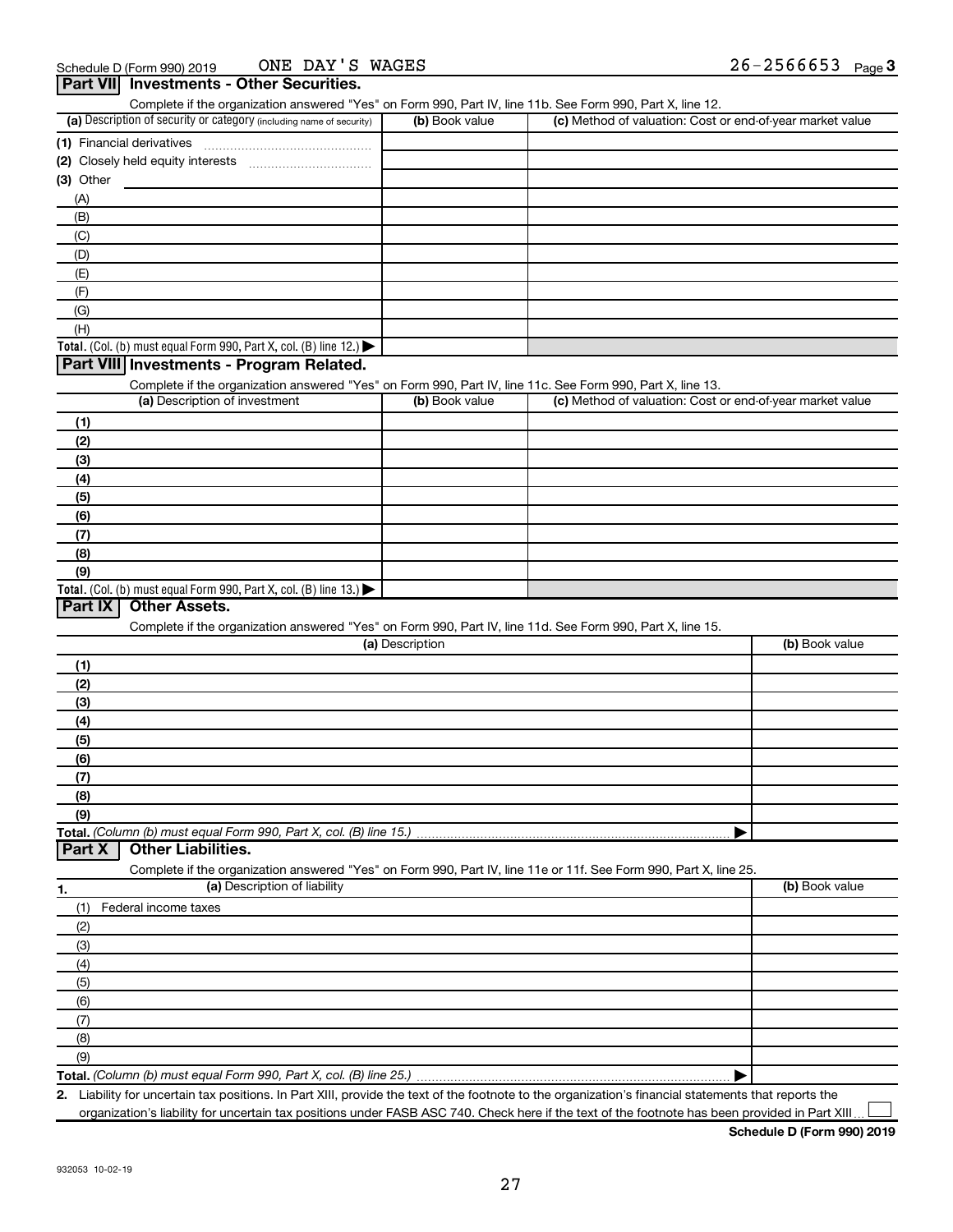|   | ONE DAY'S WAGES<br>Schedule D (Form 990) 2019                                                                                                                                                                                       |                | $26 - 2566653$ Page 4 |
|---|-------------------------------------------------------------------------------------------------------------------------------------------------------------------------------------------------------------------------------------|----------------|-----------------------|
|   | <b>Part XI</b><br>Reconciliation of Revenue per Audited Financial Statements With Revenue per Return.                                                                                                                               |                |                       |
|   | Complete if the organization answered "Yes" on Form 990, Part IV, line 12a.                                                                                                                                                         |                |                       |
| 1 | Total revenue, gains, and other support per audited financial statements [[[[[[[[[[[[[[[[[[[[[[[[]]]]]]]]]]]]                                                                                                                       |                | $\blacksquare$        |
| 2 | Amounts included on line 1 but not on Form 990, Part VIII, line 12:                                                                                                                                                                 |                |                       |
| a |                                                                                                                                                                                                                                     | 2a             |                       |
| b |                                                                                                                                                                                                                                     | 2 <sub>b</sub> |                       |
| c |                                                                                                                                                                                                                                     | 2 <sub>c</sub> |                       |
| d |                                                                                                                                                                                                                                     | 2d             |                       |
| e | Add lines 2a through 2d                                                                                                                                                                                                             |                | 2e                    |
| з |                                                                                                                                                                                                                                     |                | 3                     |
|   | Amounts included on Form 990, Part VIII, line 12, but not on line 1:                                                                                                                                                                |                |                       |
| a |                                                                                                                                                                                                                                     | 4a             |                       |
| b | Other (Describe in Part XIII.)                                                                                                                                                                                                      | 4 <sub>b</sub> |                       |
|   | Add lines 4a and 4b                                                                                                                                                                                                                 |                | 4c                    |
| 5 |                                                                                                                                                                                                                                     |                | 5                     |
|   | Part XII Reconciliation of Expenses per Audited Financial Statements With Expenses per Return.                                                                                                                                      |                |                       |
|   | Complete if the organization answered "Yes" on Form 990, Part IV, line 12a.                                                                                                                                                         |                |                       |
| 1 |                                                                                                                                                                                                                                     |                | $\mathbf 1$           |
| 2 | Amounts included on line 1 but not on Form 990, Part IX, line 25:                                                                                                                                                                   |                |                       |
| a |                                                                                                                                                                                                                                     | 2a             |                       |
| b |                                                                                                                                                                                                                                     | 2 <sub>b</sub> |                       |
|   |                                                                                                                                                                                                                                     | 2c             |                       |
|   |                                                                                                                                                                                                                                     | 2d             |                       |
| е | Add lines 2a through 2d <b>[10]</b> University of the state of the state of the state of the state of the state of the state of the state of the state of the state of the state of the state of the state of the state of the stat |                | <b>2e</b>             |
| З |                                                                                                                                                                                                                                     |                | 3                     |
| 4 | Amounts included on Form 990, Part IX, line 25, but not on line 1:                                                                                                                                                                  |                |                       |
| a |                                                                                                                                                                                                                                     | 4a             |                       |
| b |                                                                                                                                                                                                                                     | 4 <sub>b</sub> |                       |
|   | Add lines 4a and 4b                                                                                                                                                                                                                 |                | 4c                    |
| 5 |                                                                                                                                                                                                                                     |                | 5                     |
|   | <b>Part XIII Supplemental Information.</b>                                                                                                                                                                                          |                |                       |

Provide the descriptions required for Part II, lines 3, 5, and 9; Part III, lines 1a and 4; Part IV, lines 1b and 2b; Part V, line 4; Part X, line 2; Part XI, lines 2d and 4b; and Part XII, lines 2d and 4b. Also complete this part to provide any additional information.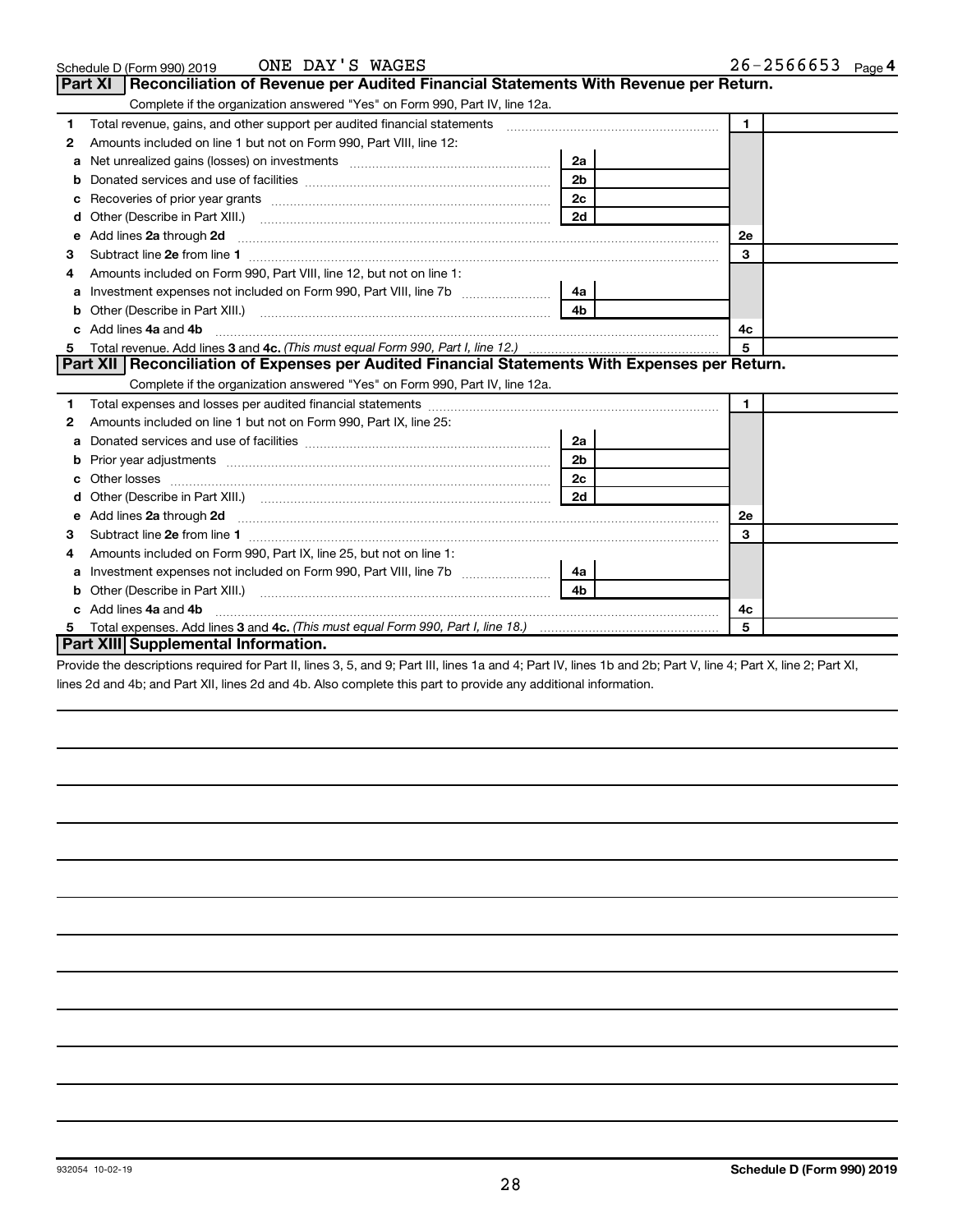| <b>SCHEDULE F</b> | <b>Statement of Activities Outside the United States</b>                                 | OMB No. 1545-00 |
|-------------------|------------------------------------------------------------------------------------------|-----------------|
|                   |                                                                                          |                 |
| (Form 990)        | ► Complete if the organization answered "Yes" on Form 990, Part IV, line 14b, 15, or 16. | 2019            |
|                   |                                                                                          |                 |

**| Attach to Form 990.**

 $\triangleright$  Go to www.irs.gov/Form990 for instructions and the latest information.

| OMB No. 1545-0047                   |  |
|-------------------------------------|--|
|                                     |  |
| <b>Open to Public</b><br>Inspection |  |

**Employer identification number**

|  |  |  | ONE DAY'S WAGES |  |
|--|--|--|-----------------|--|
|--|--|--|-----------------|--|

#### Part I | General Information on Activities Outside the United States. Complete if the organization answered "Yes" on Form 990, Part IV, line 14b.  $26 - 2566653$

- **1 For grantmakers.**  Does the organization maintain records to substantiate the amount of its grants and other assistance, **Yes No** the grantees' eligibility for the grants or assistance, and the selection criteria used to award the grants or assistance? ~~ † † X
- **2 For grantmakers.**  Describe in Part V the organization's procedures for monitoring the use of its grants and other assistance outside the United States.

| Activities per Region. (The following Part I, line 3 table can be duplicated if additional space is needed.)<br>3 |                                           |                                                                          |                                                                                                                                                                             |                                                                                                                 |                                                                      |  |
|-------------------------------------------------------------------------------------------------------------------|-------------------------------------------|--------------------------------------------------------------------------|-----------------------------------------------------------------------------------------------------------------------------------------------------------------------------|-----------------------------------------------------------------------------------------------------------------|----------------------------------------------------------------------|--|
| (a) Region                                                                                                        | (b) Number of<br>offices<br>in the region | employees,<br>agents, and<br>independent<br>contractors<br>in the region | (c) Number of (d) Activities conducted in the region<br>(by type) (such as, fundraising, pro-<br>gram services, investments, grants to<br>recipients located in the region) | (e) If activity listed in (d)<br>is a program service,<br>describe specific type<br>of service(s) in the region | (f) Total<br>expenditures<br>for and<br>investments<br>in the region |  |
| NORTH AMERICA                                                                                                     | 0                                         | 0                                                                        | PROGRAM SERVICES                                                                                                                                                            | HEALTH AND HYGIENE;<br>HEALTH HOME PROJECT                                                                      | 17,971.                                                              |  |
| SUB-SAHARAN AFRICA                                                                                                | 0                                         | 0                                                                        | PROGRAM SERVICES                                                                                                                                                            | CLEAN WATER; WATER FOR<br>WOMEN'S EMPOWERMENT                                                                   | 23,617.                                                              |  |
|                                                                                                                   |                                           |                                                                          |                                                                                                                                                                             |                                                                                                                 |                                                                      |  |
|                                                                                                                   |                                           |                                                                          |                                                                                                                                                                             |                                                                                                                 |                                                                      |  |
|                                                                                                                   |                                           |                                                                          |                                                                                                                                                                             |                                                                                                                 |                                                                      |  |
|                                                                                                                   |                                           |                                                                          |                                                                                                                                                                             |                                                                                                                 |                                                                      |  |
|                                                                                                                   |                                           |                                                                          |                                                                                                                                                                             |                                                                                                                 |                                                                      |  |
|                                                                                                                   |                                           |                                                                          |                                                                                                                                                                             |                                                                                                                 |                                                                      |  |
| 3 a Subtotal                                                                                                      | $\overline{0}$                            | $\mathbf 0$                                                              |                                                                                                                                                                             |                                                                                                                 | $\overline{41,588}$ .                                                |  |
| <b>b</b> Total from continuation<br>sheets to Part I                                                              | 0                                         | 0                                                                        |                                                                                                                                                                             |                                                                                                                 | 0.                                                                   |  |
| c Totals (add lines 3a<br>and 3b)<br>.                                                                            | 0                                         | $\mathbf 0$                                                              |                                                                                                                                                                             |                                                                                                                 | 41,588.                                                              |  |

**For Paperwork Reduction Act Notice, see the Instructions for Form 990. Schedule F (Form 990) 2019** LHA

| <b>SCHEDULE F</b> |  |
|-------------------|--|
| (Form 990)        |  |

Department of the Treasury Internal Revenue Service

Name of the organization

| ONE DAY'S WAGE |  |
|----------------|--|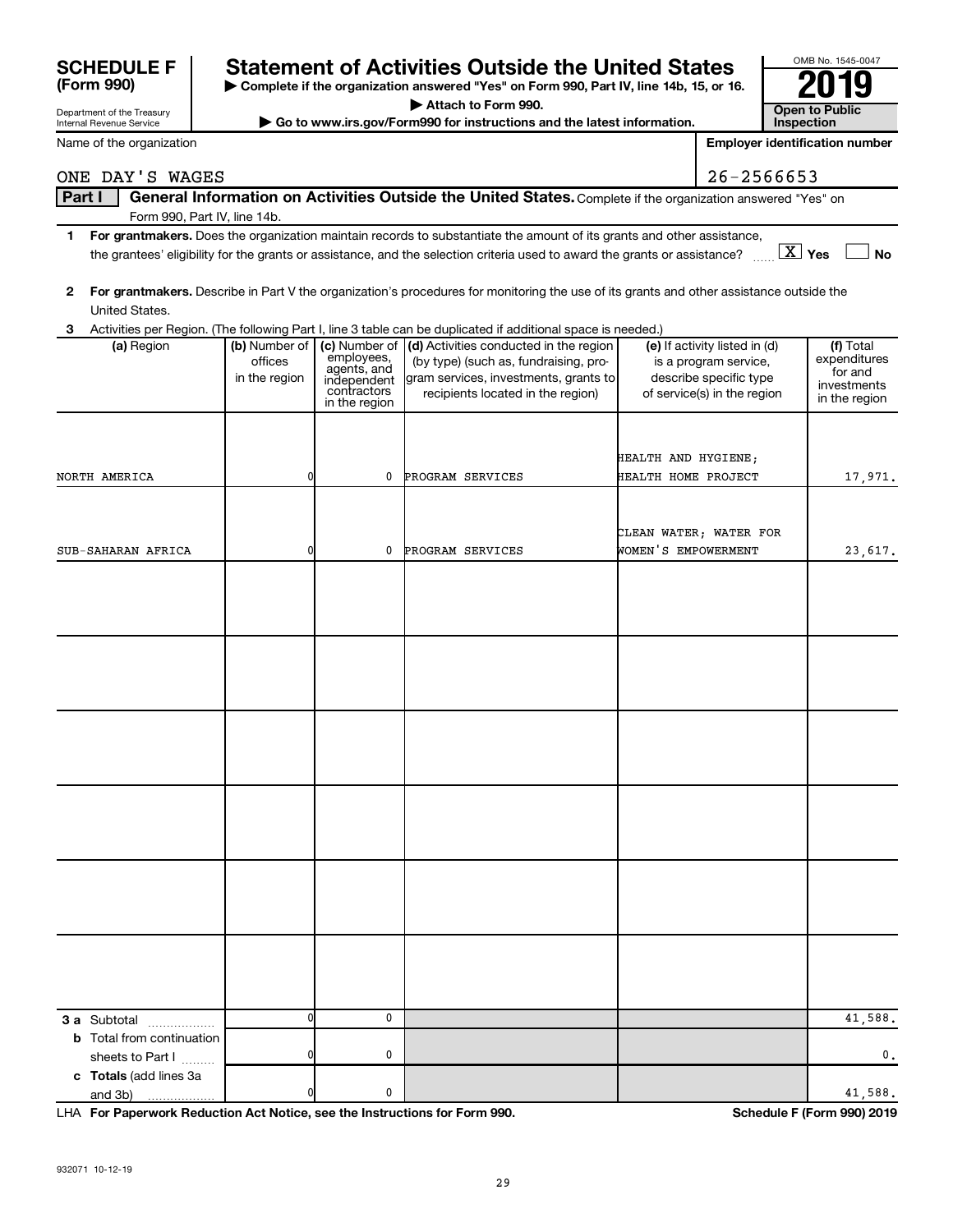Schedule F (Form 990) 2019 ONE DAY'S WAGES 26-2566653

**2**

Part II | Grants and Other Assistance to Organizations or Entities Outside the United States. Complete if the organization answered "Yes" on Form 990, Part IV, line 15, for any recipient who received more than \$5,000. Part II can be duplicated if additional space is needed.

| (a) Name of organization                                   | (b) IRS code section<br>and EIN (if applicable) | (c) Region            | (d) Purpose of<br>grant                                                                                                                      | (e) Amount<br>of cash grant | (f) Manner of<br>cash disbursement | (g) Amount of<br>noncash<br>assistance | (h) Description<br>of noncash<br>assistance | (i) Method of<br>valuation (book, FMV,<br>appraisal, other) |  |
|------------------------------------------------------------|-------------------------------------------------|-----------------------|----------------------------------------------------------------------------------------------------------------------------------------------|-----------------------------|------------------------------------|----------------------------------------|---------------------------------------------|-------------------------------------------------------------|--|
|                                                            |                                                 | NORTH AMERICA -       |                                                                                                                                              |                             |                                    |                                        |                                             |                                                             |  |
|                                                            |                                                 | CANADA AND            |                                                                                                                                              |                             |                                    |                                        |                                             |                                                             |  |
|                                                            |                                                 | MEXICO, BUT NOT       |                                                                                                                                              |                             |                                    |                                        |                                             |                                                             |  |
|                                                            |                                                 |                       | THE UNITED STATES HEALTH AND HYGIENE                                                                                                         | 1,091. WIRE                 |                                    | 0.                                     |                                             |                                                             |  |
|                                                            |                                                 | SUB-SAHARAN<br>AFRICA | CLEAN WATER                                                                                                                                  | 16,212. WIRE                |                                    | $\mathbf{0}$                           |                                             |                                                             |  |
|                                                            |                                                 | NORTH AMERICA         | HEALTH HOME PROJECT                                                                                                                          | 16,880. WIRE                |                                    | $\mathbf{0}$                           |                                             |                                                             |  |
|                                                            |                                                 |                       |                                                                                                                                              |                             |                                    |                                        |                                             |                                                             |  |
|                                                            |                                                 | SUB-SAHARAN<br>AFRICA | WATER FOR WOMEN'S<br><b>EMPOWERMENT</b>                                                                                                      | 7,405. WIRE                 |                                    | 0                                      |                                             |                                                             |  |
|                                                            |                                                 |                       |                                                                                                                                              |                             |                                    |                                        |                                             |                                                             |  |
|                                                            |                                                 |                       |                                                                                                                                              |                             |                                    |                                        |                                             |                                                             |  |
|                                                            |                                                 |                       |                                                                                                                                              |                             |                                    |                                        |                                             |                                                             |  |
|                                                            |                                                 |                       |                                                                                                                                              |                             |                                    |                                        |                                             |                                                             |  |
| $\mathbf{2}$                                               |                                                 |                       | Enter total number of recipient organizations listed above that are recognized as charities by the foreign country, recognized as tax-exempt |                             |                                    |                                        |                                             |                                                             |  |
|                                                            |                                                 |                       |                                                                                                                                              |                             |                                    |                                        |                                             | 4                                                           |  |
| Enter total number of other organizations or entities<br>3 |                                                 |                       |                                                                                                                                              |                             |                                    |                                        |                                             |                                                             |  |

**Schedule F (Form 990) 2019**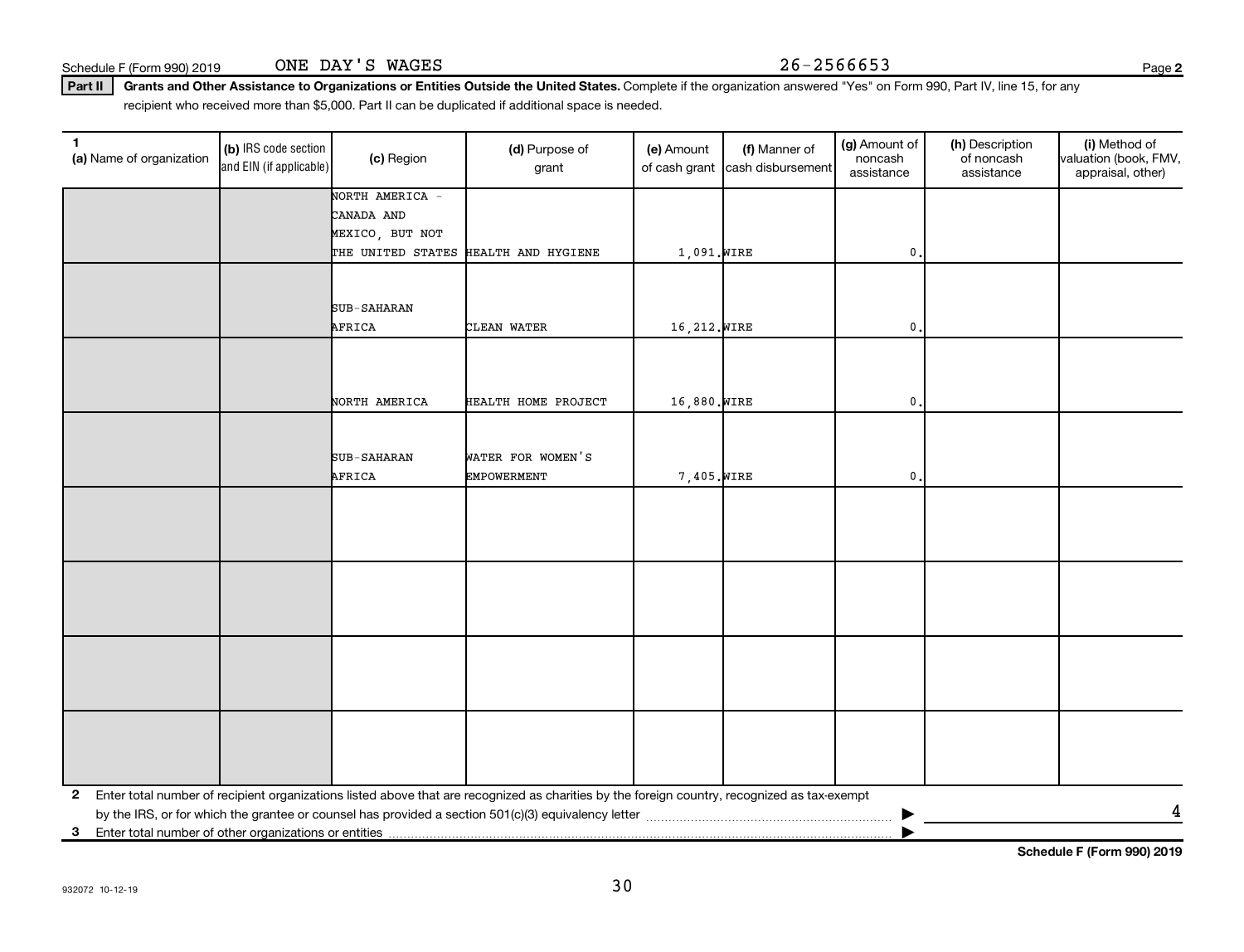| Part III can be duplicated if additional space is needed. |                     |               |  |  |  |  |
|-----------------------------------------------------------|---------------------|---------------|--|--|--|--|
| an of aront ar annietonoe                                 | $\mathsf{I}$ Dogion | (c) Number of |  |  |  |  |

ONE DAY'S WAGES

| (a) Type of grant or assistance | (b) Region | <b>(c)</b> Number of <b>(d)</b> Amount of recipients cash grant | e) Manner of<br>cash disbursement | <b>(f)</b> Amount of<br>noncash<br>assistance | (g) Description of<br>noncash assistance | (h) Method of<br>valuation<br>(book, FMV,<br>appraisal, other) |
|---------------------------------|------------|-----------------------------------------------------------------|-----------------------------------|-----------------------------------------------|------------------------------------------|----------------------------------------------------------------|
|                                 |            |                                                                 |                                   |                                               |                                          |                                                                |
|                                 |            |                                                                 |                                   |                                               |                                          |                                                                |
|                                 |            |                                                                 |                                   |                                               |                                          |                                                                |
|                                 |            |                                                                 |                                   |                                               |                                          |                                                                |
|                                 |            |                                                                 |                                   |                                               |                                          |                                                                |
|                                 |            |                                                                 |                                   |                                               |                                          |                                                                |
|                                 |            |                                                                 |                                   |                                               |                                          |                                                                |
|                                 |            |                                                                 |                                   |                                               |                                          |                                                                |
|                                 |            |                                                                 |                                   |                                               |                                          |                                                                |

31

**Schedule F (Form 990) 2019**

 $\top$ 

Part III Grants and Other Assistance to Individuals Outside the United States. Complete if the organization answered "Yes" on Form 990, Part IV, line 16.

 $\top$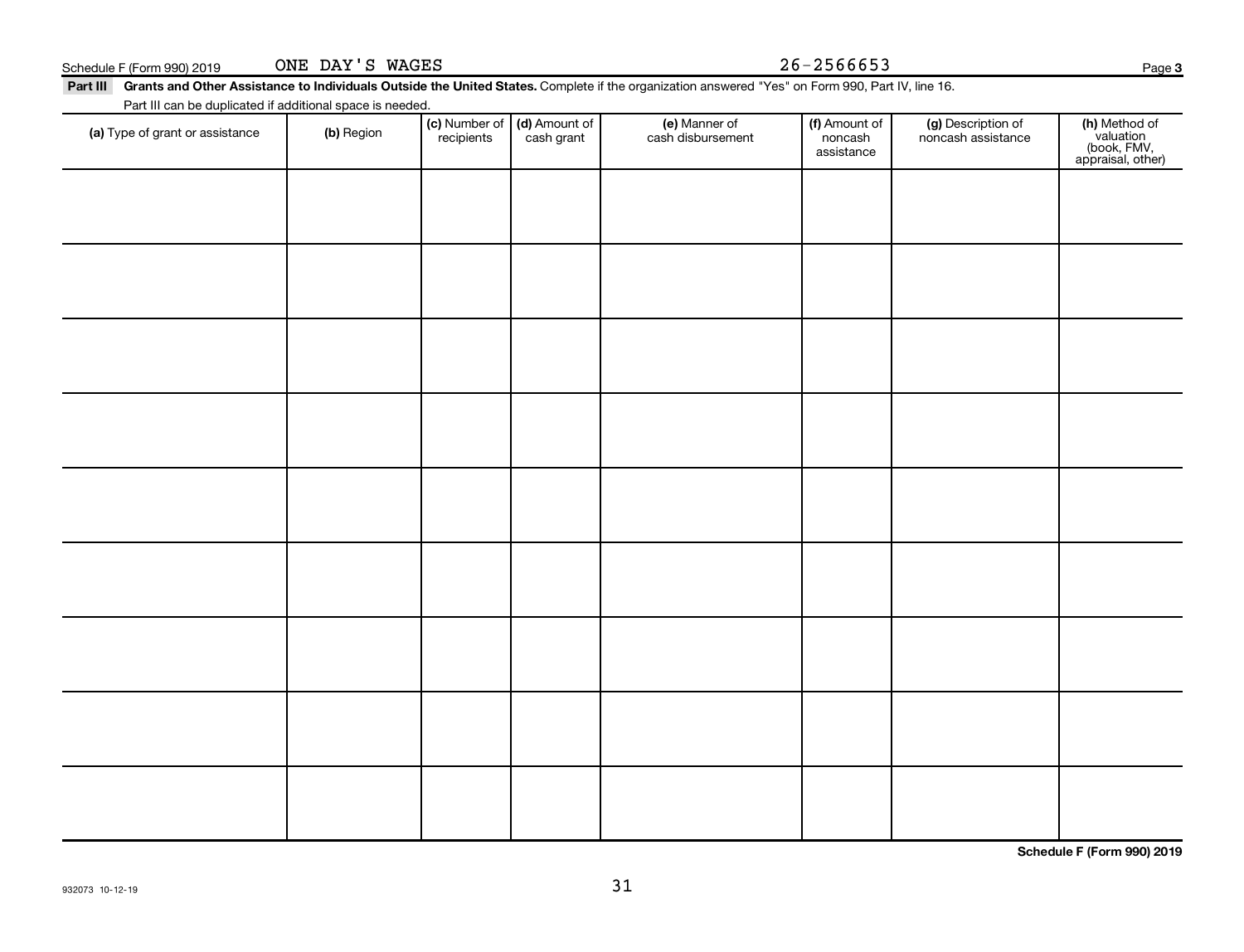| 1            | Was the organization a U.S. transferor of property to a foreign corporation during the tax year? If "Yes," the<br>organization may be required to file Form 926, Return by a U.S. Transferor of Property to a Foreign<br>Corporation (see Instructions for Form 926)                                                                                                                                                   | Yes | ∣X∣ <sub>No</sub> |
|--------------|------------------------------------------------------------------------------------------------------------------------------------------------------------------------------------------------------------------------------------------------------------------------------------------------------------------------------------------------------------------------------------------------------------------------|-----|-------------------|
| $\mathbf{2}$ | Did the organization have an interest in a foreign trust during the tax year? If "Yes," the organization<br>may be required to separately file Form 3520, Annual Return To Report Transactions With Foreign<br>Trusts and Receipt of Certain Foreign Gifts, and/or Form 3520-A, Annual Information Return of Foreign<br>Trust With a U.S. Owner (see Instructions for Forms 3520 and 3520-A; don't file with Form 990) | Yes | $\sqrt{X}$ No     |
| 3            | Did the organization have an ownership interest in a foreign corporation during the tax year? If "Yes,"<br>the organization may be required to file Form 5471, Information Return of U.S. Persons With Respect to                                                                                                                                                                                                      | Yes | $X _{\text{No}}$  |
| 4            | Was the organization a direct or indirect shareholder of a passive foreign investment company or a<br>qualified electing fund during the tax year? If "Yes," the organization may be required to file Form 8621,<br>Information Return by a Shareholder of a Passive Foreign Investment Company or Qualified Electing Fund<br>(see Instructions for Form 8621)                                                         | Yes | $\overline{X}$ No |
| 5            | Did the organization have an ownership interest in a foreign partnership during the tax year? If "Yes,"<br>the organization may be required to file Form 8865, Return of U.S. Persons With Respect to Certain<br>Foreign Partnerships (see Instructions for Form 8865)                                                                                                                                                 | Yes | X I<br><b>No</b>  |
| 6            | Did the organization have any operations in or related to any boycotting countries during the tax year? If<br>"Yes," the organization may be required to separately file Form 5713, International Boycott Report (see                                                                                                                                                                                                  | Yes |                   |

**Schedule F (Form 990) 2019**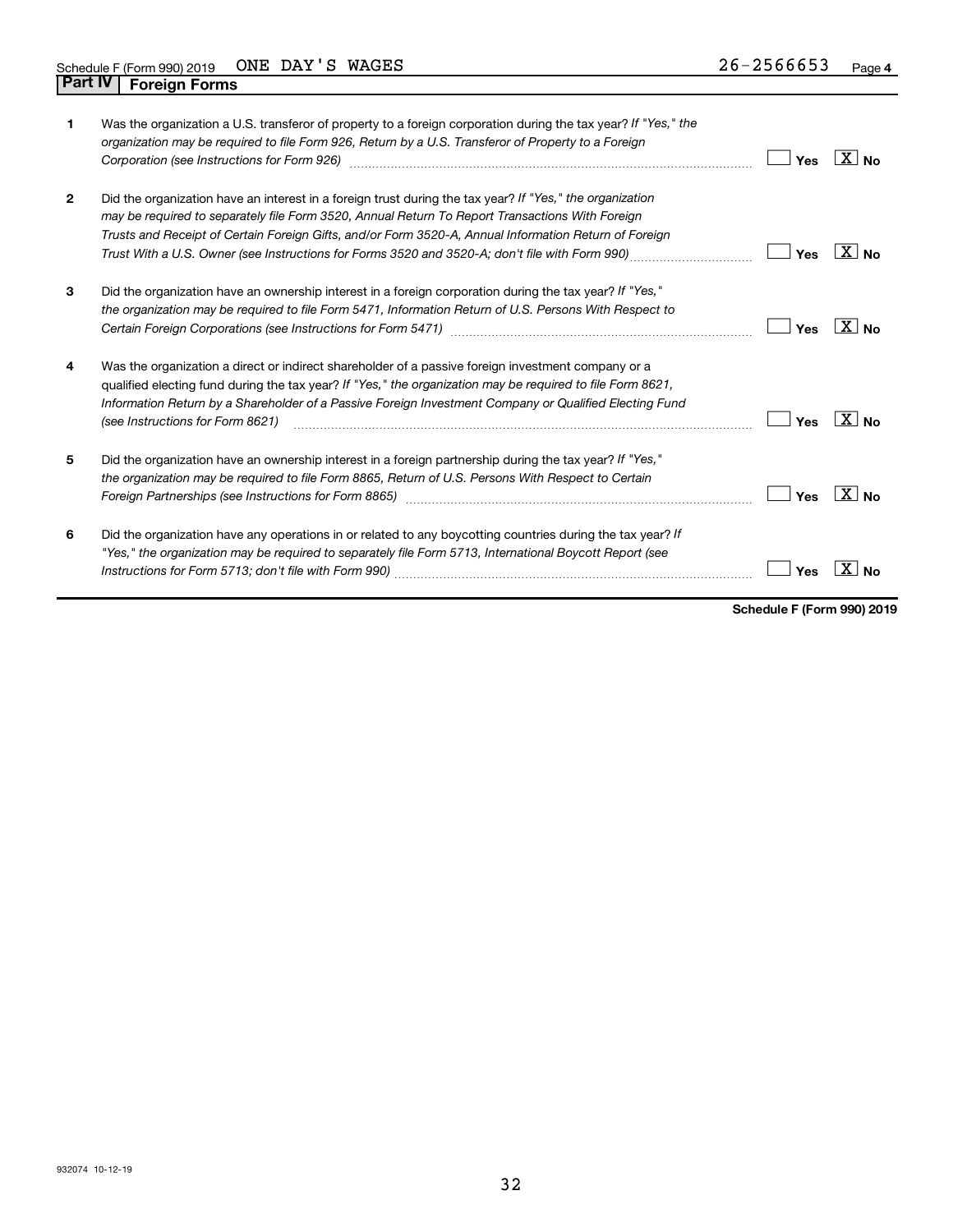**Part V Supplemental Information**

Provide the information required by Part I, line 2 (monitoring of funds); Part I, line 3, column (f) (accounting method; amounts of investments vs. expenditures per region); Part II, line 1 (accounting method); Part III (accounting method); and Part III, column (c) (estimated number of recipients), as applicable. Also complete this part to provide any additional information. See instructions.

PART I, LINE 2:

ONE DAY'S WAGES REQUIRES GRANT RECIPIENTS TO PROVIDE SPECIFIC FOLLOW-UP

DOCUMENTATION AT THREE DIFFERENT TIME INTERVALS FOLLOWING GRANT FUNDING.

THE DOCUMENTATION REQUIRED INCLUDES NARRATIVE ACCOUNTS FROM

BENEFICIARIES, PHOTOS OF THE PROJECT AND/OR THE BENEFACTORS, IMPACT

SURVEY/MEASUREMENTS TO SHOW PROGRESS TOWARDS STATED GOAL, AND DETAILED

BUDGET OF ACTUAL PROJECT EXPENSE.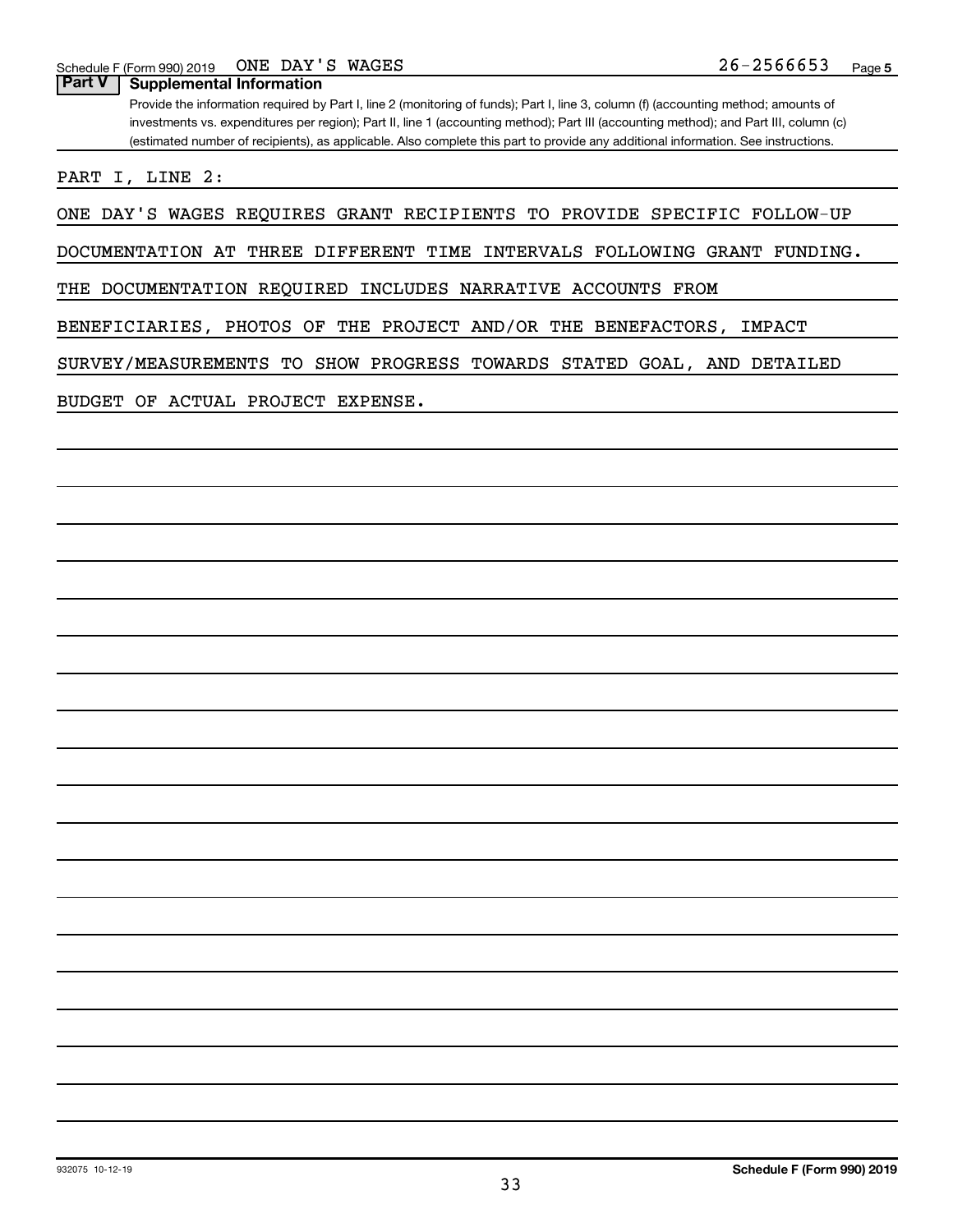| <b>SCHEDULE G</b>                                      |                                                                                                 | <b>Supplemental Information Regarding Fundraising or Gaming Activities</b>                                                                         |                            |                                                 |                                                                            |                                  |                                        | OMB No. 1545-0047                                   |  |
|--------------------------------------------------------|-------------------------------------------------------------------------------------------------|----------------------------------------------------------------------------------------------------------------------------------------------------|----------------------------|-------------------------------------------------|----------------------------------------------------------------------------|----------------------------------|----------------------------------------|-----------------------------------------------------|--|
| (Form 990 or 990-EZ)                                   | Complete if the organization answered "Yes" on Form 990, Part IV, line 17, 18, or 19, or if the | 119                                                                                                                                                |                            |                                                 |                                                                            |                                  |                                        |                                                     |  |
| Department of the Treasury<br>Internal Revenue Service | Attach to Form 990 or Form 990-EZ.                                                              |                                                                                                                                                    |                            |                                                 |                                                                            |                                  |                                        |                                                     |  |
| Name of the organization                               |                                                                                                 | ► Go to www.irs.gov/Form990 for instructions and the latest information.                                                                           |                            |                                                 |                                                                            |                                  |                                        | Inspection<br><b>Employer identification number</b> |  |
|                                                        |                                                                                                 | ONE DAY'S WAGES                                                                                                                                    |                            |                                                 |                                                                            |                                  | 26-2566653                             |                                                     |  |
| Part I                                                 |                                                                                                 | Fundraising Activities. Complete if the organization answered "Yes" on Form 990, Part IV, line 17. Form 990-EZ filers are not                      |                            |                                                 |                                                                            |                                  |                                        |                                                     |  |
|                                                        | required to complete this part.                                                                 |                                                                                                                                                    |                            |                                                 |                                                                            |                                  |                                        |                                                     |  |
|                                                        |                                                                                                 | 1 Indicate whether the organization raised funds through any of the following activities. Check all that apply.                                    |                            |                                                 |                                                                            |                                  |                                        |                                                     |  |
| Mail solicitations<br>a<br>b                           | Internet and email solicitations                                                                | е<br>f                                                                                                                                             |                            |                                                 | Solicitation of non-government grants<br>Solicitation of government grants |                                  |                                        |                                                     |  |
| Phone solicitations<br>с                               |                                                                                                 | g                                                                                                                                                  | Special fundraising events |                                                 |                                                                            |                                  |                                        |                                                     |  |
| In-person solicitations<br>d                           |                                                                                                 |                                                                                                                                                    |                            |                                                 |                                                                            |                                  |                                        |                                                     |  |
|                                                        |                                                                                                 | 2 a Did the organization have a written or oral agreement with any individual (including officers, directors, trustees, or                         |                            |                                                 |                                                                            |                                  |                                        |                                                     |  |
|                                                        |                                                                                                 | key employees listed in Form 990, Part VII) or entity in connection with professional fundraising services?                                        |                            |                                                 |                                                                            |                                  | Yes                                    | <b>No</b>                                           |  |
| compensated at least \$5,000 by the organization.      |                                                                                                 | b If "Yes," list the 10 highest paid individuals or entities (fundraisers) pursuant to agreements under which the fundraiser is to be              |                            |                                                 |                                                                            |                                  |                                        |                                                     |  |
|                                                        |                                                                                                 |                                                                                                                                                    |                            |                                                 |                                                                            |                                  |                                        |                                                     |  |
| (i) Name and address of individual                     |                                                                                                 |                                                                                                                                                    |                            | (iii) Did<br>fundraiser                         | (iv) Gross receipts                                                        |                                  | (v) Amount paid<br>to (or retained by) | (vi) Amount paid                                    |  |
| or entity (fundraiser)                                 |                                                                                                 | (ii) Activity                                                                                                                                      |                            | have custody<br>or control of<br>contributions? | from activity                                                              | fundraiser<br>listed in col. (i) |                                        | to (or retained by)<br>organization                 |  |
|                                                        |                                                                                                 |                                                                                                                                                    |                            |                                                 |                                                                            |                                  |                                        |                                                     |  |
|                                                        |                                                                                                 |                                                                                                                                                    | Yes                        | No.                                             |                                                                            |                                  |                                        |                                                     |  |
|                                                        |                                                                                                 |                                                                                                                                                    |                            |                                                 |                                                                            |                                  |                                        |                                                     |  |
|                                                        |                                                                                                 |                                                                                                                                                    |                            |                                                 |                                                                            |                                  |                                        |                                                     |  |
|                                                        |                                                                                                 |                                                                                                                                                    |                            |                                                 |                                                                            |                                  |                                        |                                                     |  |
|                                                        |                                                                                                 |                                                                                                                                                    |                            |                                                 |                                                                            |                                  |                                        |                                                     |  |
|                                                        |                                                                                                 |                                                                                                                                                    |                            |                                                 |                                                                            |                                  |                                        |                                                     |  |
|                                                        |                                                                                                 |                                                                                                                                                    |                            |                                                 |                                                                            |                                  |                                        |                                                     |  |
|                                                        |                                                                                                 |                                                                                                                                                    |                            |                                                 |                                                                            |                                  |                                        |                                                     |  |
|                                                        |                                                                                                 |                                                                                                                                                    |                            |                                                 |                                                                            |                                  |                                        |                                                     |  |
|                                                        |                                                                                                 |                                                                                                                                                    |                            |                                                 |                                                                            |                                  |                                        |                                                     |  |
|                                                        |                                                                                                 |                                                                                                                                                    |                            |                                                 |                                                                            |                                  |                                        |                                                     |  |
|                                                        |                                                                                                 |                                                                                                                                                    |                            |                                                 |                                                                            |                                  |                                        |                                                     |  |
|                                                        |                                                                                                 |                                                                                                                                                    |                            |                                                 |                                                                            |                                  |                                        |                                                     |  |
|                                                        |                                                                                                 |                                                                                                                                                    |                            |                                                 |                                                                            |                                  |                                        |                                                     |  |
| Total                                                  |                                                                                                 |                                                                                                                                                    |                            |                                                 |                                                                            |                                  |                                        |                                                     |  |
| or licensing.                                          |                                                                                                 | 3 List all states in which the organization is registered or licensed to solicit contributions or has been notified it is exempt from registration |                            |                                                 |                                                                            |                                  |                                        |                                                     |  |
|                                                        |                                                                                                 |                                                                                                                                                    |                            |                                                 |                                                                            |                                  |                                        |                                                     |  |
|                                                        |                                                                                                 |                                                                                                                                                    |                            |                                                 |                                                                            |                                  |                                        |                                                     |  |
|                                                        |                                                                                                 |                                                                                                                                                    |                            |                                                 |                                                                            |                                  |                                        |                                                     |  |
|                                                        |                                                                                                 |                                                                                                                                                    |                            |                                                 |                                                                            |                                  |                                        |                                                     |  |
|                                                        |                                                                                                 |                                                                                                                                                    |                            |                                                 |                                                                            |                                  |                                        |                                                     |  |

**For Paperwork Reduction Act Notice, see the Instructions for Form 990 or 990-EZ. Schedule G (Form 990 or 990-EZ) 2019** LHA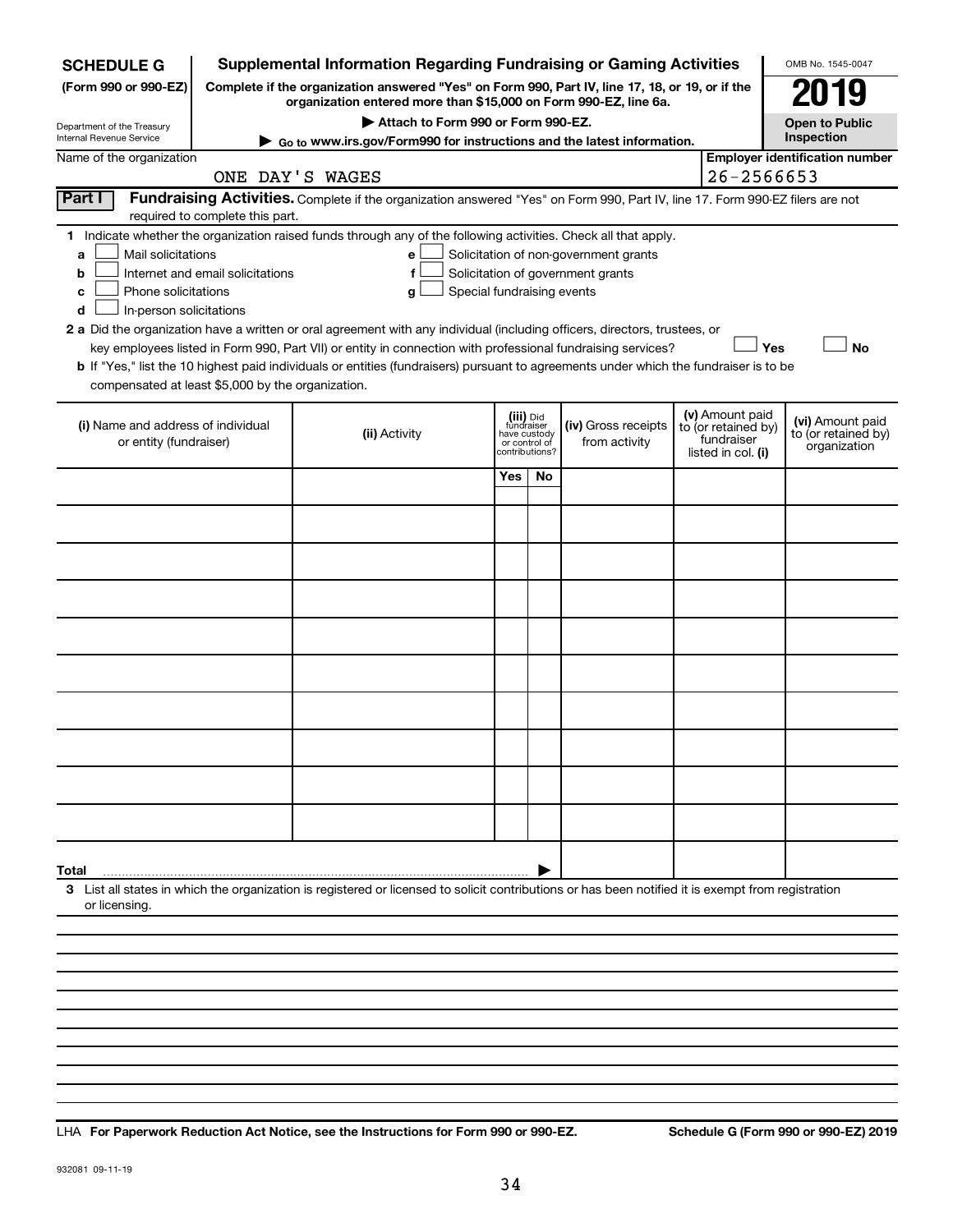#### Schedule G (Form 990 or 990-EZ) 2019  $\overline{ONE}$   $\overline{DAY}$   $\overline{S}$   $\overline{WAGES}$  26  $\overline{S}$  2566653  $\overline{Page}$

Part II | Fundraising Events. Complete if the organization answered "Yes" on Form 990, Part IV, line 18, or reported more than \$15,000 of fundraising event contributions and gross income on Form 990-FZ, lines 1 and 6b. List events with gross receipts greater than \$5,000.

|                        |              | of fundraising event contributions and gross income on Form 990-EZ, lines T and 6D. List events with gross receipts greater than \$5,000.                                                                                                 | (a) Event $#1$<br>ANNUAL GALA | $(b)$ Event #2                                   | (c) Other events<br><b>NONE</b> | (d) Total events<br>(add col. (a) through           |
|------------------------|--------------|-------------------------------------------------------------------------------------------------------------------------------------------------------------------------------------------------------------------------------------------|-------------------------------|--------------------------------------------------|---------------------------------|-----------------------------------------------------|
|                        |              |                                                                                                                                                                                                                                           | (event type)                  | (event type)                                     | (total number)                  | col. (c)                                            |
| Revenue                | 1.           |                                                                                                                                                                                                                                           | 292,026.                      |                                                  |                                 | 292,026.                                            |
|                        | $\mathbf{2}$ |                                                                                                                                                                                                                                           | 235,894.                      |                                                  |                                 | 235,894.                                            |
|                        | 3            | Gross income (line 1 minus line 2)                                                                                                                                                                                                        | 56,132.                       |                                                  |                                 | 56,132.                                             |
|                        |              |                                                                                                                                                                                                                                           |                               |                                                  |                                 |                                                     |
|                        | 5            |                                                                                                                                                                                                                                           |                               |                                                  |                                 |                                                     |
| Direct Expenses        | 6.           |                                                                                                                                                                                                                                           | 34,316.                       |                                                  |                                 | 34,316.                                             |
|                        | $\mathbf{7}$ |                                                                                                                                                                                                                                           |                               |                                                  |                                 |                                                     |
|                        | 8            |                                                                                                                                                                                                                                           |                               |                                                  |                                 |                                                     |
|                        | 9            |                                                                                                                                                                                                                                           | 23,844.                       |                                                  |                                 | 23,844.<br>58,160.                                  |
|                        | 10           | Direct expense summary. Add lines 4 through 9 in column (d)<br>11 Net income summary. Subtract line 10 from line 3, column (d)                                                                                                            |                               |                                                  |                                 | $-2,028.$                                           |
| Part III               |              | Gaming. Complete if the organization answered "Yes" on Form 990, Part IV, line 19, or reported more than                                                                                                                                  |                               |                                                  |                                 |                                                     |
|                        |              | \$15,000 on Form 990-EZ, line 6a.                                                                                                                                                                                                         |                               |                                                  |                                 |                                                     |
| Revenue                |              |                                                                                                                                                                                                                                           | (a) Bingo                     | (b) Pull tabs/instant<br>bingo/progressive bingo | (c) Other gaming                | (d) Total gaming (add<br>col. (a) through col. (c)) |
|                        | 1.           |                                                                                                                                                                                                                                           |                               |                                                  |                                 |                                                     |
|                        |              |                                                                                                                                                                                                                                           |                               |                                                  |                                 |                                                     |
|                        |              |                                                                                                                                                                                                                                           |                               |                                                  |                                 |                                                     |
|                        | 3            |                                                                                                                                                                                                                                           |                               |                                                  |                                 |                                                     |
| <b>Direct Expenses</b> | 4            |                                                                                                                                                                                                                                           |                               |                                                  |                                 |                                                     |
|                        | 5            |                                                                                                                                                                                                                                           |                               |                                                  |                                 |                                                     |
|                        |              |                                                                                                                                                                                                                                           | Yes<br>%<br>No                | %<br>Yes<br>No                                   | Yes<br>%<br>No                  |                                                     |
|                        | 7            | Direct expense summary. Add lines 2 through 5 in column (d)                                                                                                                                                                               |                               |                                                  |                                 |                                                     |
|                        | 8            |                                                                                                                                                                                                                                           |                               |                                                  |                                 |                                                     |
|                        |              | 9 Enter the state(s) in which the organization conducts gaming activities:<br><b>b</b> If "No," explain:                                                                                                                                  |                               |                                                  |                                 | Yes<br>No                                           |
|                        |              | <b>b</b> If "Yes," explain: <u>All and the set of the set of the set of the set of the set of the set of the set of the set of the set of the set of the set of the set of the set of the set of the set of the set of the set of the</u> |                               |                                                  |                                 | ∫ Yes<br>No                                         |

932082 09-11-19

**Schedule G (Form 990 or 990-EZ) 2019**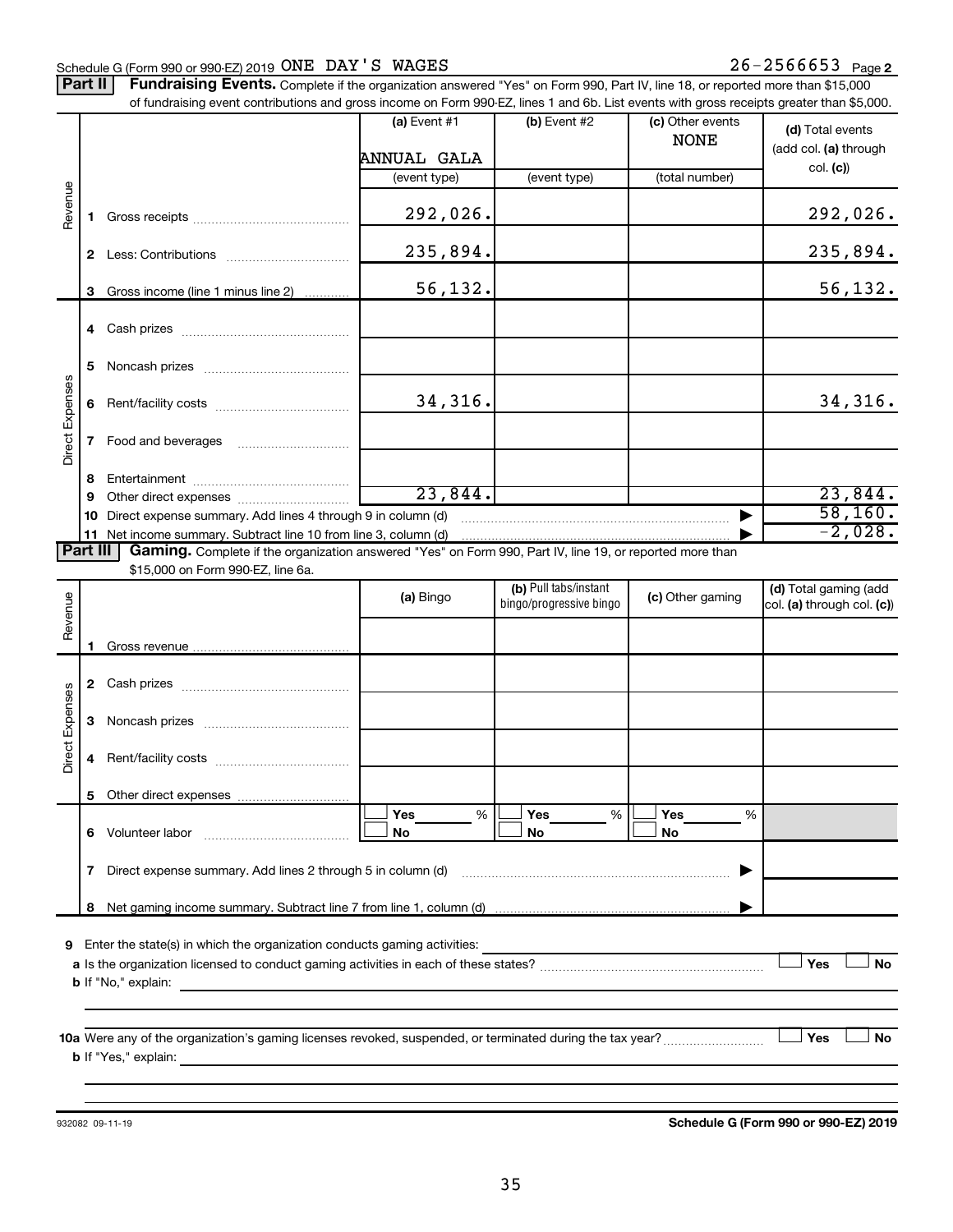|    | Schedule G (Form 990 or 990-EZ) 2019 ONE DAY'S WAGES                                                                                                          | $26 - 2566653$ |                 |     | Page 3               |
|----|---------------------------------------------------------------------------------------------------------------------------------------------------------------|----------------|-----------------|-----|----------------------|
|    |                                                                                                                                                               |                |                 | Yes | <b>No</b>            |
|    | 12 Is the organization a grantor, beneficiary or trustee of a trust, or a member of a partnership or other entity formed                                      |                |                 |     |                      |
|    |                                                                                                                                                               |                |                 | Yes | No                   |
|    | 13 Indicate the percentage of gaming activity conducted in:                                                                                                   |                |                 |     |                      |
|    |                                                                                                                                                               |                | 13а             |     | %                    |
|    | <b>b</b> An outside facility <i>www.communicality www.communicality.communicality www.communicality www.communicality.communicality www.communicality.com</i> |                | 13 <sub>b</sub> |     | %                    |
|    | 14 Enter the name and address of the person who prepares the organization's gaming/special events books and records:                                          |                |                 |     |                      |
|    | Name $\blacktriangleright$<br><u>and the contract of the contract of the contract of the contract of the contract of the contract of the contract of</u>      |                |                 |     |                      |
|    |                                                                                                                                                               |                |                 |     |                      |
|    | 15a Does the organization have a contract with a third party from whom the organization receives gaming revenue?                                              |                |                 | Yes | <b>No</b>            |
|    |                                                                                                                                                               |                |                 |     |                      |
|    | of gaming revenue retained by the third party $\triangleright$ \$                                                                                             |                |                 |     |                      |
|    | c If "Yes," enter name and address of the third party:                                                                                                        |                |                 |     |                      |
|    |                                                                                                                                                               |                |                 |     |                      |
|    | <u>and the control of the control of the control of the control of the control of the control of the control of</u><br>Name $\blacktriangleright$             |                |                 |     |                      |
|    | Address $\blacktriangleright$<br><u> 1989 - Johann John Stein, markin fizzar eta idazlea (h. 1989).</u>                                                       |                |                 |     |                      |
|    | <b>16</b> Gaming manager information:                                                                                                                         |                |                 |     |                      |
|    | <u> 1989 - Johann Barbara, martin amerikan basal dan berasal dan berasal dalam basal dan berasal dalam berasal da</u><br>Name $\blacktriangleright$           |                |                 |     |                      |
|    |                                                                                                                                                               |                |                 |     |                      |
|    | Gaming manager compensation > \$                                                                                                                              |                |                 |     |                      |
|    |                                                                                                                                                               |                |                 |     |                      |
|    |                                                                                                                                                               |                |                 |     |                      |
|    |                                                                                                                                                               |                |                 |     |                      |
|    |                                                                                                                                                               |                |                 |     |                      |
|    | Director/officer<br>Employee<br>Independent contractor                                                                                                        |                |                 |     |                      |
|    |                                                                                                                                                               |                |                 |     |                      |
| 17 | Mandatory distributions:                                                                                                                                      |                |                 |     |                      |
|    | a Is the organization required under state law to make charitable distributions from the gaming proceeds to                                                   |                |                 |     |                      |
|    | retain the state gaming license?                                                                                                                              |                |                 |     | $\Box$ Yes $\Box$ No |
|    | <b>b</b> Enter the amount of distributions required under state law to be distributed to other exempt organizations or spent in the                           |                |                 |     |                      |
|    | organization's own exempt activities during the tax year $\triangleright$ \$                                                                                  |                |                 |     |                      |
|    | <b>Part IV</b><br>Supplemental Information. Provide the explanations required by Part I, line 2b, columns (iii) and (v); and Part III, lines 9, 9b, 10b,      |                |                 |     |                      |
|    | 15b, 15c, 16, and 17b, as applicable. Also provide any additional information. See instructions.                                                              |                |                 |     |                      |
|    |                                                                                                                                                               |                |                 |     |                      |
|    |                                                                                                                                                               |                |                 |     |                      |
|    |                                                                                                                                                               |                |                 |     |                      |
|    |                                                                                                                                                               |                |                 |     |                      |
|    |                                                                                                                                                               |                |                 |     |                      |
|    |                                                                                                                                                               |                |                 |     |                      |
|    |                                                                                                                                                               |                |                 |     |                      |
|    |                                                                                                                                                               |                |                 |     |                      |
|    |                                                                                                                                                               |                |                 |     |                      |
|    |                                                                                                                                                               |                |                 |     |                      |
|    |                                                                                                                                                               |                |                 |     |                      |
|    |                                                                                                                                                               |                |                 |     |                      |
|    |                                                                                                                                                               |                |                 |     |                      |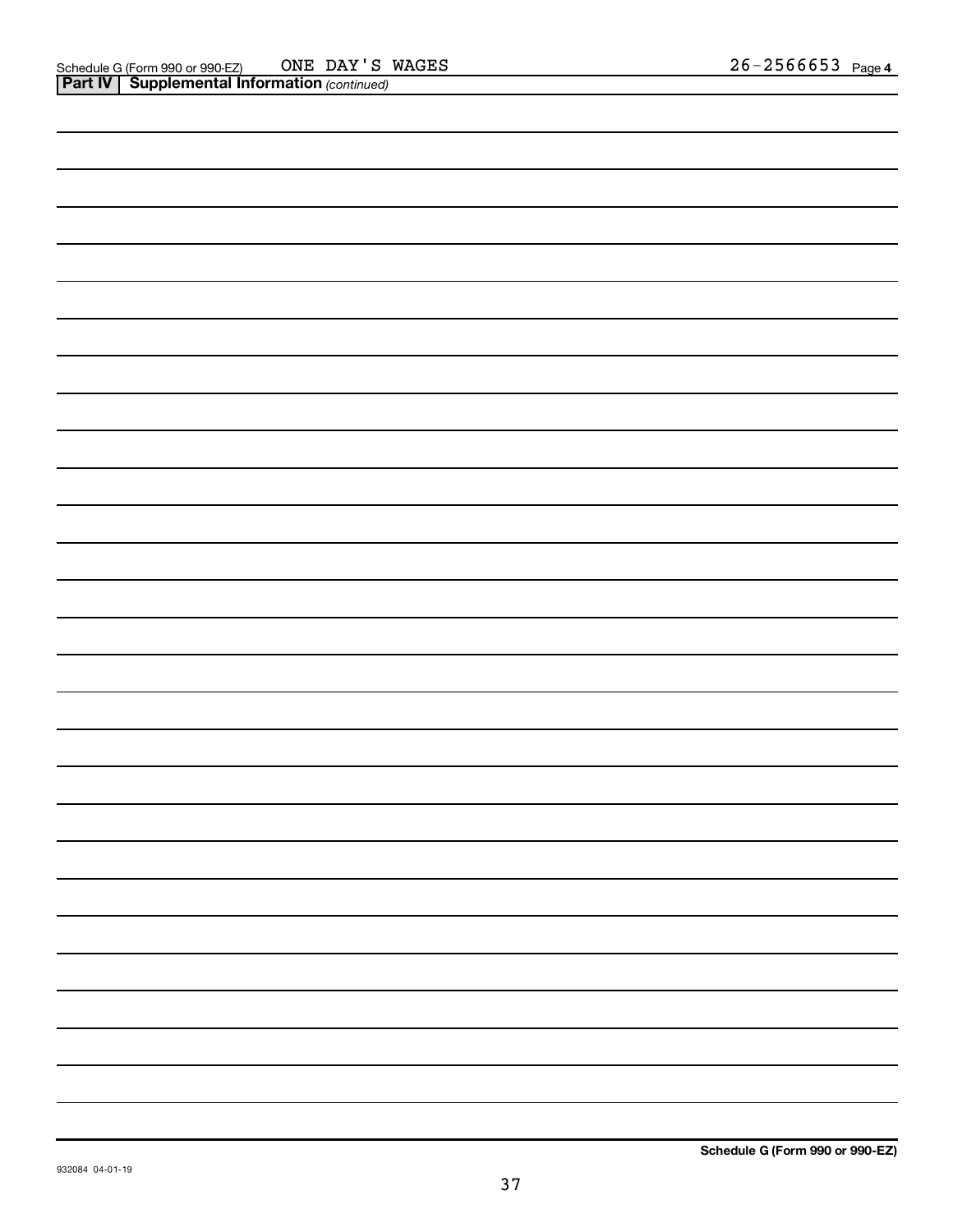| <b>SCHEDULE I</b><br>(Form 990)                                                                                                                                                                                                                                                                                | <b>Grants and Other Assistance to Organizations,</b><br>Governments, and Individuals in the United States<br>Complete if the organization answered "Yes" on Form 990, Part IV, line 21 or 22. |                                    |                                                                              |                                         |                                                                |                                          |                                                           |  |  |
|----------------------------------------------------------------------------------------------------------------------------------------------------------------------------------------------------------------------------------------------------------------------------------------------------------------|-----------------------------------------------------------------------------------------------------------------------------------------------------------------------------------------------|------------------------------------|------------------------------------------------------------------------------|-----------------------------------------|----------------------------------------------------------------|------------------------------------------|-----------------------------------------------------------|--|--|
| Department of the Treasury<br>Internal Revenue Service                                                                                                                                                                                                                                                         |                                                                                                                                                                                               |                                    | Attach to Form 990.<br>Go to www.irs.gov/Form990 for the latest information. |                                         |                                                                |                                          | <b>Open to Public</b><br>Inspection                       |  |  |
| Name of the organization<br>ONE DAY'S WAGES                                                                                                                                                                                                                                                                    |                                                                                                                                                                                               |                                    |                                                                              |                                         |                                                                |                                          | <b>Employer identification number</b><br>26-2566653       |  |  |
| <b>General Information on Grants and Assistance</b><br>Part I                                                                                                                                                                                                                                                  |                                                                                                                                                                                               |                                    |                                                                              |                                         |                                                                |                                          |                                                           |  |  |
| Does the organization maintain records to substantiate the amount of the grants or assistance, the grantees' eligibility for the grants or assistance, and the selection<br>1.                                                                                                                                 |                                                                                                                                                                                               |                                    |                                                                              |                                         |                                                                |                                          | $ \mathbf{X} $ Yes<br>l No                                |  |  |
| Describe in Part IV the organization's procedures for monitoring the use of grant funds in the United States.<br>$\mathbf{2}$<br>Part II<br>Grants and Other Assistance to Domestic Organizations and Domestic Governments. Complete if the organization answered "Yes" on Form 990, Part IV, line 21, for any |                                                                                                                                                                                               |                                    |                                                                              |                                         |                                                                |                                          |                                                           |  |  |
| recipient that received more than \$5,000. Part II can be duplicated if additional space is needed.                                                                                                                                                                                                            |                                                                                                                                                                                               |                                    |                                                                              |                                         |                                                                |                                          |                                                           |  |  |
| <b>1 (a)</b> Name and address of organization<br>or government                                                                                                                                                                                                                                                 | (b) EIN                                                                                                                                                                                       | (c) IRC section<br>(if applicable) | (d) Amount of<br>cash grant                                                  | (e) Amount of<br>non-cash<br>assistance | (f) Method of<br>valuation (book,<br>FMV, appraisal,<br>other) | (g) Description of<br>noncash assistance | (h) Purpose of grant<br>or assistance                     |  |  |
| WEST AFRICAN VOCATIONAL SCHOOLS<br>PO BOX 25455<br>SEATTLE, WA 98165                                                                                                                                                                                                                                           | 91-2028889                                                                                                                                                                                    | 501(C)(3)                          | 1,831,                                                                       | $\mathbf{0}$                            |                                                                |                                          | CLEAN WATER FOR WAVS<br>SCHOOLS                           |  |  |
| IMPACT NETWORK<br>PO BOX 231301<br>NEW YORK, NY 10023                                                                                                                                                                                                                                                          | 27-1247430                                                                                                                                                                                    | 501(C)(3)                          | 8,793                                                                        | 0                                       |                                                                |                                          | <b>INTERACTIVE TECHNOLOGY</b><br>BASED LEARNING IN ZAMBIA |  |  |
| <b>ANDANDO</b><br>PO BOX 542<br>JEFFERSON, OR 97352                                                                                                                                                                                                                                                            | 26-1517773                                                                                                                                                                                    | 501(C)(3)                          | 5,613                                                                        | 0                                       |                                                                |                                          | BUILDING CLASSROOMS IN<br>RURAL SENEGAL                   |  |  |
| ZOE MINISTRY<br>700 WATERFIELD RIDGE PL<br>GARNER, NC 27529                                                                                                                                                                                                                                                    | 45-4671349                                                                                                                                                                                    | 501(C)(3)                          | 10,256                                                                       | 0                                       |                                                                |                                          | EMPOWERING RWANDAN YOUTH                                  |  |  |
| CORD MINISTRIES INTERNATIONAL<br>PO BOX 102<br>WHEATON, IL 60187                                                                                                                                                                                                                                               | 45-3813499                                                                                                                                                                                    | 501(C)(3)                          | 9.414.                                                                       | 0                                       |                                                                |                                          | LIFT INTERNATIONAL<br>MATCHING GRANT                      |  |  |
| CATALYST FOUNDATION<br>11918 SE DIVISION ST #1022<br>PORTLAND, OR 97266                                                                                                                                                                                                                                        | $31-1674605$ $501(C)(3)$                                                                                                                                                                      |                                    | 42,658.                                                                      | $\mathbf{0}$ .                          |                                                                |                                          | WATER AND HYGIENE IN<br>VIETNAM                           |  |  |
| 2 Enter total number of section 501(c)(3) and government organizations listed in the line 1 table<br>Enter total number of other organizations listed in the line 1 table<br>3                                                                                                                                 |                                                                                                                                                                                               |                                    |                                                                              |                                         |                                                                |                                          | 34.                                                       |  |  |

**For Paperwork Reduction Act Notice, see the Instructions for Form 990. Schedule I (Form 990) (2019)** LHA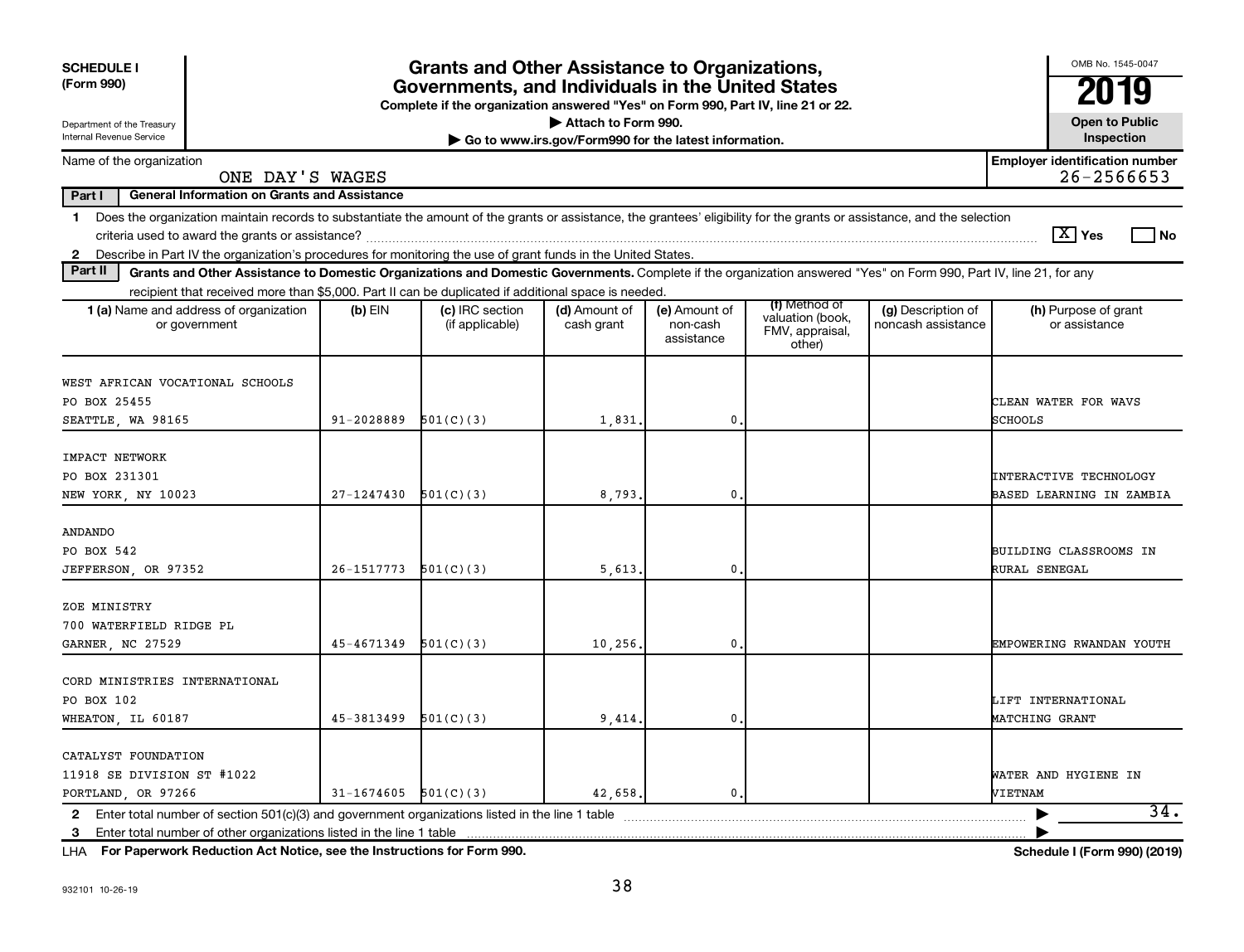#### Schedule I (Form 990) Page 1 ONE DAY'S WAGES 26-2566653

| (a) Name and address of<br>organization or government | $(b)$ EIN                  | (c) IRC section<br>if applicable | (d) Amount of<br>cash grant | (e) Amount of<br>non-cash<br>assistance | (f) Method of<br>valuation<br>(book, FMV,<br>appraisal, other) | (g) Description of<br>non-cash assistance | (h) Purpose of grant<br>or assistance |
|-------------------------------------------------------|----------------------------|----------------------------------|-----------------------------|-----------------------------------------|----------------------------------------------------------------|-------------------------------------------|---------------------------------------|
| MIL MILAGROS                                          |                            |                                  |                             |                                         |                                                                |                                           |                                       |
| PO BOX 314                                            |                            |                                  |                             |                                         |                                                                |                                           |                                       |
| SOMERVILLE, MA 02143                                  | 77-0683799                 | 501(C)(3)                        | 40,000.                     | 0.                                      |                                                                |                                           | HEALTHY SCHOOLS PROGRAM               |
| GHANA HEALTH AND EDUCATION                            |                            |                                  |                             |                                         |                                                                |                                           |                                       |
| INITIATIVE - 1401 HAMPTON ST #G18                     |                            |                                  |                             |                                         |                                                                |                                           | SUPPORTING FIRST-TIME                 |
| - COLUMBIA, SC 29201                                  | 26-2358536                 | 501(C)(3)                        | 19,983.                     | 0,                                      |                                                                |                                           | MOTHERS                               |
| THE FREEDOM STORY                                     |                            |                                  |                             |                                         |                                                                |                                           |                                       |
| 337 17TH ST STE 102                                   |                            |                                  |                             |                                         |                                                                |                                           | TRAFFICKING PREVENTION                |
|                                                       | $26-1587576$ $501(C)(3)$   |                                  | 51,489                      | 0.                                      |                                                                |                                           | <b>EDUCATION</b>                      |
| OAKLAND, CA 94612                                     |                            |                                  |                             |                                         |                                                                |                                           |                                       |
| THE BOMA PROJECT                                      |                            |                                  |                             |                                         |                                                                |                                           |                                       |
| 4927 MAIN ST                                          |                            |                                  |                             |                                         |                                                                |                                           | EMPOWERING WOMEN                      |
| MANCHESTER CENTER, VT 05255                           | 84-1671995 $501(C)(3)$     |                                  | 31,347.                     | $\mathbf{0}$                            |                                                                |                                           | <b>ENTREPRENEURS</b>                  |
|                                                       |                            |                                  |                             |                                         |                                                                |                                           |                                       |
| EL PORVENIR                                           |                            |                                  |                             |                                         |                                                                |                                           |                                       |
| 80 GARDEN CENTER STE 135                              |                            |                                  |                             |                                         |                                                                |                                           | WATER AND SANITATION IN               |
| BROOMFIELD, CO 80020                                  | 68-0230597                 | 501(C)(3)                        | 46,426.                     | 0.                                      |                                                                |                                           | NICARAGUA                             |
|                                                       |                            |                                  |                             |                                         |                                                                |                                           |                                       |
| WORLD RELIEF                                          |                            |                                  |                             |                                         |                                                                |                                           |                                       |
| 841 CENTRAL AVE N STE C-106                           |                            |                                  |                             |                                         |                                                                |                                           | <b>SGBV PREVENTION AND</b>            |
| KENT, WA 98032                                        | $23-6393344$ $501(C)(3)$   |                                  | 230,130.                    | 0.                                      |                                                                |                                           | AFTERCARE                             |
| NURTURING MINDS                                       |                            |                                  |                             |                                         |                                                                |                                           |                                       |
| PO BOX 606617                                         |                            |                                  |                             |                                         |                                                                |                                           | EMPOWERING TANZANIAN                  |
| NEWTONVILLE, MA 02460                                 | $20 - 8870624$ $501(C)(3)$ |                                  | 31,622.                     | $\pmb{0}$                               |                                                                |                                           | GIRLS                                 |
|                                                       |                            |                                  |                             |                                         |                                                                |                                           |                                       |
| PUEBLO A PUEBLO                                       |                            |                                  |                             |                                         |                                                                |                                           |                                       |
| PO BOX 303                                            |                            |                                  |                             |                                         |                                                                |                                           | BEEKEEPING FOR COFFEE                 |
| NEENAH, WI 54957                                      | 52-2299340                 | 501(C)(3)                        | 25,615.                     | 0.                                      |                                                                |                                           | <b>FARMERS</b>                        |
|                                                       |                            |                                  |                             |                                         |                                                                |                                           |                                       |
| HIMALAYAN HEALTHCARE                                  |                            |                                  |                             |                                         |                                                                |                                           |                                       |
| PO BOX 737 PLANETARIUM STATION                        |                            |                                  |                             |                                         |                                                                |                                           |                                       |
| NEW YORK, NY 10024                                    | $13-3675381$ $501(C)(3)$   |                                  | 33, 317.                    | 0.                                      |                                                                |                                           | BUILDING TOILETS IN NEPAL             |

**Schedule I (Form 990)**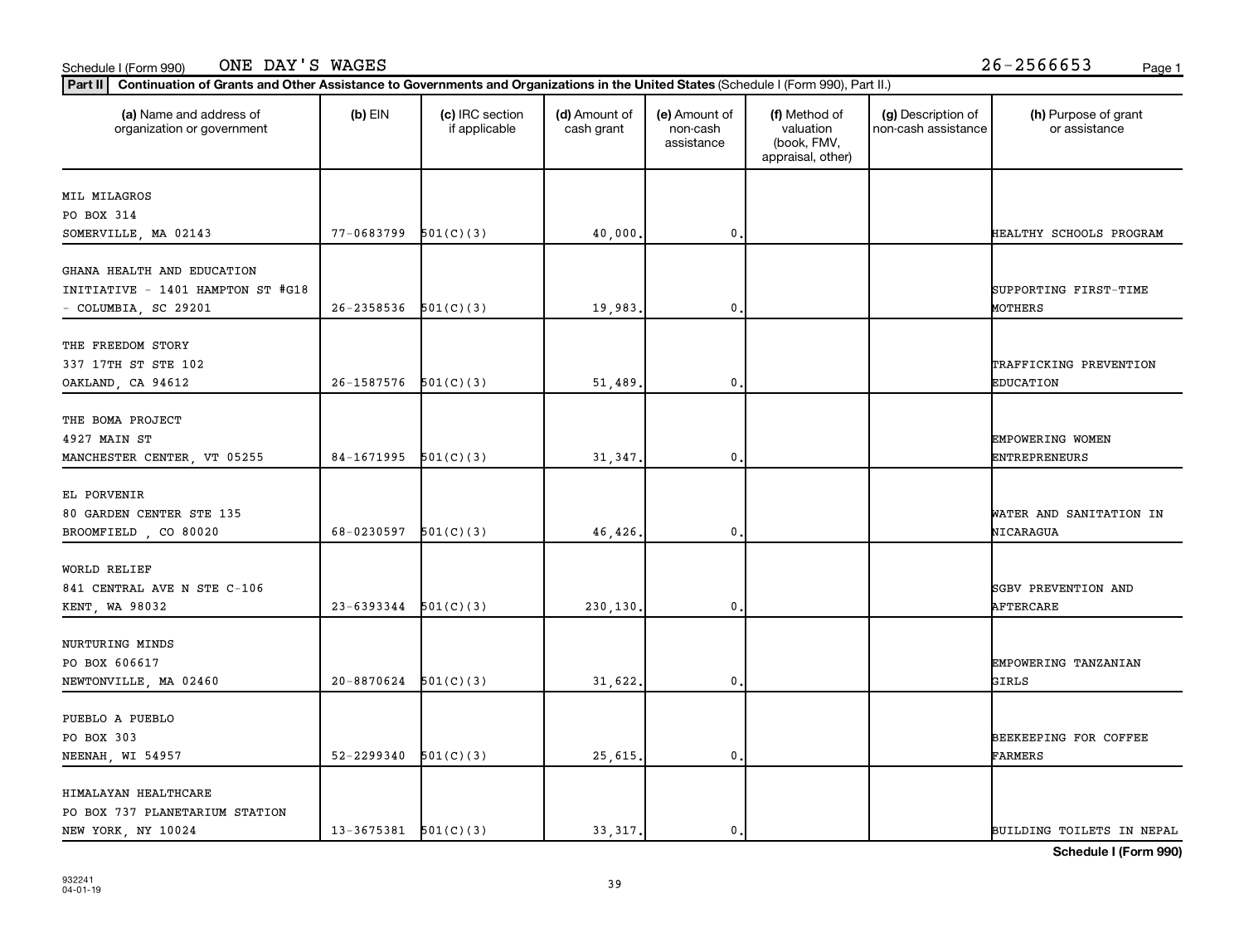#### Schedule I (Form 990) Page 1 ONE DAY'S WAGES 26-2566653

| (a) Name and address of<br>organization or government | $(b)$ EIN                  | (c) IRC section<br>if applicable | (d) Amount of<br>cash grant | (e) Amount of<br>non-cash<br>assistance | (f) Method of<br>valuation<br>(book, FMV,<br>appraisal, other) | (g) Description of<br>non-cash assistance | (h) Purpose of grant<br>or assistance |
|-------------------------------------------------------|----------------------------|----------------------------------|-----------------------------|-----------------------------------------|----------------------------------------------------------------|-------------------------------------------|---------------------------------------|
| SAHAR                                                 |                            |                                  |                             |                                         |                                                                |                                           |                                       |
| PO BOX 17672                                          |                            |                                  |                             |                                         |                                                                |                                           | EARLY MARRIAGE PREVENTION             |
| SEATTLE, WA 98127                                     | $26 - 4215477$ $501(C)(3)$ |                                  | 30,082.                     | $\mathbf 0$ .                           |                                                                |                                           | IN AFGHANISTAN                        |
| FREEDOM FIRM                                          |                            |                                  |                             |                                         |                                                                |                                           |                                       |
| 811 N KANSAS AVE                                      |                            |                                  |                             |                                         |                                                                |                                           | TRAFFICKING PREVENTION                |
| E WENATCHEE, WA 98802                                 | 20-5280075                 | 501(C)(3)                        | 45,947.                     | $\mathbf 0$                             |                                                                |                                           | AND JUSTICE IN INDIA                  |
| KULA PROJECT                                          |                            |                                  |                             |                                         |                                                                |                                           |                                       |
| 307 COUNSEL COURT                                     |                            |                                  |                             |                                         |                                                                |                                           | FEMALE COFFEE FARMERS                 |
| MARIETTA, GA 30068                                    | $45 - 5273875$ $501(C)(3)$ |                                  | 39,723.                     | 0.                                      |                                                                |                                           | <b>COHORT</b>                         |
| ABIDE FAMILY CENTER                                   |                            |                                  |                             |                                         |                                                                |                                           |                                       |
| 801 NORTH CAROLINA AVE SE                             |                            |                                  |                             |                                         |                                                                |                                           | ECONOMIC EMPOWERMENT FOR              |
| WASHINGTON, DC 20003                                  | $47-1560542$ $501(C)(3)$   |                                  | 10,000                      | $\mathbf{0}$                            |                                                                |                                           | VULNERABLE FAMILIES                   |
| CROSSLINK DEVELOPMENT                                 |                            |                                  |                             |                                         |                                                                |                                           |                                       |
| INTERNATIONAL - PO BOX 19604 -                        |                            |                                  |                             |                                         |                                                                |                                           | <b>EDUCATION FOR KYRGYZ</b>           |
| MINNEAPOLIS, MN 55419                                 | $41-1954791$ $501(C)(3)$   |                                  | 31,713.                     | 0.                                      |                                                                |                                           | CHILDREN                              |
| IMPACT A LIFE FOUNDATION                              |                            |                                  |                             |                                         |                                                                |                                           |                                       |
| 14900 INTERURBAN AVE S #285                           |                            |                                  |                             |                                         |                                                                |                                           |                                       |
| SEATTLE, WA 98168                                     | $81 - 4490117$ $501(C)(3)$ |                                  | 25,771                      | 0,                                      |                                                                |                                           | HERNIA REPAIR SURGERIES               |
| WATER FOR SOUTH SUDAN                                 |                            |                                  |                             |                                         |                                                                |                                           |                                       |
| PO BOX 25551                                          |                            |                                  |                             |                                         |                                                                |                                           | WELLS IN 3 RURAL                      |
| ROCHESTER, NY 14625                                   | 20-0291592                 | 501(C)(3)                        | 16,876.                     | $\mathbf 0$                             |                                                                |                                           | COMMUNITIES                           |
| CLINICA VERDE                                         |                            |                                  |                             |                                         |                                                                |                                           |                                       |
| 512 PINE HILL RD                                      |                            |                                  |                             |                                         |                                                                |                                           | MATERNAL HEALTH IN                    |
| ANGWIN, CA 94508                                      | 26-0275987                 | 501(C)(3)                        | 21,855.                     | $\mathbf 0$                             |                                                                |                                           | NICARAGUA                             |
| ZIMELE USA                                            |                            |                                  |                             |                                         |                                                                |                                           |                                       |
| 291 S VAN BRUNT ST UNIT 4                             |                            |                                  |                             |                                         |                                                                |                                           | EMPWOWERING VULNERABLE                |
| ENGLEWOOD, NJ 07631                                   | $35-2292382$ $501(C)(3)$   |                                  | 40,161.                     | 0.                                      |                                                                |                                           | CHILDREN IN SOUTH AFRICA              |

**Schedule I (Form 990)**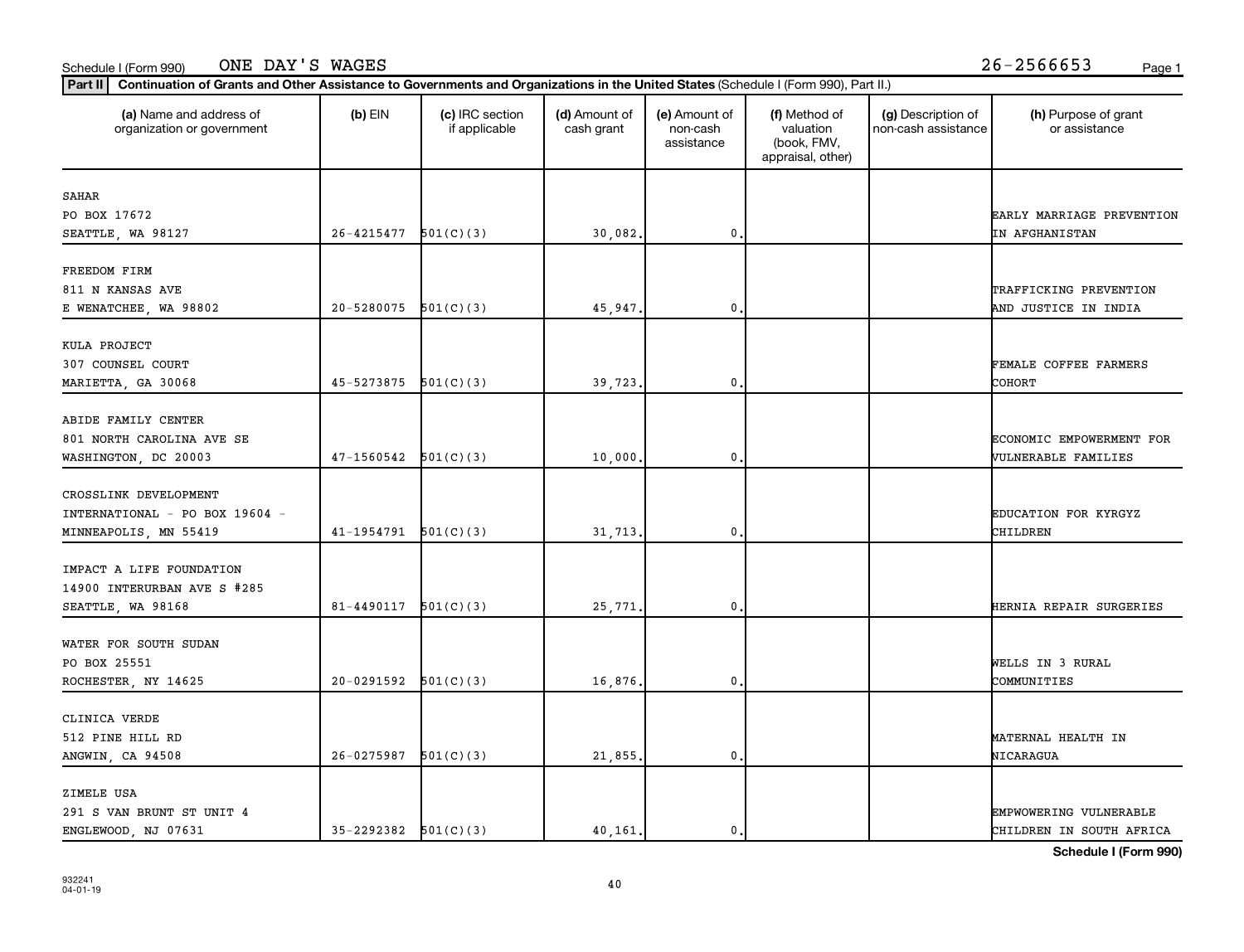#### Schedule I (Form 990) Page 1 ONE DAY'S WAGES 26-2566653

| (a) Name and address of<br>organization or government | $(b)$ EIN                | (c) IRC section<br>if applicable | (d) Amount of<br>cash grant | (e) Amount of<br>non-cash<br>assistance | (f) Method of<br>valuation<br>(book, FMV,<br>appraisal, other) | (g) Description of<br>non-cash assistance | (h) Purpose of grant<br>or assistance |
|-------------------------------------------------------|--------------------------|----------------------------------|-----------------------------|-----------------------------------------|----------------------------------------------------------------|-------------------------------------------|---------------------------------------|
| WATER FOR SOUTH SUDAN                                 |                          |                                  |                             |                                         |                                                                |                                           |                                       |
| PO BOX 25551                                          |                          |                                  |                             |                                         |                                                                |                                           | ACCESS TO CLEAN WATER IN              |
| ROCHESTER, NY 14625                                   | $20-0291592$ $501(C)(3)$ |                                  | 180.                        | $\mathbf{0}$                            |                                                                |                                           | RURAL SOUTH SUDAN                     |
| WILLOW INTERNATIONAL                                  |                          |                                  |                             |                                         |                                                                |                                           |                                       |
| 337 N CLARK ST                                        |                          |                                  |                             |                                         |                                                                |                                           | LIVELIHOOD SUPPORT FOR                |
| ORANGE, CA 92868                                      | 35-2534806               | 501(C)(3)                        | 29,152.                     | 0                                       |                                                                |                                           | TRAFFICKING SURVIVORS                 |
| WATER FOR SOUTH SUDAN                                 |                          |                                  |                             |                                         |                                                                |                                           |                                       |
| PO BOX 25551                                          |                          |                                  |                             |                                         |                                                                |                                           | ACCESS TO CLEAN WATER IN              |
| ROCHESTER, NY 14625                                   | $20-0291592$ $501(C)(3)$ |                                  | 125                         | $\mathbf{0}$                            |                                                                |                                           | RURAL SOUTH SUDAN                     |
| PEACETREES VIETNAM                                    |                          |                                  |                             |                                         |                                                                |                                           |                                       |
| 509 OLIVE WAY STE 1226                                |                          |                                  |                             |                                         |                                                                |                                           | EDUCATIONAL EMPOWERMENT               |
| SEATTLE, WA 98101                                     | 20-1051471               | 501(C)(3)                        | 42,439.                     | 0                                       |                                                                |                                           | IN VIETNAM                            |
| FREELY IN HOPE                                        |                          |                                  |                             |                                         |                                                                |                                           |                                       |
| 2550 NINTH ST #206M                                   |                          |                                  |                             |                                         |                                                                |                                           | EMPOWERING GIRLS IN                   |
| BERKLEY, CA 94710                                     | 27-4008726               | 501(C)(3)                        | 41,041                      | 0                                       |                                                                |                                           | ZAMBIA                                |
| WORLD RENEW                                           |                          |                                  |                             |                                         |                                                                |                                           |                                       |
| 1700 28TH ST SE                                       |                          |                                  |                             |                                         |                                                                |                                           | HOLISTIC DEVELOPMENT IN               |
| GRAND RAPIDS, MI 49508                                | 38-1708140               | 501(C)(3)                        | 133,521.                    | $\mathbf{0}$ .                          |                                                                |                                           | <b>BANGLADESH</b>                     |
| THE WATER TRUST                                       |                          |                                  |                             |                                         |                                                                |                                           |                                       |
| PO BOX 4668 #75942                                    |                          |                                  |                             |                                         |                                                                |                                           | CLEAN WATER FOR 5                     |
| NEW YORK, NY 10163                                    | 26-0787621               | 501(C)(3)                        | 46,726.                     | 0                                       |                                                                |                                           | COMMUNITIES IN UGANDA                 |
| HOPE FOR LIFE                                         |                          |                                  |                             |                                         |                                                                |                                           |                                       |
| PO BOX 75684                                          |                          |                                  |                             |                                         |                                                                |                                           | REHABILITATIVE PROGRAM IN             |
| SEATTLE, WA 98175                                     | 45-2646123               | 501(C)(3)                        | 40,464.                     | 0                                       |                                                                |                                           | KIGALI                                |
| AFRICAN ROAD                                          |                          |                                  |                             |                                         |                                                                |                                           |                                       |
| 13500 SW 72 AVE STE 205                               |                          |                                  |                             |                                         |                                                                |                                           |                                       |
| TIGARD, OR 97223                                      | $27-2992818$ $501(C)(3)$ |                                  | 4,214.                      | 0.                                      |                                                                |                                           | ID KITS FOR BATWA PEOPLE              |

**Schedule I (Form 990)**

41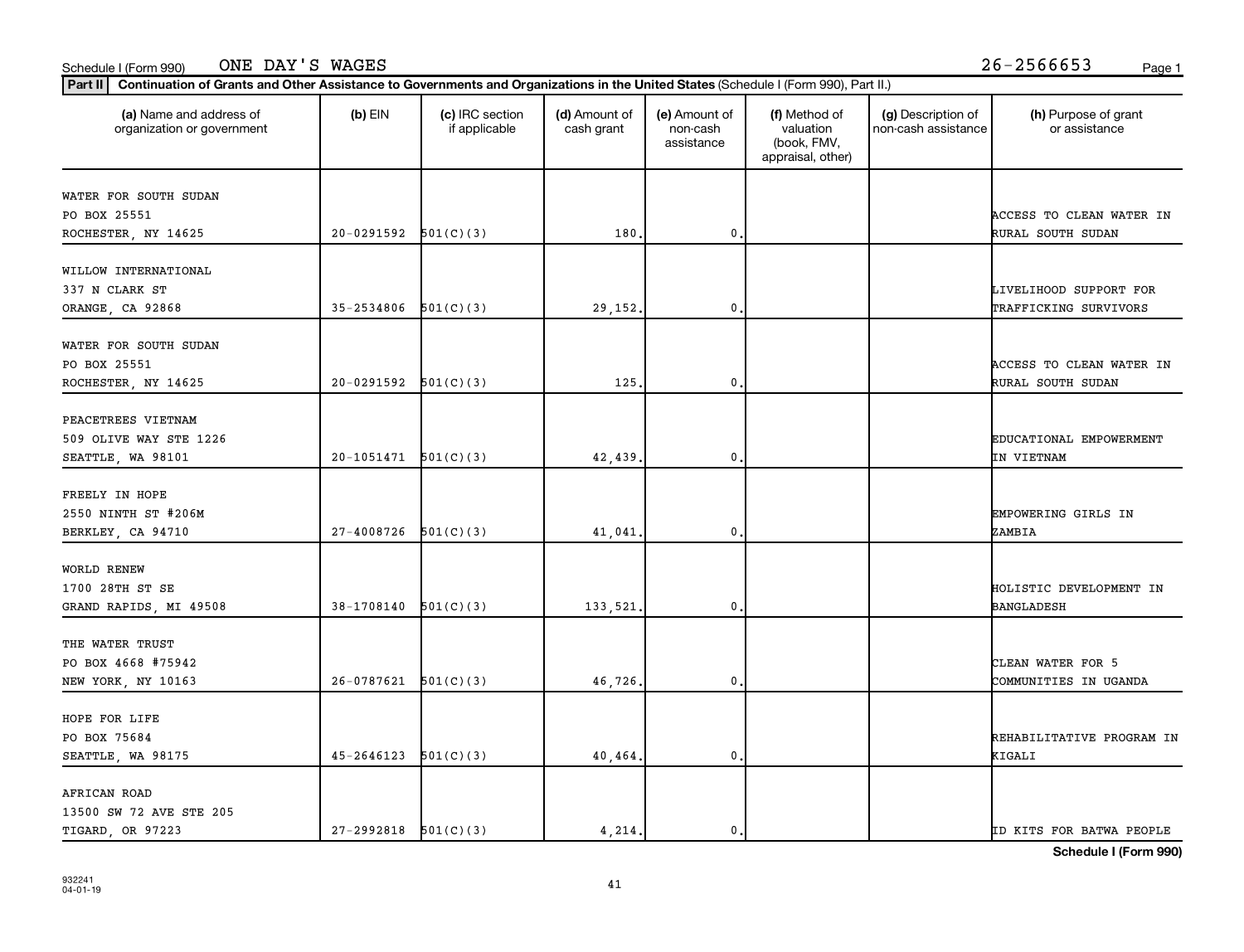| Schedule | 990<br>⊢orm | ONE<br>-----<br>DAY | WAGES | --<br>.<br>∠. n -<br>.<br>. | Page |
|----------|-------------|---------------------|-------|-----------------------------|------|
|          |             |                     |       |                             |      |

| (c) IRC section<br>(a) Name and address of<br>$(b)$ EIN<br>(d) Amount of<br>(e) Amount of<br>(f) Method of<br>(g) Description of<br>non-cash assistance<br>organization or government<br>if applicable<br>valuation<br>cash grant<br>non-cash<br>(book, FMV,<br>assistance<br>appraisal, other)<br>501(C)(3)<br>68-0224596<br>23,340.<br>$\mathbf 0$ . | (h) Purpose of grant |  |  |  |  |
|--------------------------------------------------------------------------------------------------------------------------------------------------------------------------------------------------------------------------------------------------------------------------------------------------------------------------------------------------------|----------------------|--|--|--|--|
| NEPAL YOUTH FOUNDATION<br>3030 BRIDGEWAY STE 325                                                                                                                                                                                                                                                                                                       | or assistance        |  |  |  |  |
|                                                                                                                                                                                                                                                                                                                                                        |                      |  |  |  |  |
| SAUSALITO, CA 94965                                                                                                                                                                                                                                                                                                                                    | VOCATIONAL TRAINING  |  |  |  |  |
|                                                                                                                                                                                                                                                                                                                                                        | PROGRAM              |  |  |  |  |
|                                                                                                                                                                                                                                                                                                                                                        |                      |  |  |  |  |
|                                                                                                                                                                                                                                                                                                                                                        |                      |  |  |  |  |
|                                                                                                                                                                                                                                                                                                                                                        |                      |  |  |  |  |
|                                                                                                                                                                                                                                                                                                                                                        |                      |  |  |  |  |
|                                                                                                                                                                                                                                                                                                                                                        |                      |  |  |  |  |
|                                                                                                                                                                                                                                                                                                                                                        |                      |  |  |  |  |
|                                                                                                                                                                                                                                                                                                                                                        |                      |  |  |  |  |
|                                                                                                                                                                                                                                                                                                                                                        |                      |  |  |  |  |
|                                                                                                                                                                                                                                                                                                                                                        |                      |  |  |  |  |
|                                                                                                                                                                                                                                                                                                                                                        |                      |  |  |  |  |
|                                                                                                                                                                                                                                                                                                                                                        |                      |  |  |  |  |
|                                                                                                                                                                                                                                                                                                                                                        |                      |  |  |  |  |
|                                                                                                                                                                                                                                                                                                                                                        |                      |  |  |  |  |
|                                                                                                                                                                                                                                                                                                                                                        |                      |  |  |  |  |
|                                                                                                                                                                                                                                                                                                                                                        |                      |  |  |  |  |
|                                                                                                                                                                                                                                                                                                                                                        |                      |  |  |  |  |
|                                                                                                                                                                                                                                                                                                                                                        |                      |  |  |  |  |
|                                                                                                                                                                                                                                                                                                                                                        |                      |  |  |  |  |
|                                                                                                                                                                                                                                                                                                                                                        |                      |  |  |  |  |
|                                                                                                                                                                                                                                                                                                                                                        |                      |  |  |  |  |
|                                                                                                                                                                                                                                                                                                                                                        |                      |  |  |  |  |
|                                                                                                                                                                                                                                                                                                                                                        |                      |  |  |  |  |
|                                                                                                                                                                                                                                                                                                                                                        |                      |  |  |  |  |
|                                                                                                                                                                                                                                                                                                                                                        |                      |  |  |  |  |
|                                                                                                                                                                                                                                                                                                                                                        |                      |  |  |  |  |
|                                                                                                                                                                                                                                                                                                                                                        |                      |  |  |  |  |
|                                                                                                                                                                                                                                                                                                                                                        |                      |  |  |  |  |

**Schedule I (Form 990)**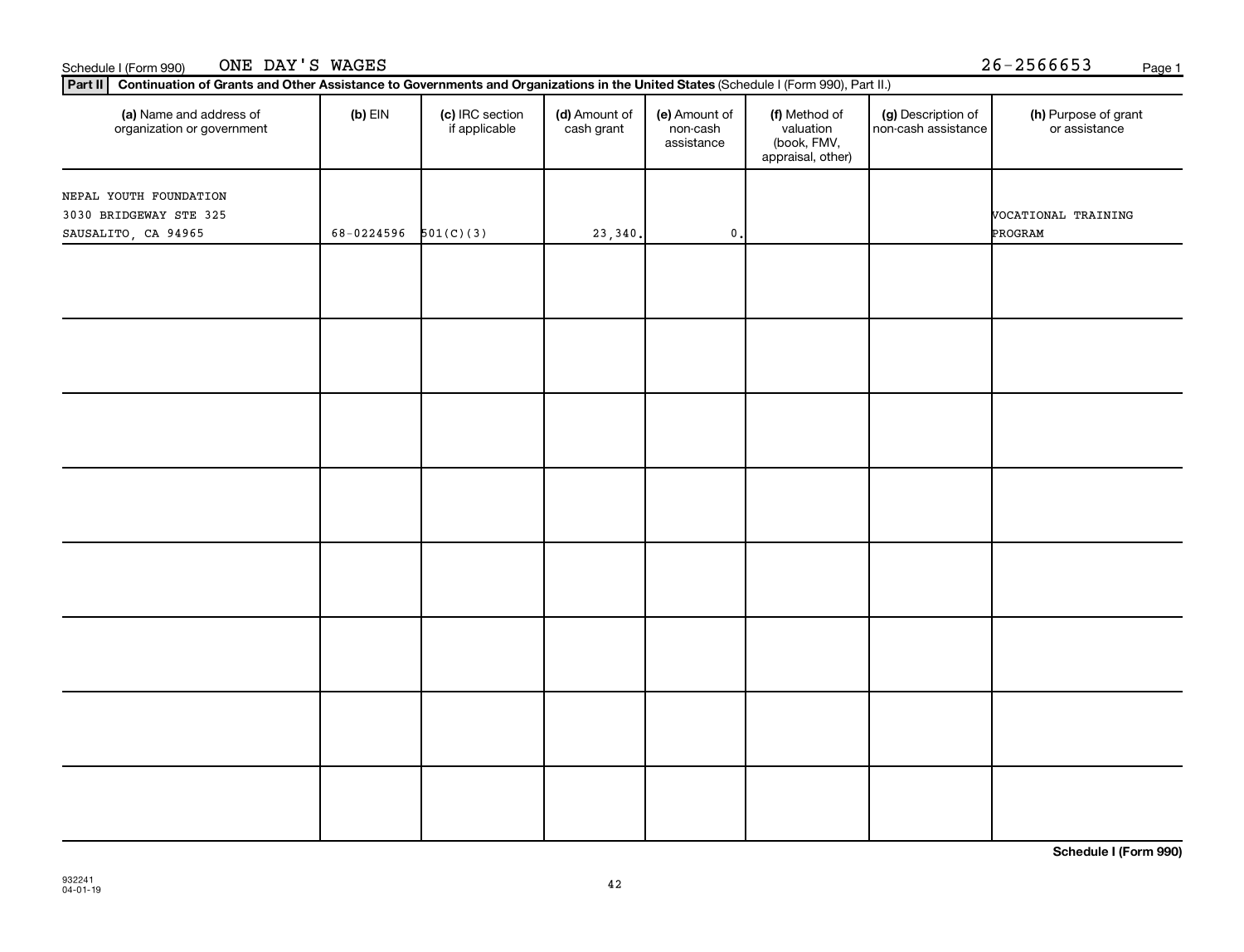Part III | Grants and Other Assistance to Domestic Individuals. Complete if the organization answered "Yes" on Form 990, Part IV, line 22. Part III can be duplicated if additional space is needed.

| (a) Type of grant or assistance | (b) Number of<br>recipients                                                                                                               | (c) Amount of<br>cash grant | (d) Amount of non-<br>cash assistance | (e) Method of valuation<br>(book, FMV, appraisal, other) | (f) Description of noncash assistance |  |  |  |  |  |
|---------------------------------|-------------------------------------------------------------------------------------------------------------------------------------------|-----------------------------|---------------------------------------|----------------------------------------------------------|---------------------------------------|--|--|--|--|--|
|                                 |                                                                                                                                           |                             |                                       |                                                          |                                       |  |  |  |  |  |
|                                 |                                                                                                                                           |                             |                                       |                                                          |                                       |  |  |  |  |  |
|                                 |                                                                                                                                           |                             |                                       |                                                          |                                       |  |  |  |  |  |
|                                 |                                                                                                                                           |                             |                                       |                                                          |                                       |  |  |  |  |  |
|                                 |                                                                                                                                           |                             |                                       |                                                          |                                       |  |  |  |  |  |
|                                 |                                                                                                                                           |                             |                                       |                                                          |                                       |  |  |  |  |  |
|                                 |                                                                                                                                           |                             |                                       |                                                          |                                       |  |  |  |  |  |
|                                 |                                                                                                                                           |                             |                                       |                                                          |                                       |  |  |  |  |  |
|                                 |                                                                                                                                           |                             |                                       |                                                          |                                       |  |  |  |  |  |
|                                 |                                                                                                                                           |                             |                                       |                                                          |                                       |  |  |  |  |  |
| Part IV                         | Supplemental Information. Provide the information required in Part I, line 2; Part III, column (b); and any other additional information. |                             |                                       |                                                          |                                       |  |  |  |  |  |

PART I, LINE 2:

ONE DAY'S WAGES REQUIRES GRANT RECIPIENTS TO PROVIDE SPECIFIC FOLLOW-UP

DOCUMENTATION AT THREE DIFFERENT TIME INTERVALS FOLLOWING GRANT FUNDING.

THE DOCUMENTATION REQUIRED INCLUDES NARRATIVE ACCOUNTS FROM BENEFICIARIES,

PHOTOS OF THE PROJECT AND/OR THE BENEFACTORS, IMPACT SURVEY/MEASUREMENTS TO

SHOW PROGRESS TOWARDS STATED GOAL, AND DETAILED BUDGET OF ACTUAL PROJECT

EXPENSE.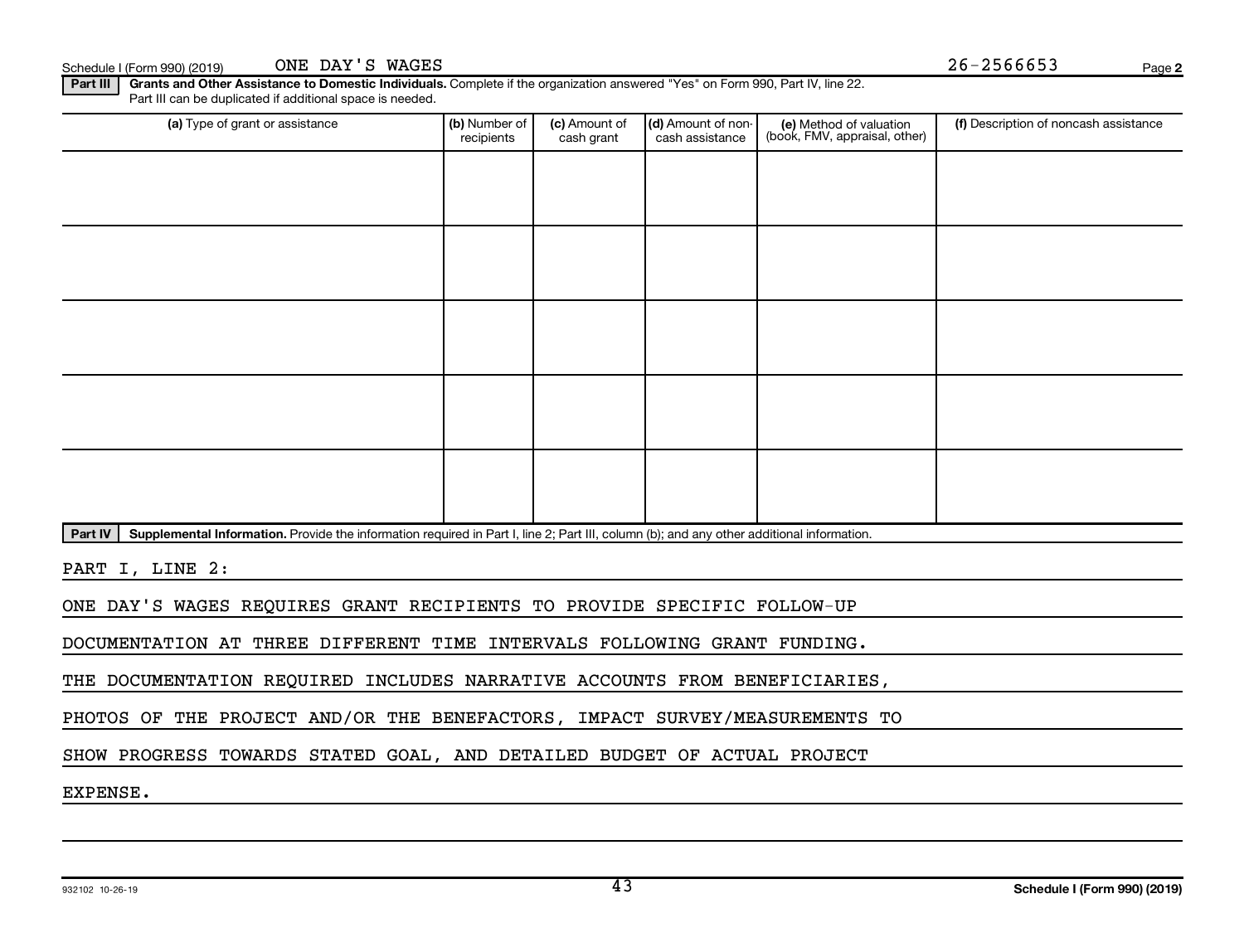### **SCHEDULE M (Form 990)**

# **Noncash Contributions**

OMB No. 1545-0047

| Department of the Treasury      |
|---------------------------------|
|                                 |
| <b>Internal Revenue Service</b> |
|                                 |

◆ Complete if the organizations answered "Yes" on Form 990, Part IV, lines 29 or 30.<br>▶ Complete if the organizations answered "Yes" on Form 990, Part IV, lines 29 or 30. **Attach to Form 990.**  $\blacktriangleright$ 

**Open to Public Inspection**

| Go to www.irs.gov/Form990 for instructions and the latest information. |
|------------------------------------------------------------------------|
| PALLOUIL LUI UI III 990.                                               |

**Employer identification number**  $26 - 2566653$ 

| ONE. | ш | WAGES |  |
|------|---|-------|--|
|      |   |       |  |
|      |   |       |  |

| (d)<br>(a)<br>(b)<br>(c)<br>Noncash contribution<br>Number of<br>Check if<br>Method of determining<br>contributions or<br>amounts reported on<br>applicable<br>noncash contribution amounts<br>items contributed Form 990, Part VIII, line 1g<br>1.<br>2<br>З<br>Art - Fractional interests<br>4<br>Clothing and household goods<br>5<br>6 |     |     |
|--------------------------------------------------------------------------------------------------------------------------------------------------------------------------------------------------------------------------------------------------------------------------------------------------------------------------------------------|-----|-----|
|                                                                                                                                                                                                                                                                                                                                            |     |     |
|                                                                                                                                                                                                                                                                                                                                            |     |     |
|                                                                                                                                                                                                                                                                                                                                            |     |     |
|                                                                                                                                                                                                                                                                                                                                            |     |     |
|                                                                                                                                                                                                                                                                                                                                            |     |     |
|                                                                                                                                                                                                                                                                                                                                            |     |     |
|                                                                                                                                                                                                                                                                                                                                            |     |     |
| 7                                                                                                                                                                                                                                                                                                                                          |     |     |
| 8                                                                                                                                                                                                                                                                                                                                          |     |     |
| Securities - Publicly traded<br>9                                                                                                                                                                                                                                                                                                          |     |     |
| Securities - Closely held stock<br>10                                                                                                                                                                                                                                                                                                      |     |     |
| Securities - Partnership, LLC, or<br>11<br>trust interests                                                                                                                                                                                                                                                                                 |     |     |
| Securities - Miscellaneous<br>12                                                                                                                                                                                                                                                                                                           |     |     |
| Qualified conservation contribution -<br>13                                                                                                                                                                                                                                                                                                |     |     |
|                                                                                                                                                                                                                                                                                                                                            |     |     |
| Qualified conservation contribution - Other<br>14                                                                                                                                                                                                                                                                                          |     |     |
| 15                                                                                                                                                                                                                                                                                                                                         |     |     |
| Real estate - Commercial<br>16                                                                                                                                                                                                                                                                                                             |     |     |
| 17                                                                                                                                                                                                                                                                                                                                         |     |     |
| 18                                                                                                                                                                                                                                                                                                                                         |     |     |
| 19                                                                                                                                                                                                                                                                                                                                         |     |     |
| 20<br>Drugs and medical supplies                                                                                                                                                                                                                                                                                                           |     |     |
| 21                                                                                                                                                                                                                                                                                                                                         |     |     |
| 22                                                                                                                                                                                                                                                                                                                                         |     |     |
| 23                                                                                                                                                                                                                                                                                                                                         |     |     |
| 24                                                                                                                                                                                                                                                                                                                                         |     |     |
| 13,889.FMV<br>X<br>(FUNDRAISING S)<br>Other $\blacktriangleright$<br>25                                                                                                                                                                                                                                                                    |     |     |
| 12,227.FMV<br>$\overline{\text{x}}$<br>68<br>AUCTION ITEMS,<br>▶<br>Other<br>26                                                                                                                                                                                                                                                            |     |     |
| Other<br>▶<br>27                                                                                                                                                                                                                                                                                                                           |     |     |
| Other<br>28                                                                                                                                                                                                                                                                                                                                |     |     |
| Number of Forms 8283 received by the organization during the tax year for contributions<br>29                                                                                                                                                                                                                                              |     |     |
| for which the organization completed Form 8283, Part IV, Donee Acknowledgement<br>29                                                                                                                                                                                                                                                       |     |     |
|                                                                                                                                                                                                                                                                                                                                            | Yes | No. |
| 30a During the year, did the organization receive by contribution any property reported in Part I, lines 1 through 28, that it                                                                                                                                                                                                             |     |     |
| must hold for at least three years from the date of the initial contribution, and which isn't required to be used for                                                                                                                                                                                                                      |     | х   |
| 30a                                                                                                                                                                                                                                                                                                                                        |     |     |
| <b>b</b> If "Yes," describe the arrangement in Part II.<br>Does the organization have a gift acceptance policy that requires the review of any nonstandard contributions?<br>31<br>31                                                                                                                                                      |     | x   |
| 32a Does the organization hire or use third parties or related organizations to solicit, process, or sell noncash                                                                                                                                                                                                                          |     |     |
| contributions?<br>32a                                                                                                                                                                                                                                                                                                                      |     | x   |
| <b>b</b> If "Yes," describe in Part II.                                                                                                                                                                                                                                                                                                    |     |     |
| If the organization didn't report an amount in column (c) for a type of property for which column (a) is checked,<br>33                                                                                                                                                                                                                    |     |     |
| describe in Part II.                                                                                                                                                                                                                                                                                                                       |     |     |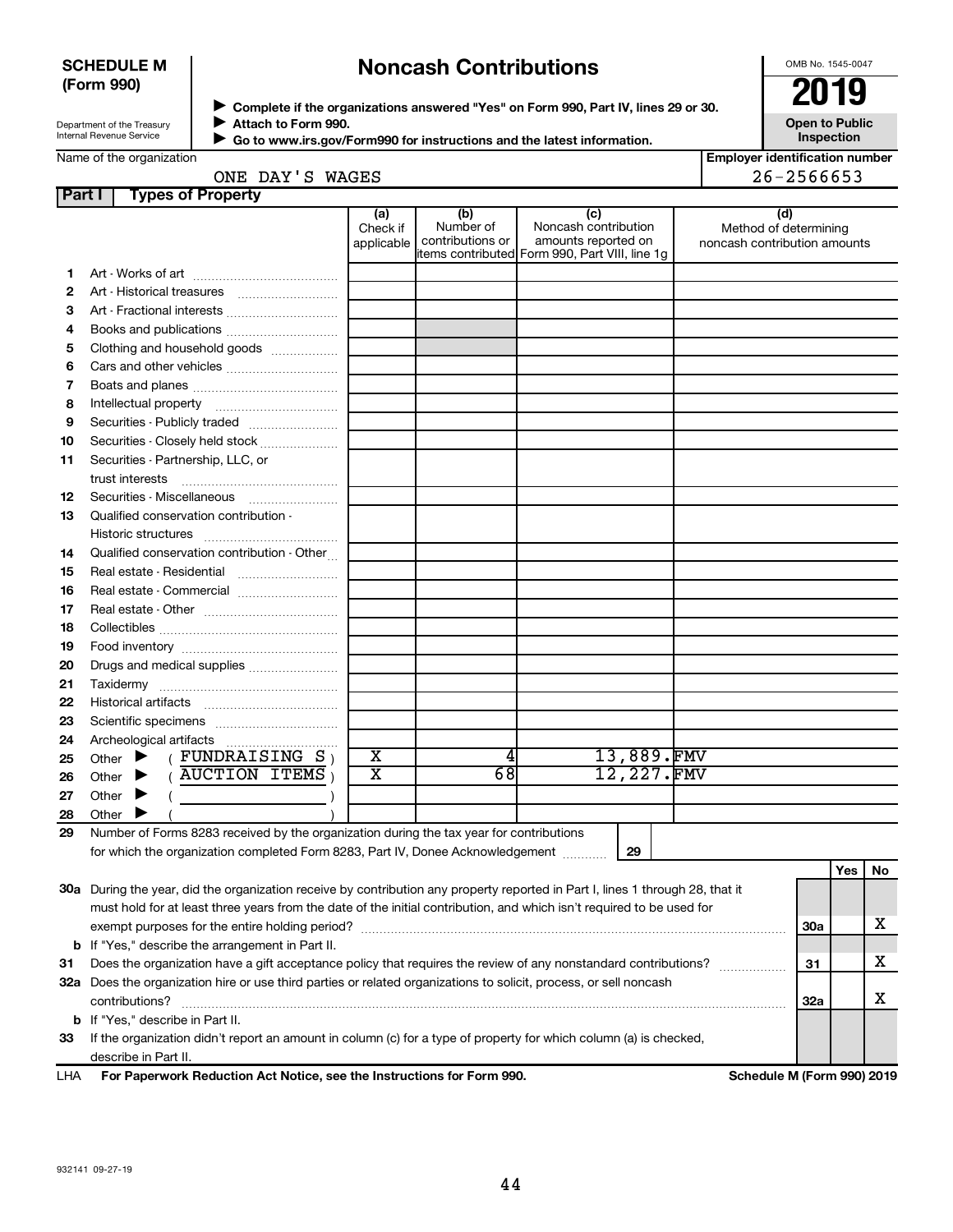Provide the information required by Part I, lines 30b, 32b, and 33, and whether the organization is reporting in Part I, column (b), the number of contributions, the number of items received, or a combination of both. Also complete this part for any additional information. **Part II Supplemental Information.**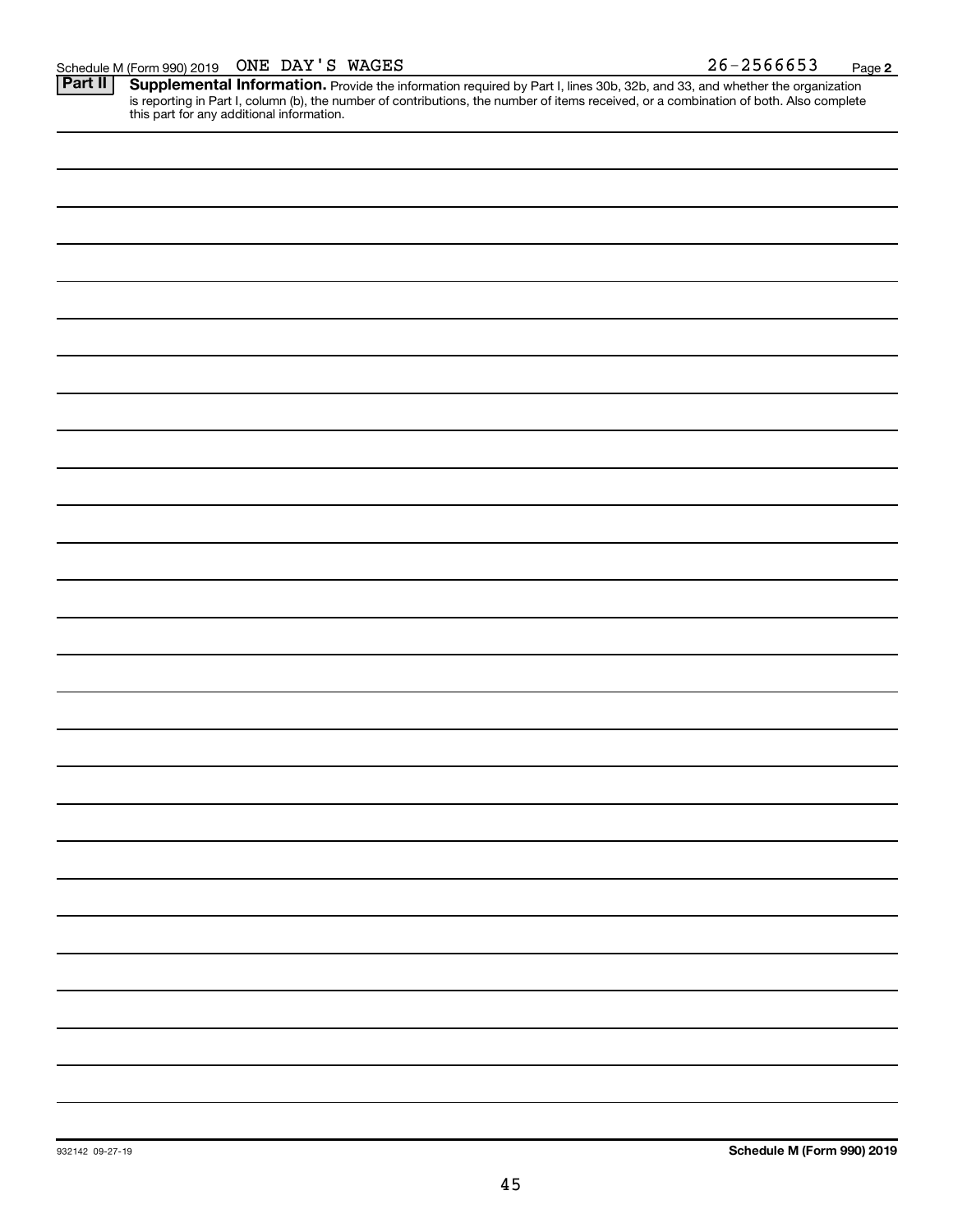**(Form 990 or 990-EZ) SCHEDULE O Supplemental Information to Form 990 or 990-EZ 2019** 

Department of the Treasury Internal Revenue Service **Form 990 or 990-EZ or to provide any additional information. | Attach to Form 990 or 990-EZ. | Go to www.irs.gov/Form990 for the latest information.**

Name of the organization

**Employer identification number**

OMB No. 1545-0047

**Open to Public Inspection**

ONE DAY'S WAGES 26-2566653

FORM 990, PART VI, SECTION A, LINE 2:

EUGENE CHO, PRESIDENT AND EXECUTIVE DIRECTOR, AND MINHEE CHO, DIRECTOR, ARE

**Complete to provide information for responses to specific questions on**

MARRIED.

FORM 990, PART VI, SECTION B, LINE 11B:

THE BOARD OF DIRECTORS HAS AN INDEPENDENT CPA FIRM PREPARE THE FORM 990.

THE BOARD OF DIRECTORS REVIEWS THE FORM 990 BEFORE FILING WITH THE INTERNAL

REVENUE SERVICE.

FORM 990, PART VI, SECTION B, LINE 12C:

THE CONFLICT OF INTEREST POLICY IS MONITORED ANNUALLY. BOARD MEMBERS ARE

REQUIRED TO DISCLOSE ANY CONFLICTS OF INTEREST AS SOON AS THEY ARISE.

FORM 990, PART VI, SECTION C, LINE 19:

ONE DAY'S WAGES POSTS ITS ANNUAL REPORT, INCLUDING FINANCIAL STATEMENTS, ON ITS WEBSITE. GOVERNING DOCUMENTS ARE AVAILABLE UPON REQUEST.

932211 09-06-19 LHA For Paperwork Reduction Act Notice, see the Instructions for Form 990 or 990-EZ. Schedule O (Form 990 or 990-EZ) (2019)